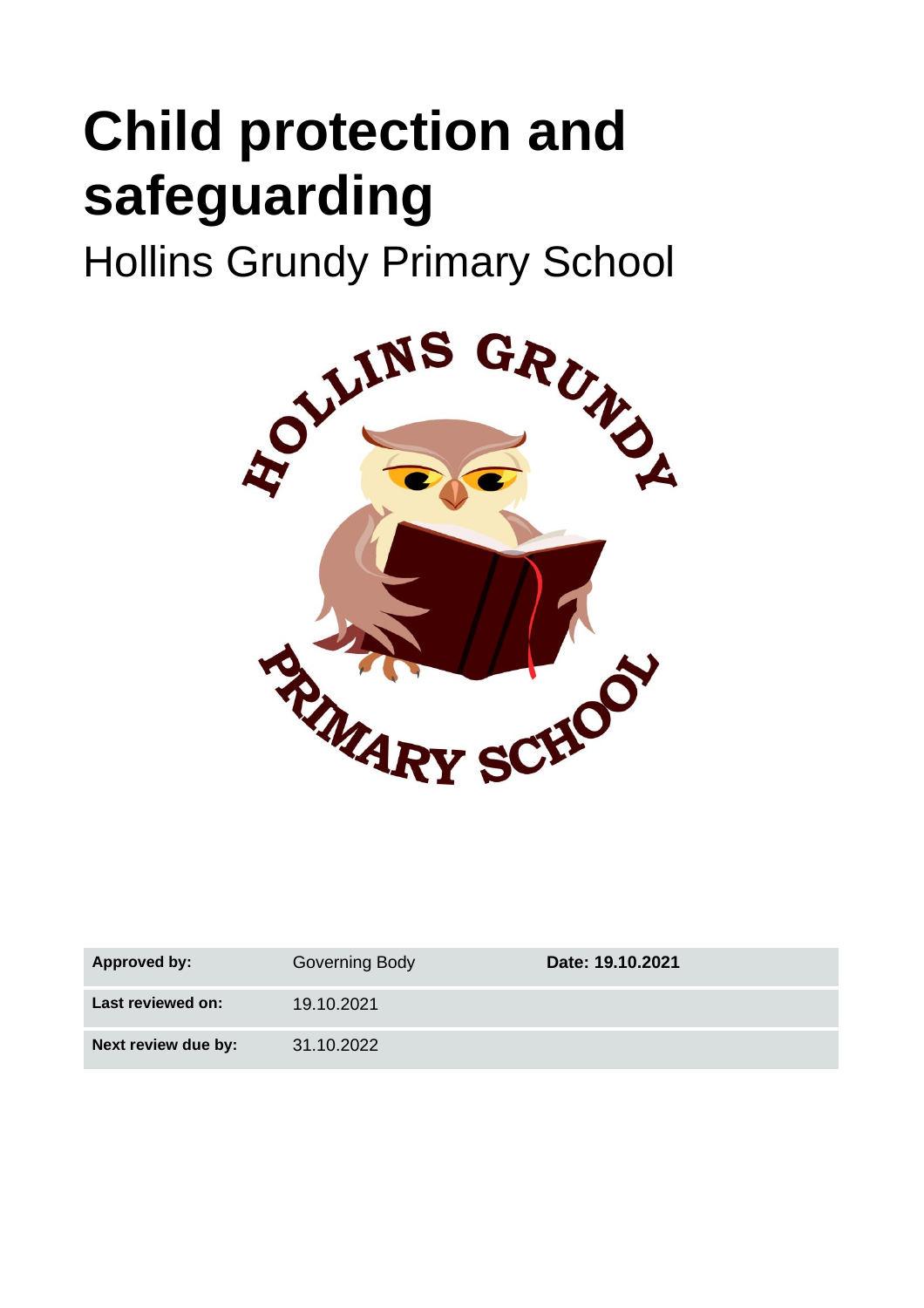# **Contents**

# <span id="page-1-0"></span>**Important contacts**

| ROLE/ORGANISATION                            | <b>NAME</b>      | <b>CONTACT DETAILS</b>        |
|----------------------------------------------|------------------|-------------------------------|
| Designated safeguarding lead<br>(DSL)        | Simon Waddington | s.waddington@bury.gov.uk      |
| Deputy DSL                                   | Paul McCrudden   | p.mccrudden@hollinsgrundy.com |
| Local authority designated<br>officer (LADO) | Mark Gay         | lado@bury.gov.uk              |
| Chair of governors                           | Mo Imran         |                               |
| Channel helpline                             |                  | 020 7340 7264                 |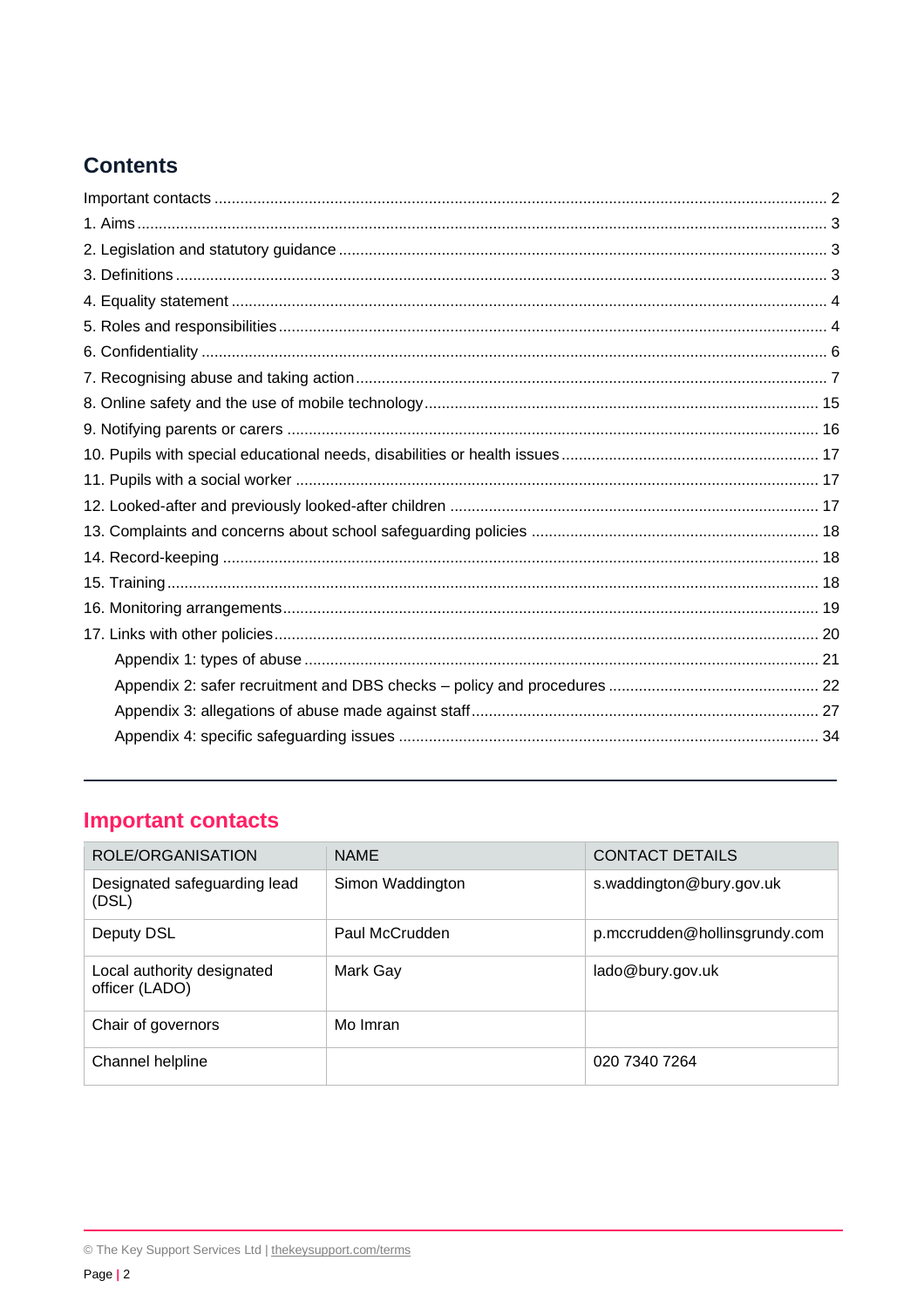# <span id="page-2-0"></span>**1. Aims**

The school aims to ensure that:

- Appropriate action is taken in a timely manner to safeguard and promote children's welfare
- All staff are aware of their statutory responsibilities with respect to safeguarding
- Staff are properly training in recognising and reporting safeguarding issues

# <span id="page-2-1"></span>**2. Legislation and statutory guidance**

This policy is based on the Department for Education's statutory guidance [Keeping Children Safe in Education](https://www.gov.uk/government/publications/keeping-children-safe-in-education--2)  [\(2021\)](https://www.gov.uk/government/publications/keeping-children-safe-in-education--2) and [Working Together to Safeguard Children \(2018\),](https://www.gov.uk/government/publications/working-together-to-safeguard-children--2) and the [Governance Handbook.](https://www.gov.uk/government/publications/governance-handbook) We comply with this guidance and the arrangements agreed and published by our 3 local safeguarding partners.

This policy is also based on the following legislation:

- Section 175 of the [Education Act 2002,](http://www.legislation.gov.uk/ukpga/2002/32/section/175) which places a duty on schools and local authorities to safeguard and promote the welfare of pupils
- [The School Staffing \(England\) Regulations 2009,](http://www.legislation.gov.uk/uksi/2009/2680/contents/made) which set out what must be recorded on the single central record and the requirement for at least one person conducting an interview to be trained in safer recruitment techniques
- [The Children Act 1989](http://www.legislation.gov.uk/ukpga/1989/41) (and [2004 amendment\)](http://www.legislation.gov.uk/ukpga/2004/31/contents), which provides a framework for the care and protection of children
- Section 5B(11) of the Female Genital Mutilation Act 2003, as inserted by section 74 of the Serious Crime [Act 2015,](http://www.legislation.gov.uk/ukpga/2015/9/part/5/crossheading/female-genital-mutilation) which places a statutory duty on teachers to report to the police where they discover that female genital mutilation (FGM) appears to have been carried out on a girl under 18
- [Statutory guidance on FGM,](https://www.gov.uk/government/publications/multi-agency-statutory-guidance-on-female-genital-mutilation) which sets out responsibilities with regards to safeguarding and supporting girls affected by FGM
- [The Rehabilitation of Offenders Act 1974,](http://www.legislation.gov.uk/ukpga/1974/53) which outlines when people with criminal convictions can work with children
- Schedule 4 of the [Safeguarding Vulnerable Groups Act 2006,](http://www.legislation.gov.uk/ukpga/2006/47/schedule/4) which defines what 'regulated activity' is in relation to children
- [Statutory guidance on the Prevent duty,](https://www.gov.uk/government/publications/prevent-duty-guidance) which explains schools' duties under the Counter-Terrorism and Security Act 2015 with respect to protecting people from the risk of radicalisation and extremism
- The [Childcare \(Disqualification\) and Childcare \(Early Years Provision Free of Charge\) \(Extended](http://www.legislation.gov.uk/uksi/2018/794/contents/made)  [Entitlement\) \(Amendment\) Regulations 2018](http://www.legislation.gov.uk/uksi/2018/794/contents/made) (referred to in this policy as the "2018 Childcare Disqualification Regulations") and [Childcare Act 2006,](http://www.legislation.gov.uk/ukpga/2006/21/contents) which set out who is disqualified from working with children
- This policy also meets requirements relating to safeguarding and welfare in the [statutory framework for the](https://www.gov.uk/government/publications/early-years-foundation-stage-framework--2)  [Early Years Foundation Stage](https://www.gov.uk/government/publications/early-years-foundation-stage-framework--2)

# <span id="page-2-2"></span>**3. Definitions**

**Safeguarding and promoting the welfare of children** means:

- > Protecting children from maltreatment
- Preventing impairment of children's mental and physical health or development
- Ensuring that children grow up in circumstances consistent with the provision of safe and effective care
- Taking action to enable all children to have the best outcomes

**Child protection** is part of this definition and refers to activities undertaken to prevent children suffering, or being likely to suffer, significant harm.

<sup>©</sup> The Key Support Services Ltd | [thekeysupport.com/terms](https://thekeysupport.com/terms-of-use)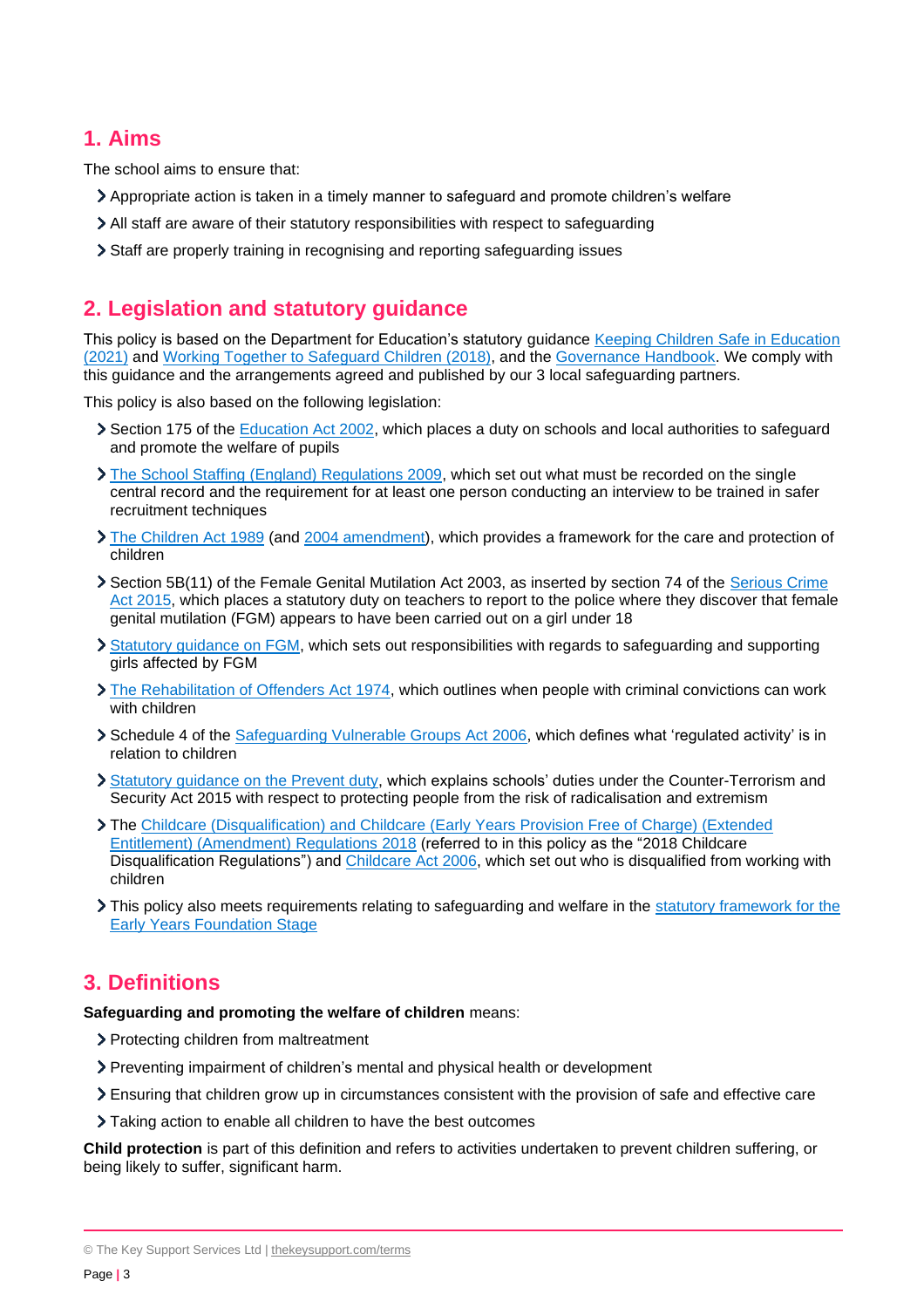**Abuse** is a form of maltreatment of a child, and may involve inflicting harm or failing to act to prevent harm. Appendix 1 explains the different types of abuse.

**Neglect** is a form of abuse and is the persistent failure to meet a child's basic physical and/or psychological needs, likely to result in the serious impairment of the child's health or development. Appendix 1 defines neglect in more detail.

**Sharing of nudes and semi-nudes** (also known as sexting or youth produced sexual imagery) is where children share nude or semi-nude images, videos or live streams.

**Children** includes everyone under the age of 18.

The following 3 **safeguarding partners** are identified in Keeping Children Safe in Education (and defined in the Children Act 2004, as amended by chapter 2 of the Children and Social Work Act 2017). They will make arrangements to work together to safeguard and promote the welfare of local children, including identifying and responding to their needs:

- > The local authority (LA)
- A clinical commissioning group for an area within the LA
- > The chief officer of police for a police area in the LA area

# <span id="page-3-0"></span>**4. Equality statement**

Some children have an increased risk of abuse, and additional barriers can exist for some children with respect to recognising or disclosing it. We are committed to anti-discriminatory practice and recognise children's diverse circumstances. We ensure that all children have the same protection, regardless of any barriers they may face.

We give special consideration to children who:

- Have special educational needs (SEN) or disabilities or health conditions (see section 10)
- > Are young carers
- May experience discrimination due to their race, ethnicity, religion, gender identification or sexuality
- > Have English as an additional language
- Are known to be living in difficult situations for example, temporary accommodation or where there are issues such as substance abuse or domestic violence
- Are at risk of FGM, sexual exploitation, forced marriage, or radicalisation
- > Are asylum seekers
- Are at risk due to either their own or a family member's mental health needs
- Are looked after or previously looked after (see section 12)
- > Are missing from education
- Whose parent/carer has expressed an intention to remove them from school to be home educated

# <span id="page-3-1"></span>**5. Roles and responsibilities**

Safeguarding and child protection is **everyone's** responsibility. This policy applies to all staff, volunteers and governors in the school and is consistent with the procedures of the 3 safeguarding partners. Our policy and procedures also apply to extended school and off-site activities.

#### **5.1 All staff**

All staff will read and understand part 1 and annex B of the Department for Education's statutory safeguarding guidance, [Keeping Children Safe in Education,](https://www.gov.uk/government/publications/keeping-children-safe-in-education--2) and review this guidance at least annually.

<sup>©</sup> The Key Support Services Ltd | [thekeysupport.com/terms](https://thekeysupport.com/terms-of-use)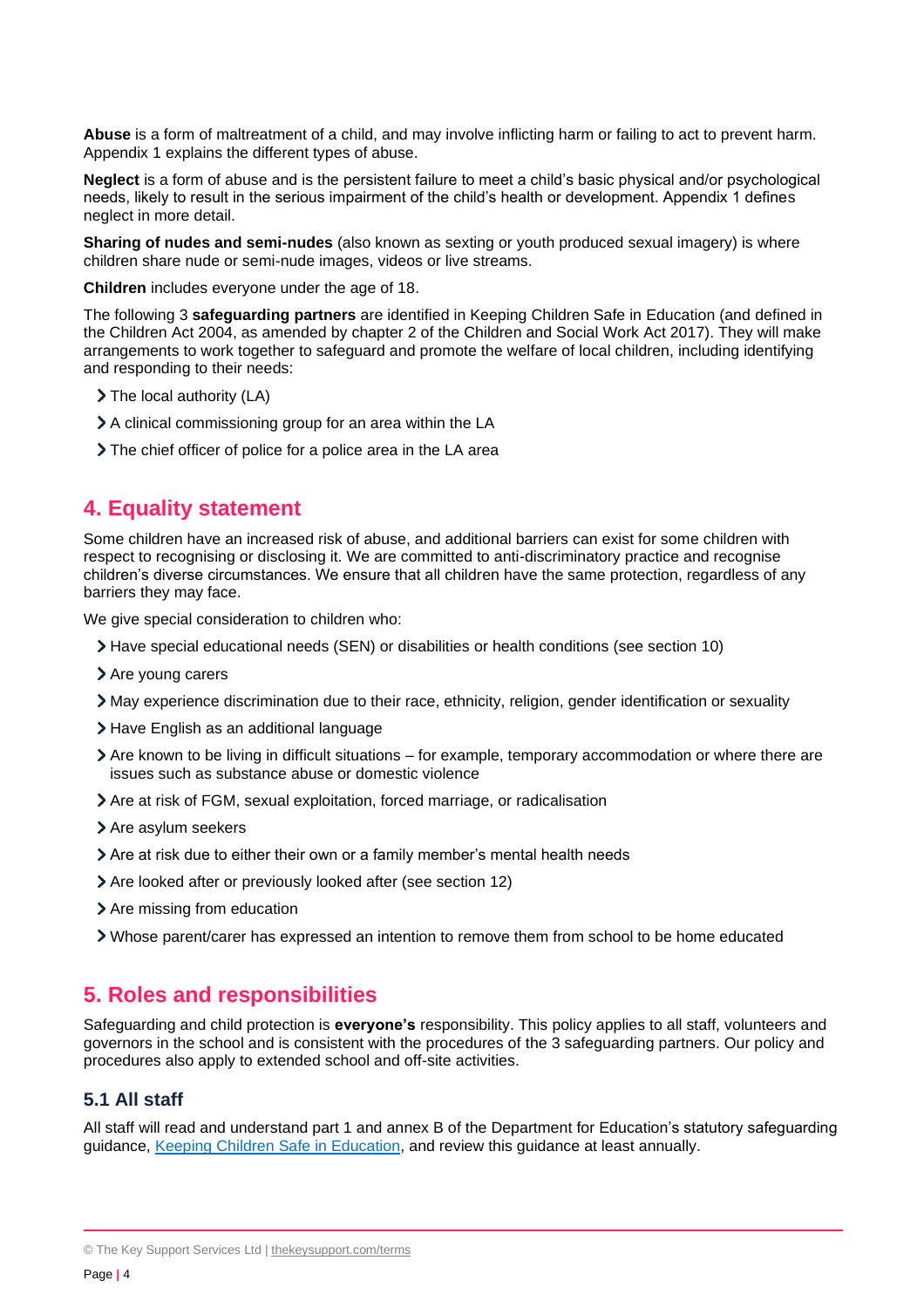All staff will sign a declaration at the beginning of each academic year to say that they have reviewed the guidance.

All staff will be aware of:

- Our systems which support safeguarding, including this child protection and safeguarding policy, the staff code of conduct, the role and identity of the designated safeguarding lead (DSL) and deputy, the behaviour policy, e-safety policy and the safeguarding response to children who go missing from education
- The early help process (sometimes known as the common assessment framework) and their role in it, including identifying emerging problems, liaising with the DSL, and sharing information with other professionals to support early identification and assessment
- The process for making referrals to local authority children's social care and for statutory assessments that may follow a referral, including the role they might be expected to play
- What to do if they identify a safeguarding issue or a child tells them they are being abused or neglected, including specific issues such as FGM, and how to maintain an appropriate level of confidentiality while liaising with relevant professionals
- The signs of different types of abuse and neglect, as well as specific safeguarding issues, such as peeron-peer abuse, child sexual exploitation (CSE), child criminal exploitation (CCE), indicators of being at risk from or involved with serious violent crime, FGM and radicalisation
- The importance of reassuring victims that they are being taken seriously and that they will be supported and kept safe

Staff should log all concerns on CPOMS

Section 15 and appendix 4 of this policy outline in more detail how staff are supported to do this.

# **5.2 The designated safeguarding lead (DSL)**

The DSL is a member of the senior leadership team. Our DSL is Simon Waddington [\(s.waddington@bury.gov.uk\)](mailto:s.waddington@bury.gov.uk) The DSL takes lead responsibility for child protection and wider safeguarding in the school.

During term time, the DSL will be available during school hours for staff to discuss any safeguarding concerns.

When the DSL is absent, the Paul McCrudden, SENCO (SENCO.hollinsgrundy@bury.gov.uk)– will act as cover.

If the DSL and deputy are not available, Becky Jacques, Deputy Headteacher (r.jacques@hollinsgrundy.com) will act as cover (for example, during out-of-hours/out-of-term activities).

The DSL will be given the time, funding, training, resources and support to:

- Provide advice and support to other staff on child welfare and child protection matters
- Take part in strategy discussions and inter-agency meetings and/or support other staff to do so
- Contribute to the assessment of children
- Refer suspected cases, as appropriate, to the relevant body (local authority children's social care, Channel programme, Disclosure and Barring Service, and/or police), and support staff who make such referrals directly

The DSL will also keep the headteacher informed of any issues, and liaise with local authority case managers and designated officers for child protection concerns as appropriate.

#### **5.3 The governing board**

The governing board will:

<sup>©</sup> The Key Support Services Ltd | [thekeysupport.com/terms](https://thekeysupport.com/terms-of-use)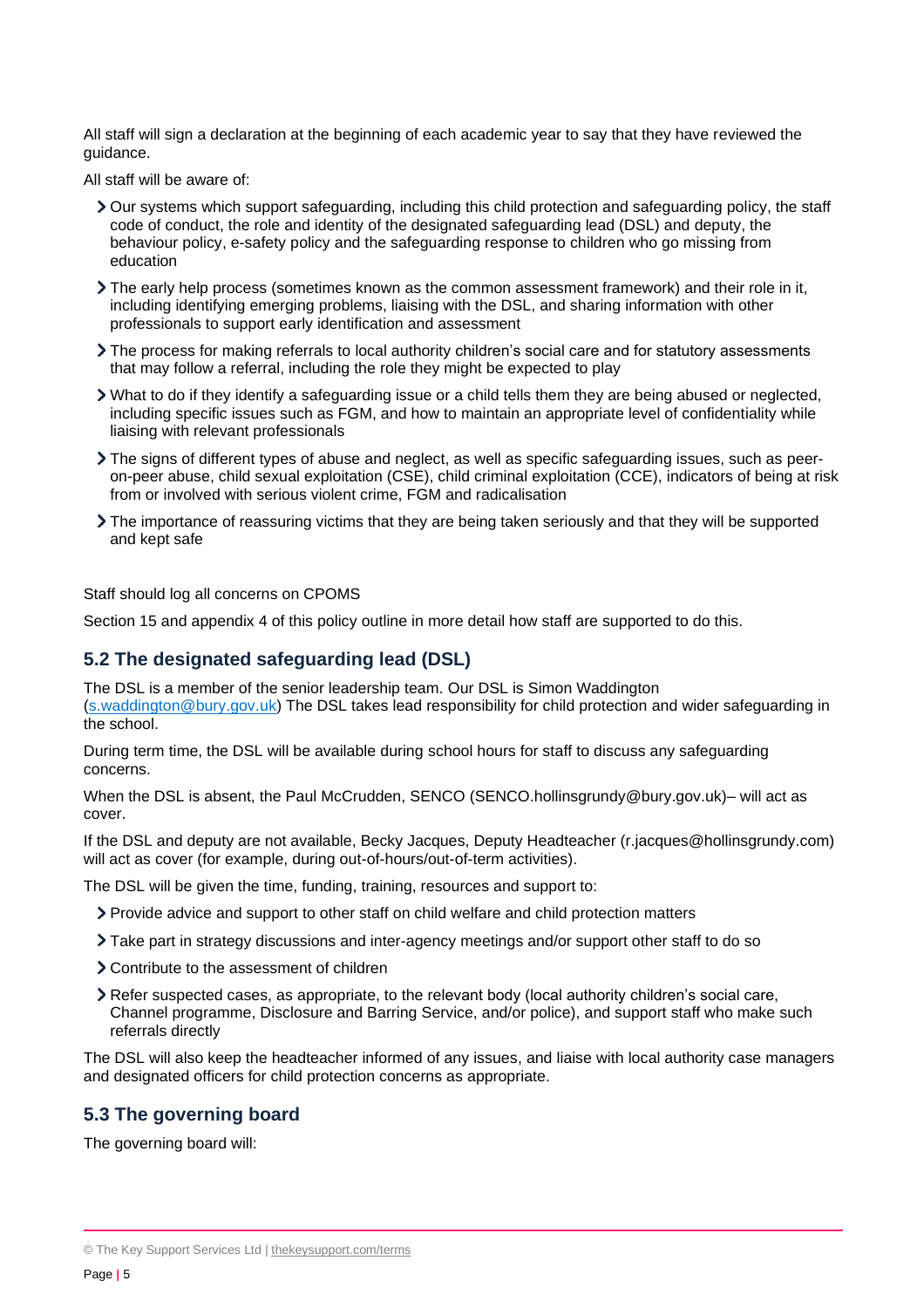- Facilitate a whole-school approach to safeguarding, ensuring that safeguarding and child protection are at the forefront and underpin all relevant aspects of process and policy development
- Evaluate and approve this policy at each review, ensuring it complies with the law, and hold the headteacher to account for its implementation
- Appoint a senior lead to monitor the effectiveness of this policy in conjunction with the full governing board. This is always a different person from the DSL

The chair of governors will act as the 'case manager' in the event that an allegation of abuse is made against the headteacher, where appropriate (see appendix 3).

All governors will read Keeping Children Safe in Education in its entirety.

Section 15 of this policy has information on how governors are supported to fulfil their role.

# **5.4 The headteacher**

The headteacher is responsible for the implementation of this policy, including:

Ensuring that staff (including temporary staff) and volunteers:

- $\circ$  Are informed of our systems which support safeguarding, including this policy, as part of their induction
- $\circ$  Understand and follow the procedures included in this policy, particularly those concerning referrals of cases of suspected abuse and neglect
- Communicating this policy to parents/carers when their child joins the school and via the school website
- Ensuring that the DSL has appropriate time, funding, training and resources, and that there is always adequate cover if the DSL is absent
- Ensuring that all staff undertake appropriate safeguarding and child protection training, and updating the content of the training regularly
- Acting as the 'case manager' in the event of an allegation of abuse made against another member of staff or volunteer, where appropriate (see appendix 3)
- Ensuring the relevant staffing ratios are met, where applicable
- Making sure each child in the Early Years Foundation Stage is assigned a key person

# <span id="page-5-0"></span>**6. Confidentiality**

The following extract from Bury Integrated Safeguarding Partnership guidance explains our approach to confidentiality:

*Practitioners should have the ability and willingness to share appropriate information if it is reasonable and proportionate to helping and protecting those we work closely with. Sharing information with other organisations and practitioners should not be a barrier to good practice …*

*Locally, safeguarding partner organisations will have their own information sharing protocols, this document will serve as the protocol under the new arrangements and should be read with the Greater Manchester Safeguarding Partnership agreed guidelines which includes the Caldicott Principles.* 

*The Greater Manchester guidelines outline the Seven Golden Rules for information sharing:*

|   | Remember that the Data Protection Act is not a barrier to sharing information but provides a<br>framework to ensure that personal information about living persons is shared appropriately                                                        |
|---|---------------------------------------------------------------------------------------------------------------------------------------------------------------------------------------------------------------------------------------------------|
| r | Be open and honest with the person (and/or their family where appropriate) from the outset<br>about why, what, how and with whom information will, or could be shared, and seek their<br>agreement, unless it is unsafe or inappropriate to do so |

<sup>©</sup> The Key Support Services Ltd | [thekeysupport.com/terms](https://thekeysupport.com/terms-of-use)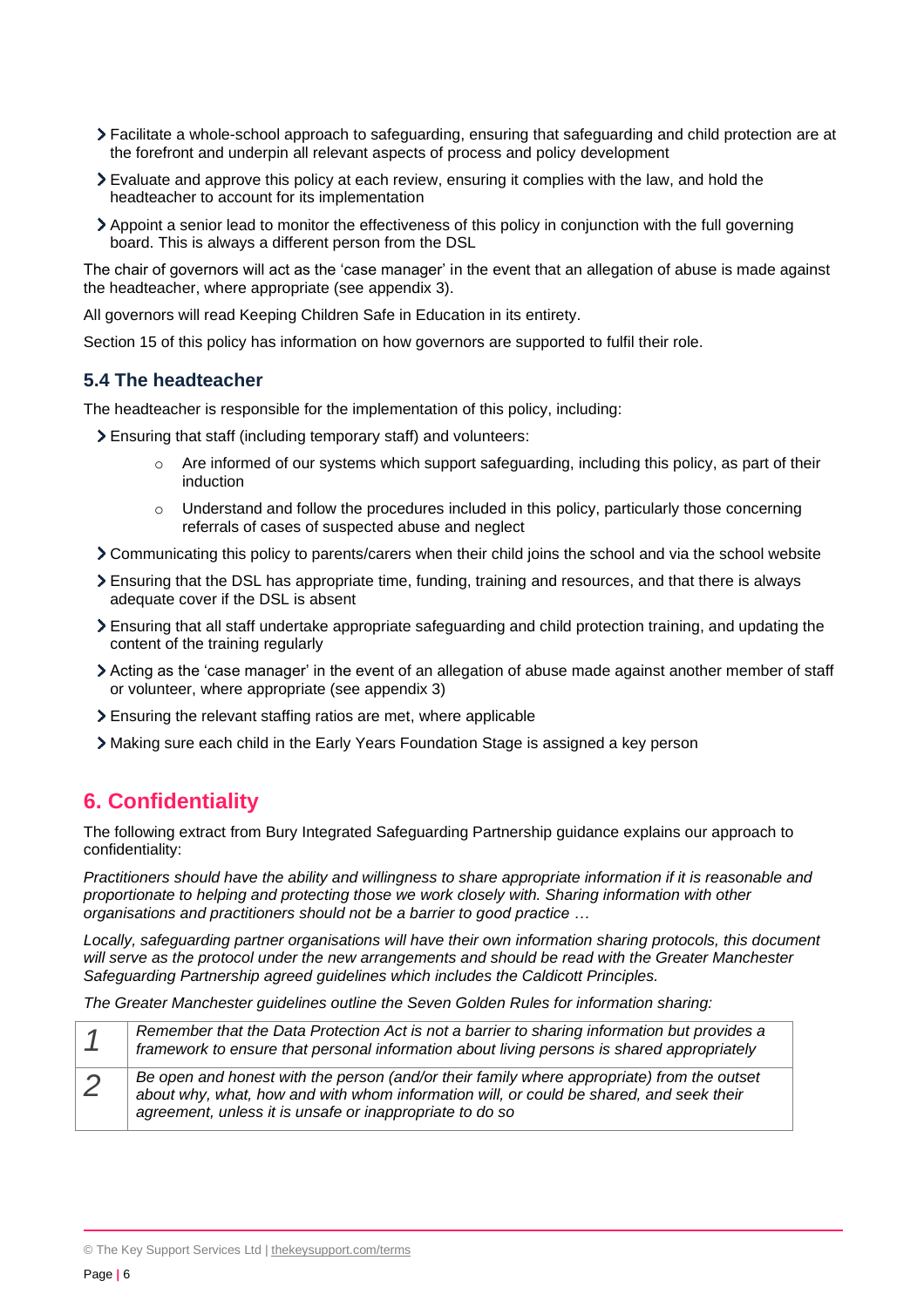|   | Seek advice if you are in any doubt, without disclosing the identity of the person where<br>possible                                                                                                                                                                                                                                                   |
|---|--------------------------------------------------------------------------------------------------------------------------------------------------------------------------------------------------------------------------------------------------------------------------------------------------------------------------------------------------------|
|   | Share with consent where appropriate and, where possible, respect the wishes of those who<br>do not consent to share confidential information. You may still share information without<br>consent if, in your judgment, that lack of consent can be overridden in the public interest. You<br>will need to base your judgment on the facts of the case |
| 5 | Consider safety and well-being: Base your information sharing decisions on considerations of<br>the safety and well-being of the person and others who may be affected by their actions                                                                                                                                                                |
| 6 | Necessary, proportionate, relevant, accurate, timely and secure: Ensure that the information<br>you share is necessary for the purpose for which you are sharing it, is shared only with those<br>people who need to have it, is accurate and up-to-date, is shared in a timely fashion, and is<br>shared securely                                     |
|   | Keep a record of your decision and the reasons for it - whether it is to share information or<br>not. If you decide to share, then record what you have shared, with whom and for what<br>purpose.                                                                                                                                                     |

*The 'Seven Golden Rules' will help support your decision making so you can be more confident that information is being shared legally and professionally.*

The following points ensure that safeguarding practice is effective

- Timely information sharing is essential to effective safeguarding
- Fears about sharing information must not be allowed to stand in the way of the need to promote the welfare, and protect the safety, of children
- The Data Protection Act (DPA) 2018 and GDPR do not prevent, or limit, the sharing of information for the purposes of keeping children safe
- If staff need to share 'special category personal data', the DPA 2018 contains 'safeguarding of children and individuals at risk' as a processing condition that allows practitioners to share information without consent if it is not possible to gain consent, it cannot be reasonably expected that a practitioner gains consent, or if to gain consent would place a child at risk
- Staff should never promise a child that they will not tell anyone about a report of abuse, as this may not be in the child's best interests
- The government's [information sharing advice for safeguarding practitioners](https://www.gov.uk/government/publications/safeguarding-practitioners-information-sharing-advice) includes 7 'golden rules' for sharing information, and will support staff who have to make decisions about sharing information
- If staff are in any doubt about sharing information, they should speak to the designated safeguarding lead (or deputy)
- Confidentiality is also addressed in this policy with respect to record-keeping in section 12, and allegations of abuse against staff in appendix 3

# <span id="page-6-0"></span>**7. Recognising abuse and taking action**

Staff, volunteers and governors must follow the procedures set out below in the event of a safeguarding issue.

Please note – in this and subsequent sections, you should take any references to the DSL to mean "the DSL (or deputy DSL)".

# **7.1 If a child is suffering or likely to suffer harm, or in immediate danger**

Make a referral to children's social care and/or the police **immediately** if you believe a child is suffering or likely to suffer from harm, or in immediate danger. **Anyone can make a referral.**

Tell the DSL (see section 5.2) as soon as possible if you make a referral directly and log this on CPOMS.

<sup>©</sup> The Key Support Services Ltd | [thekeysupport.com/terms](https://thekeysupport.com/terms-of-use)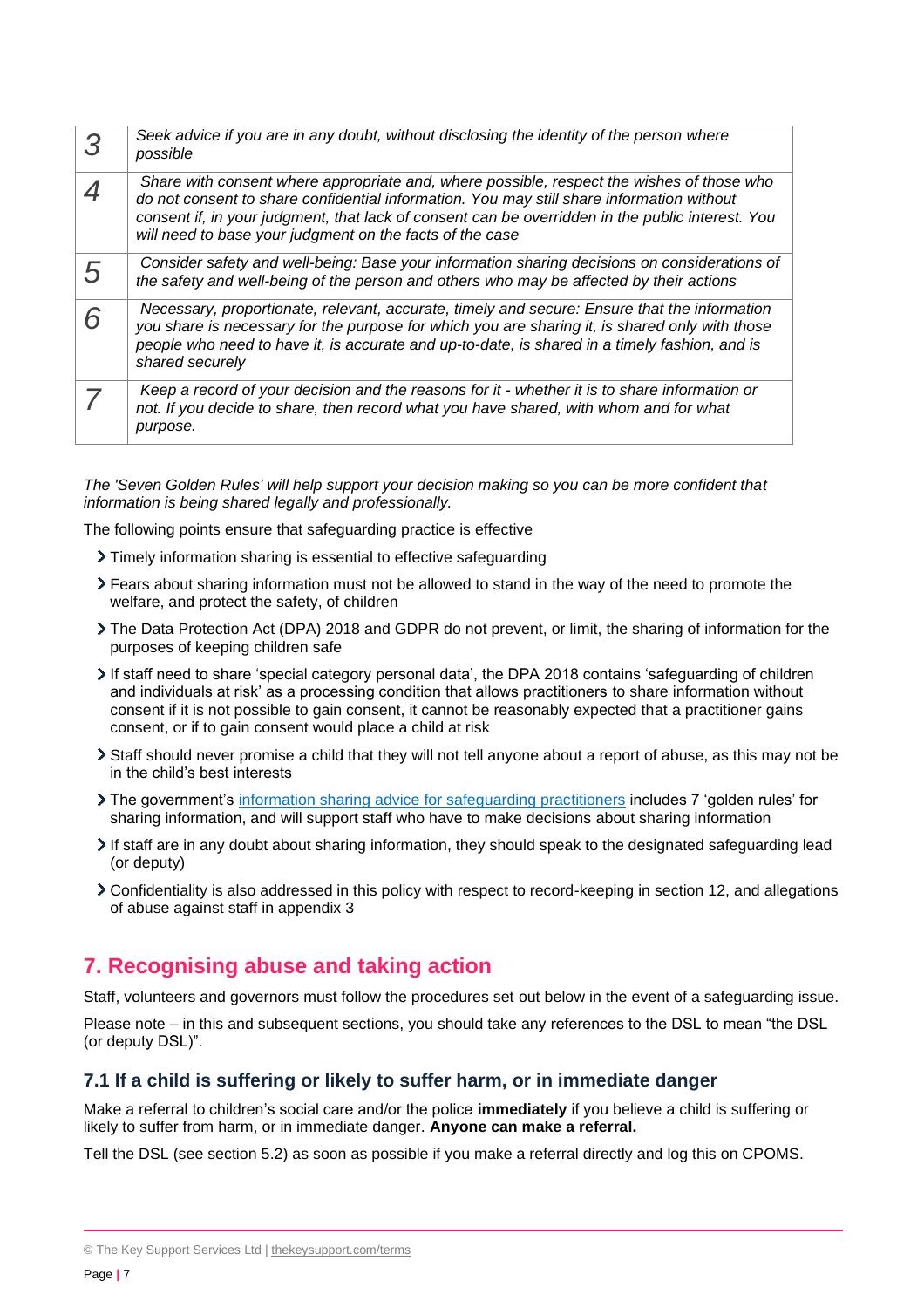Referrals should be made on the Multi Agency Safeguarding Hub Inter-Agency Referral Form and emailed to [childwellbeing@bury.gov.uk](mailto:childwellbeing@bury.gov.uk)

The phone number for the Multi Agency Safeguarding Hub (MASH) is 0161 253 5678.

In addition, information found at the following link may be helpful:

<https://www.gov.uk/report-child-abuse-to-local-council>

## **7.2 If a child makes a disclosure to you**

If a child discloses a safeguarding issue to you, you should:

- Listen to and believe them. Allow them time to talk freely and do not ask leading questions
- Stay calm and do not show that you are shocked or upset
- Tell the child they have done the right thing in telling you. Do not tell them they should have told you sooner
- Explain what will happen next and that you will have to pass this information on. Do not promise to keep it a secret
- Write up your conversation as soon as possible in the child's own words. Stick to the facts, and do not put your own judgement on it
- Sign and date the write-up and pass it on to the DSL. Alternatively, if appropriate, make a referral to children's social care and/or the police directly (see 7.1), and tell the DSL as soon as possible that you have done so. Aside from these people, do not disclose the information to anyone else unless told to do so by a relevant authority involved in the safeguarding process

## **7.3 If you discover that FGM has taken place or a pupil is at risk of FGM**

Keeping Children Safe in Education explains that FGM comprises "all procedures involving partial or total removal of the external female genitalia, or other injury to the female genital organs".

FGM is illegal in the UK and a form of child abuse with long-lasting, harmful consequences. It is also known as 'female genital cutting', 'circumcision' or 'initiation'.

Possible indicators that a pupil has already been subjected to FGM, and factors that suggest a pupil may be at risk, are set out in appendix 4 of this policy.

**Any teacher** who either:

- Is informed by a girl under 18 that an act of FGM has been carried out on her; or
- Observes physical signs which appear to show that an act of FGM has been carried out on a girl under 18 and they have no reason to believe that the act was necessary for the girl's physical or mental health or for purposes connected with labour or birth

Must immediately report this to the police, personally. This is a mandatory statutory duty, and teachers will face disciplinary sanctions for failing to meet it.

Unless they have been specifically told not to disclose, they should also discuss the case with the DSL and involve children's social care as appropriate.

**Any other member of staff** who discovers that an act of FGM appears to have been carried out on a **pupil under 18** must speak to the DSL and follow our local safeguarding procedures.

The duty for teachers mentioned above does not apply in cases where a pupil is *at risk* of FGM or FGM is suspected but is not known to have been carried out. Staff should not examine pupils.

**Any member of staff** who suspects a pupil is *at risk* of FGM or suspects that FGM has been carried out must speak to the DSL and follow our local safeguarding procedures.

Contact MASH on 0161 253 5678

<sup>©</sup> The Key Support Services Ltd | [thekeysupport.com/terms](https://thekeysupport.com/terms-of-use)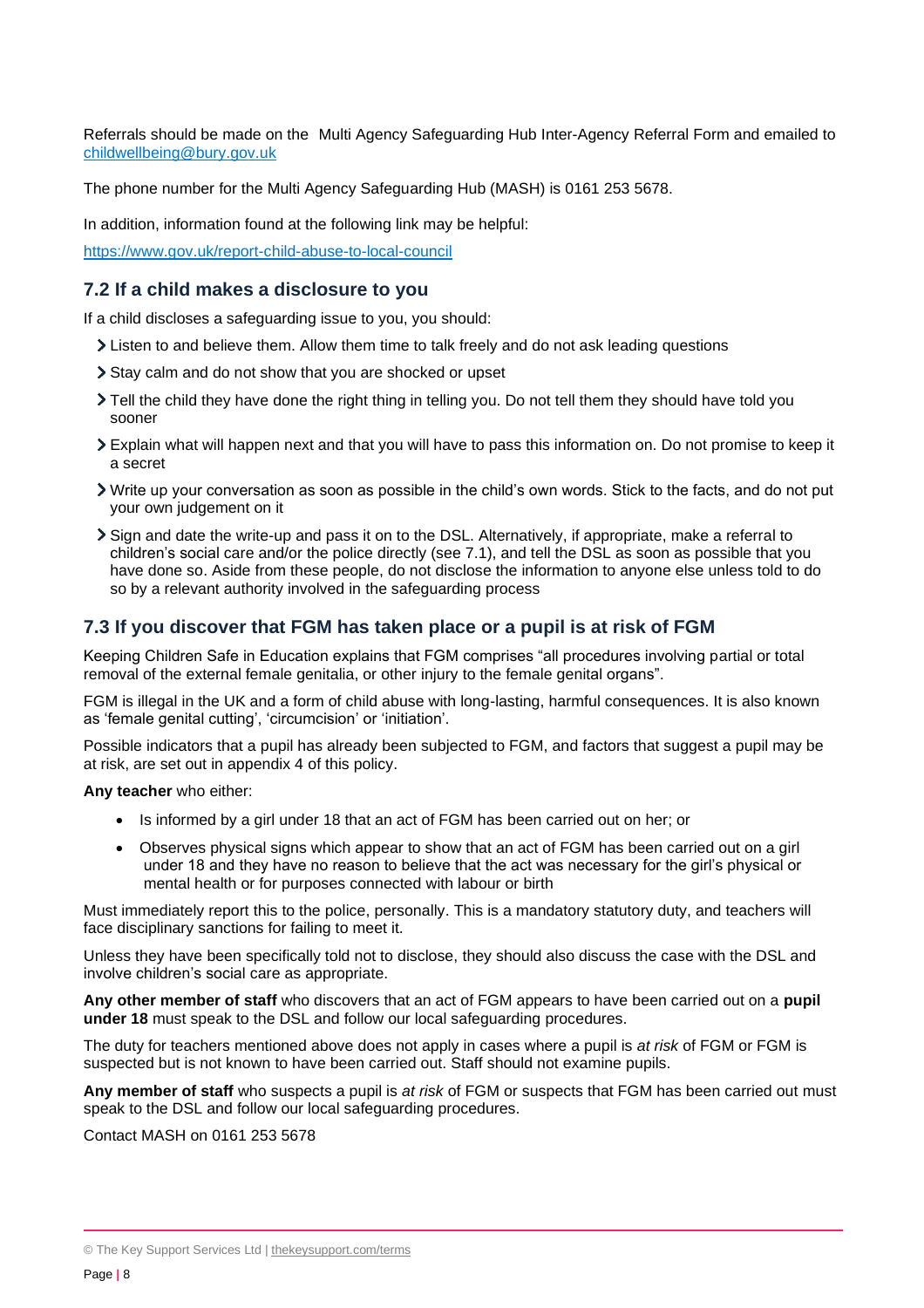# **7.4 If you have concerns about a child (as opposed to believing a child is suffering or likely to suffer from harm, or is in immediate danger)**

Figure 1 below, before section 7.7, illustrates the procedure to follow if you have any concerns about a child's welfare.

Where possible, speak to the DSL first to agree a course of action.

If in exceptional circumstances the DSL is not available, this should not delay appropriate action being taken. Speak to a member of the senior leadership team and/or take advice from local authority children's social care. You can also seek advice at any time from the NSPCC helpline on 0808 800 5000. Share details of any actions you take with the DSL as soon as practically possible.

Make a referral to local authority children's social care directly, if appropriate (see 'Referral' below). Share any action taken with the DSL as soon as possible.

# **Early help**

If early help is appropriate, the DSL will generally lead on liaising with other agencies and setting up an interagency assessment as appropriate. Staff may be required to support other agencies and professionals in an early help assessment, in some cases acting as the lead practitioner.

The DSL will keep the case under constant review and the school will consider a referral to local authority children's social care if the situation does not seem to be improving. Timelines of interventions will be monitored and reviewed.

All Completed (Single & Multi Agency) **Story So Far, TAF review** documents are to be sent to be sent to the Early Help Consultants @ [earlyhelp@bury.gov.uk](mailto:earlyhelp@bury.gov.uk) for registration (if internal) or using a secure email method via [Childwellbeing@bury.gov.uk](mailto:Childwellbeing@bury.gov.uk) for registration with the Early Help Team.

# **Referral**

If it is appropriate to refer the case to local authority children's social care or the police, the DSL will make the referral or support you to do so.

If you make a referral directly (see section 7.1), you must tell the DSL as soon as possible.

The local authority will make a decision within 1 working day of a referral about what course of action to take and will let the person who made the referral know the outcome. The DSL or person who made the referral must follow up with the local authority if this information is not made available, and ensure outcomes are properly recorded.

If the child's situation does not seem to be improving after the referral, the DSL or person who made the referral must follow local escalation procedures to ensure their concerns have been addressed and that the child's situation improves.

Referrals and escalations should be made to Bury MASH Team on 0161 253 5678

# **7.5 If you have concerns about extremism**

If a child is not suffering or likely to suffer from harm, or in immediate danger, where possible speak to the DSL first to agree a course of action.

If in exceptional circumstances the DSL is not available, this should not delay appropriate action being taken. Speak to a member of the senior leadership team and/or seek advice from local authority children's social care. Make a referral to local authority children's social care directly, if appropriate (see 'Referral' above). Inform the DSL or deputy as soon as practically possible after the referral.

Where there is a concern, the DSL will consider the level of risk and decide which agency to make a referral to. This could include [Channel,](https://www.gov.uk/government/publications/channel-guidance) the government's programme for identifying and supporting individuals at risk of being drawn into terrorism, or the local authority children's social care team.

The Department for Education also has a dedicated telephone helpline, 020 7340 7264, which school staff and governors can call to raise concerns about extremism with respect to a pupil. You can also email [counter.extremism@education.gov.uk.](mailto:counter.extremism@education.gov.uk) Note that this is not for use in emergency situations.

<sup>©</sup> The Key Support Services Ltd | [thekeysupport.com/terms](https://thekeysupport.com/terms-of-use)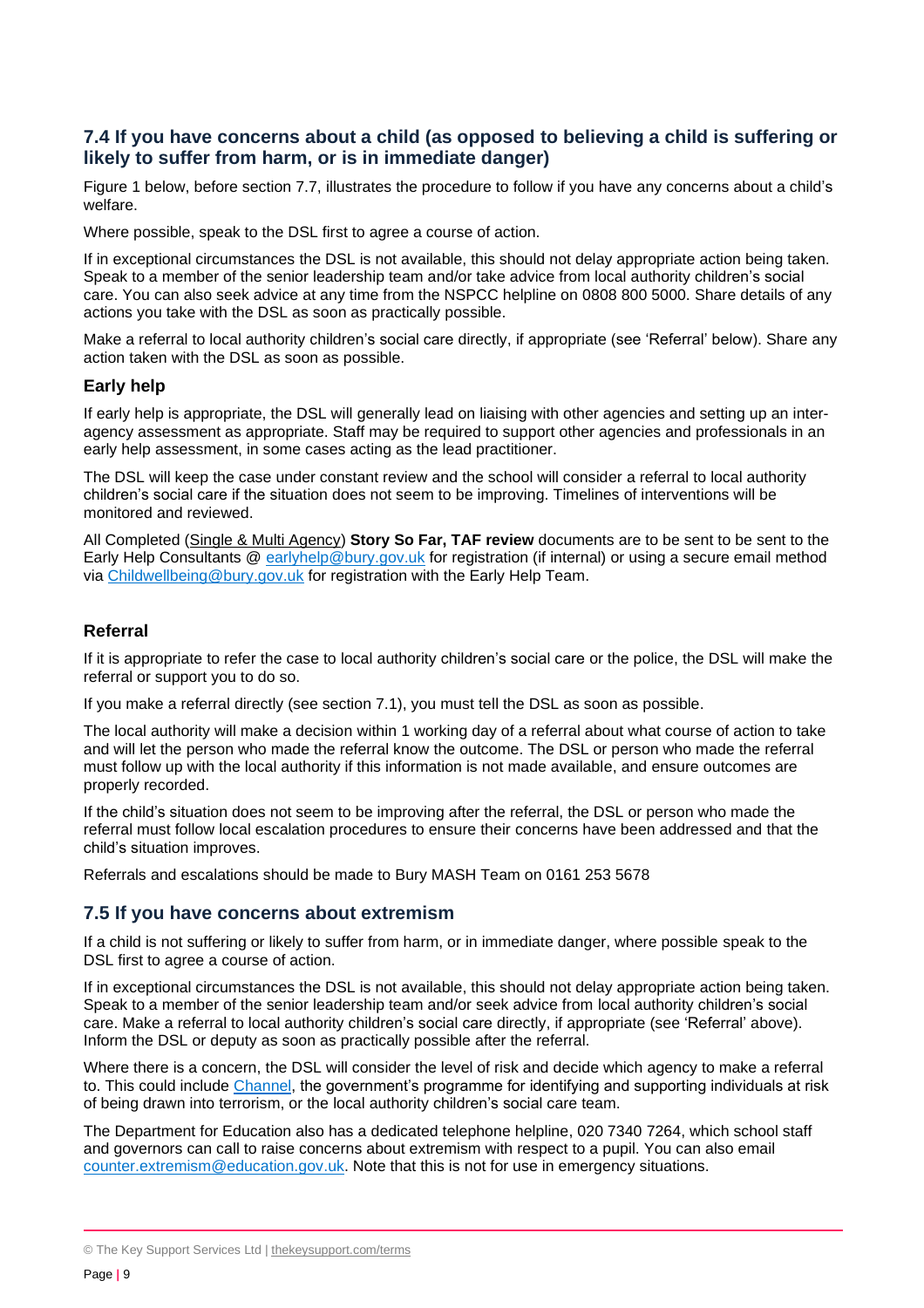In an emergency, call 999 or the confidential anti-terrorist hotline on 0800 789 321 if you:

- > Think someone is in immediate danger
- Think someone may be planning to travel to join an extremist group
- > See or hear something that may be terrorist-related

## **7.6 If you have a mental health concern**

Mental health problems can, in some cases, be an indicator that a child has suffered or is at risk of suffering abuse, neglect or exploitation.

Staff will be alert to behavioural signs that suggest a child may be experiencing a mental health problem or be at risk of developing one.

If you have a mental health concern about a child that is also a safeguarding concern, take immediate action by following the steps in section 7.4.

If you have a mental health concern that is **not** also a safeguarding concern, speak to the DSL to agree a course of action.

<sup>©</sup> The Key Support Services Ltd | [thekeysupport.com/terms](https://thekeysupport.com/terms-of-use)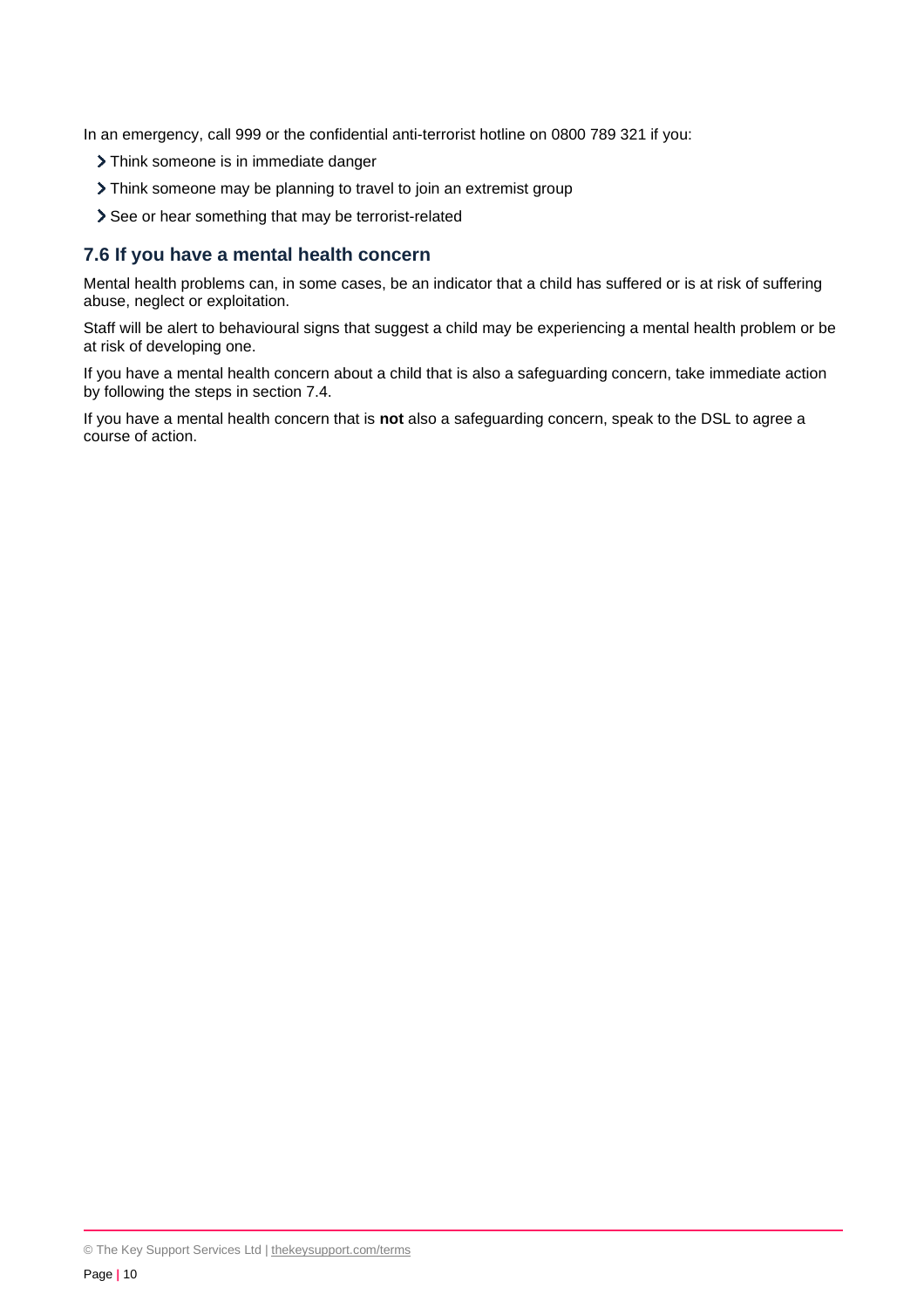#### **Figure 1: procedure if you have concerns about a child's welfare (as opposed to believing a child is suffering or likely to suffer from harm, or in immediate danger)**

(Note – if the DSL is unavailable, this should not delay action. See section 7.4 for what to do.)



<sup>©</sup> The Key Support Services Ltd | [thekeysupport.com/terms](https://thekeysupport.com/terms-of-use)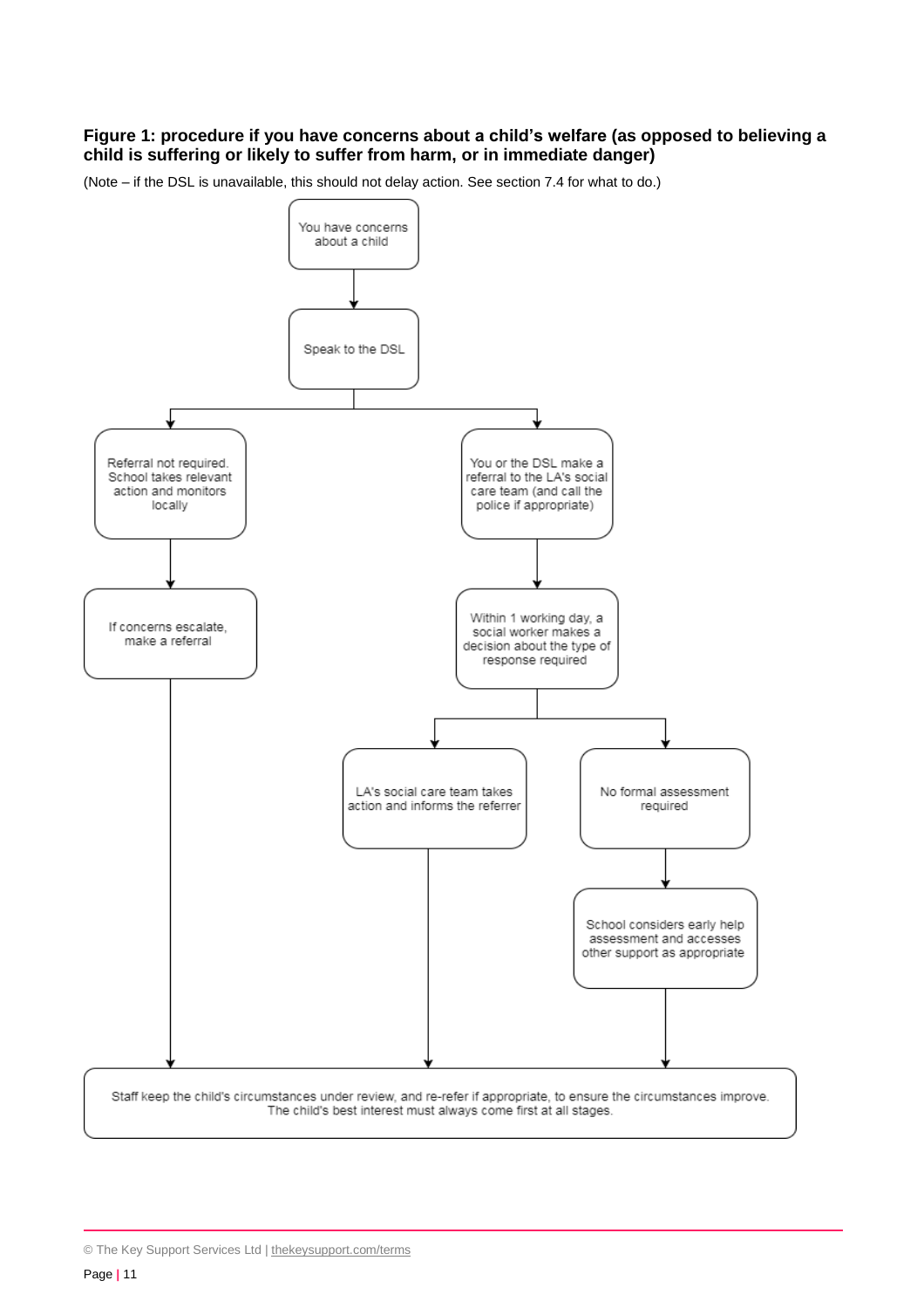# **7.7 Concerns about a staff member, supply teacher, volunteer or contractor**

If you have concerns about a member of staff (including a supply teacher, volunteer or contractor), or an allegation is made about a member of staff (including a supply teacher, volunteer or contractor) posing a risk of harm to children, speak to the headteacher as soon as possible. If the concerns/allegations are about the headteacher, speak to the chair of governors.

The headteacher/chair of governors will then follow the procedures set out in appendix 3, if appropriate.

Where you believe there is a conflict of interest in reporting a concern or allegation about a member of staff (including a supply teacher, volunteer or contractor) to the headteacher, report it directly to the local authority designated officer (LADO).

# **7.8 Allegations of abuse made against other pupils**

We recognise that children are capable of abusing their peers. Abuse will never be tolerated or passed off as "banter", "just having a laugh" or "part of growing up", as this can lead to a culture of unacceptable behaviours and an unsafe environment for pupils.

We also recognise the gendered nature of peer-on-peer abuse. However, all peer-on-peer abuse is unacceptable and will be taken seriously.

Most cases of pupils hurting other pupils will be dealt with under our school's behaviour policy, but this child protection and safeguarding policy will apply to any allegations that raise safeguarding concerns. This might include where the alleged behaviour:

- It is serious, and potentially a criminal offence
- Could put pupils in the school at risk
- > Is violent
- Involves pupils being forced to use drugs or alcohol
- Involves sexual exploitation, sexual abuse or sexual harassment, such as indecent exposure, sexual assault, upskirting or sexually inappropriate pictures or videos (including the sharing of nudes and seminudes)

See appendix 4 for more information about peer-on-peer abuse.

#### **Procedures for dealing with allegations of peer-on-peer abuse**

If a pupil makes an allegation of abuse against another pupil:

- You must record the allegation and tell the DSL, but do not investigate it
- The DSL will contact the local authority children's social care team and follow its advice, as well as the police if the allegation involves a potential criminal offence
- The DSL will put a risk assessment and support plan into place for all children involved (including the victim(s), the child(ren) against whom the allegation has been made and any others affected) with a named person they can talk to if needed
- The DSL will contact the children and adolescent mental health services (CAMHS), if appropriate
- > Staff members should log concerns on CPOMS

#### **Creating a supportive environment in school and minimising the risk of peer-on-peer abuse**

We recognise the importance of taking proactive action to minimise the risk of peer-on-peer abuse, and of creating a supportive environment where victims feel confident in reporting incidents.

To achieve this, we will:

- Challenge any form of derogatory or sexualised language or inappropriate behaviour between peers, including requesting or sending sexual images
- > Be vigilant to issues that particularly affect different genders for example, sexualised or aggressive touching or grabbing towards female pupils, and initiation or hazing type violence with respect to boys

<sup>©</sup> The Key Support Services Ltd | [thekeysupport.com/terms](https://thekeysupport.com/terms-of-use)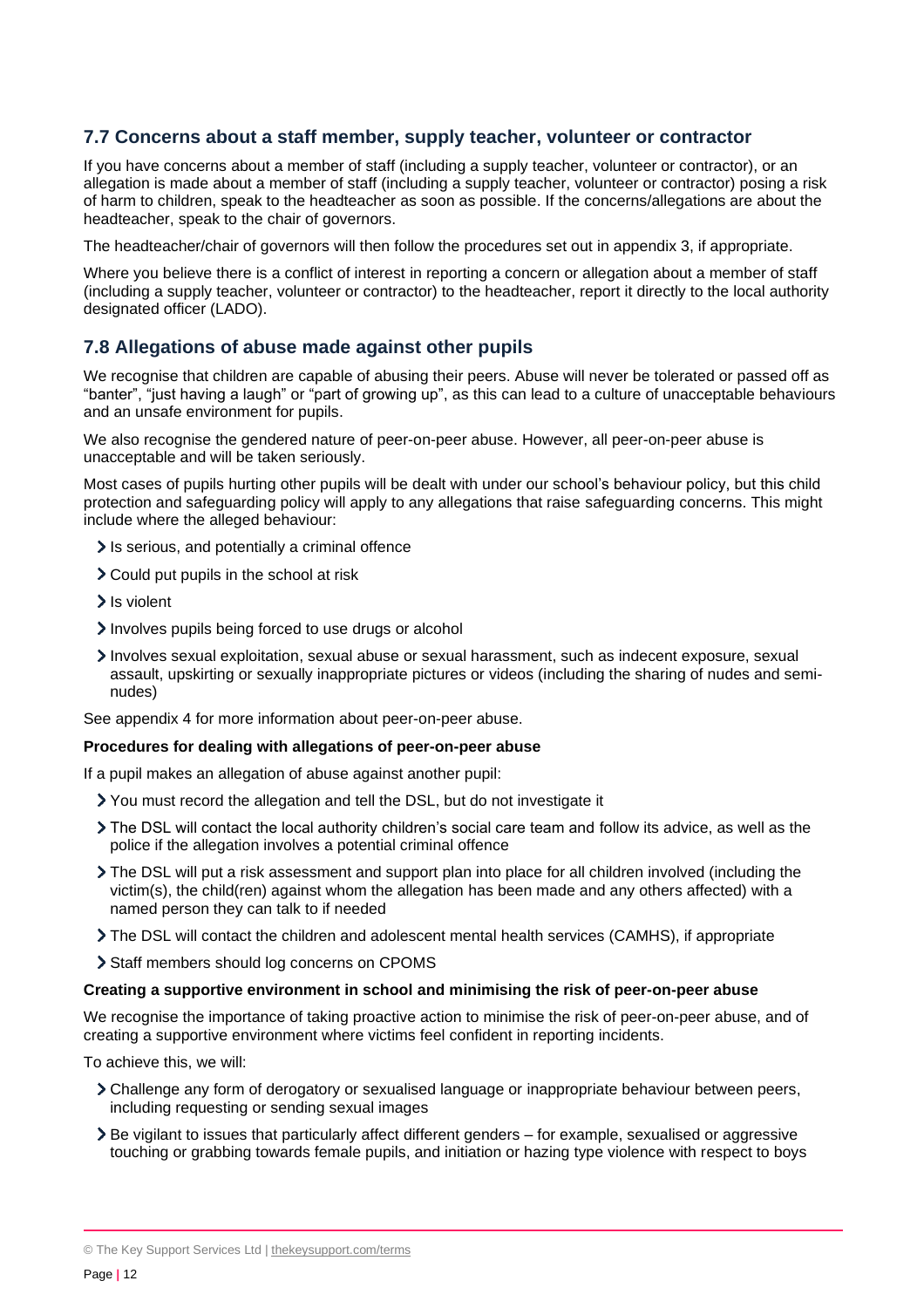- Ensure our curriculum helps to educate pupils about appropriate behaviour and consent
- Ensure pupils are able to easily and confidently report abuse using our reporting systems (as described in section 7.10 below)
- Ensure staff reassure victims that they are being taken seriously
- Ensure staff are trained to understand:
	- $\circ$  How to recognise the indicators and signs of peer-on-peer abuse, and know how to identify it and respond to reports
	- o That even if there are no reports of peer-on-peer abuse in school, it does not mean it is not happening – staff should maintain an attitude of "it could happen here"
	- $\circ$  That if they have any concerns about a child's welfare, they should act on them immediately rather than wait to be told, and that victims may not always make a direct report. For example:
		- Children can show signs or act in ways they hope adults will notice and react to
		- A friend may make a report
		- A member of staff may overhear a conversation
		- A child's behaviour might indicate that something is wrong
	- $\circ$  That certain children may face additional barriers to telling someone because of their vulnerability, disability, gender, ethnicity and/or sexual orientation
	- o That a pupil harming a peer could be a sign that the child is being abused themselves, and that this would fall under the scope of this policy
	- $\circ$  The important role they have to play in preventing peer-on-peer abuse and responding where they believe a child may be at risk from it
	- o That they should speak to the DSL if they have any concerns

# **7.9 Sharing of nudes and semi-nudes ('sexting')**

#### **Your responsibilities when responding to an incident**

If you are made aware of an incident involving the consensual or non-consensual sharing of nude or seminude images/videos (also known as 'sexting' or 'youth produced sexual imagery'), you must report it to the DSL immediately.

You must **not**:

- View, copy, print, share, store or save the imagery yourself, or ask a pupil to share or download it (if you have already viewed the imagery by accident, you must report this to the DSL)
- Delete the imagery or ask the pupil to delete it
- Ask the pupil(s) who are involved in the incident to disclose information regarding the imagery (this is the DSL's responsibility)
- Share information about the incident with other members of staff, the pupil(s) it involves or their, or other, parents and/or carers
- Say or do anything to blame or shame any young people involved

You should explain that you need to report the incident, and reassure the pupil(s) that they will receive support and help from the DSL.

#### **Initial review meeting**

Following a report of an incident, the DSL will hold an initial review meeting with appropriate school staff – this may include the staff member who reported the incident and the safeguarding or leadership team that deals with safeguarding concerns. This meeting will consider the initial evidence and aim to determine:

Whether there is an immediate risk to pupil(s)

<sup>©</sup> The Key Support Services Ltd | [thekeysupport.com/terms](https://thekeysupport.com/terms-of-use)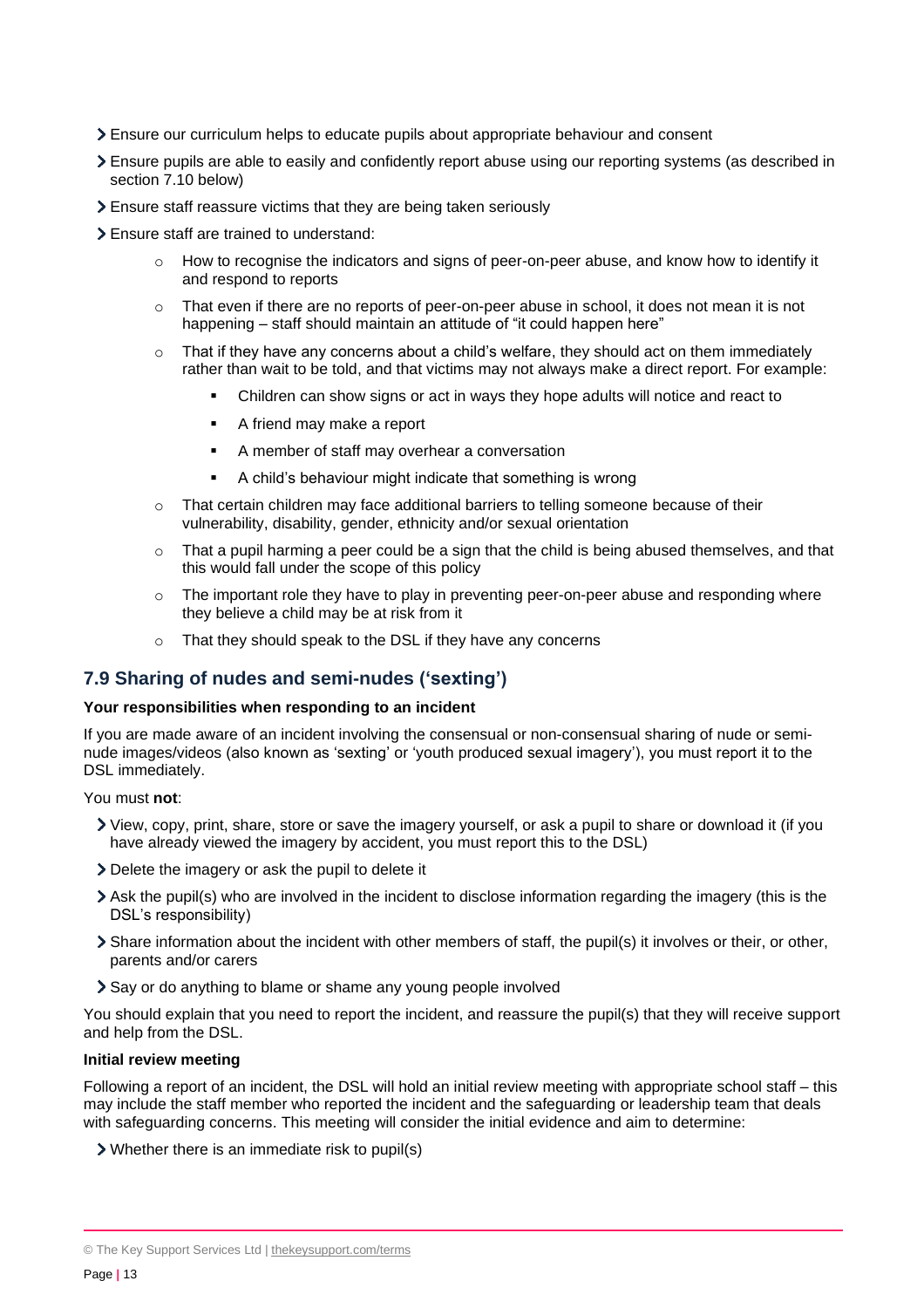- If a referral needs to be made to the police and/or children's social care
- $\triangleright$  If it is necessary to view the image(s) in order to safeguard the young person (in most cases, images or videos should not be viewed)
- What further information is required to decide on the best response
- Whether the image(s) has been shared widely and via what services and/or platforms (this may be unknown)
- Whether immediate action should be taken to delete or remove images or videos from devices or online services
- Any relevant facts about the pupils involved which would influence risk assessment
- If there is a need to contact another school, college, setting or individual
- Whether to contact parents or carers of the pupils involved (in most cases parents/carers should be involved)

The DSL will make an immediate referral to police and/or children's social care if:

- > The incident involves an adult
- There is reason to believe that a young person has been coerced, blackmailed or groomed, or if there are concerns about their capacity to consent (for example owing to special educational needs)
- What the DSL knows about the images or videos suggests the content depicts sexual acts which are unusual for the young person's developmental stage, or are violent
- The imagery involves sexual acts and any pupil in the images or videos is under 13
- The DSL has reason to believe a pupil is at immediate risk of harm owing to the sharing of nudes and semi-nudes (for example, the young person is presenting as suicidal or self-harming)

If none of the above apply then the DSL, in consultation with the headteacher and other members of staff as appropriate, may decide to respond to the incident without involving the police or children's social care. The decision will be made and recorded in line with the procedures set out in this policy.

#### **Further review by the DSL**

If at the initial review stage a decision has been made not to refer to police and/or children's social care, the DSL will conduct a further review to establish the facts and assess the risks.

They will hold interviews with the pupils involved (if appropriate).

If at any point in the process there is a concern that a pupil has been harmed or is at risk of harm, a referral will be made to children's social care and/or the police immediately.

#### **Informing parents/carers**

The DSL will inform parents/carers at an early stage and keep them involved in the process, unless there is a good reason to believe that involving them would put the pupil at risk of harm.

#### **Referring to the police**

If it is necessary to refer an incident to the police, this will be done through dialling 101.

#### **Recording incidents**

All incidents of sharing of nudes and semi-nudes, and the decisions made in responding to them, will be recorded. The record-keeping arrangements set out in section 14 of this policy also apply to recording these incidents.

#### **Curriculum coverage**

Pupils are taught about the issues surrounding the sharing of nudes and semi-nudes as part of our relationships and sex education and computing programmes. Teaching covers the following in relation to the sharing of nudes and semi-nudes:

What it is

<sup>©</sup> The Key Support Services Ltd | [thekeysupport.com/terms](https://thekeysupport.com/terms-of-use)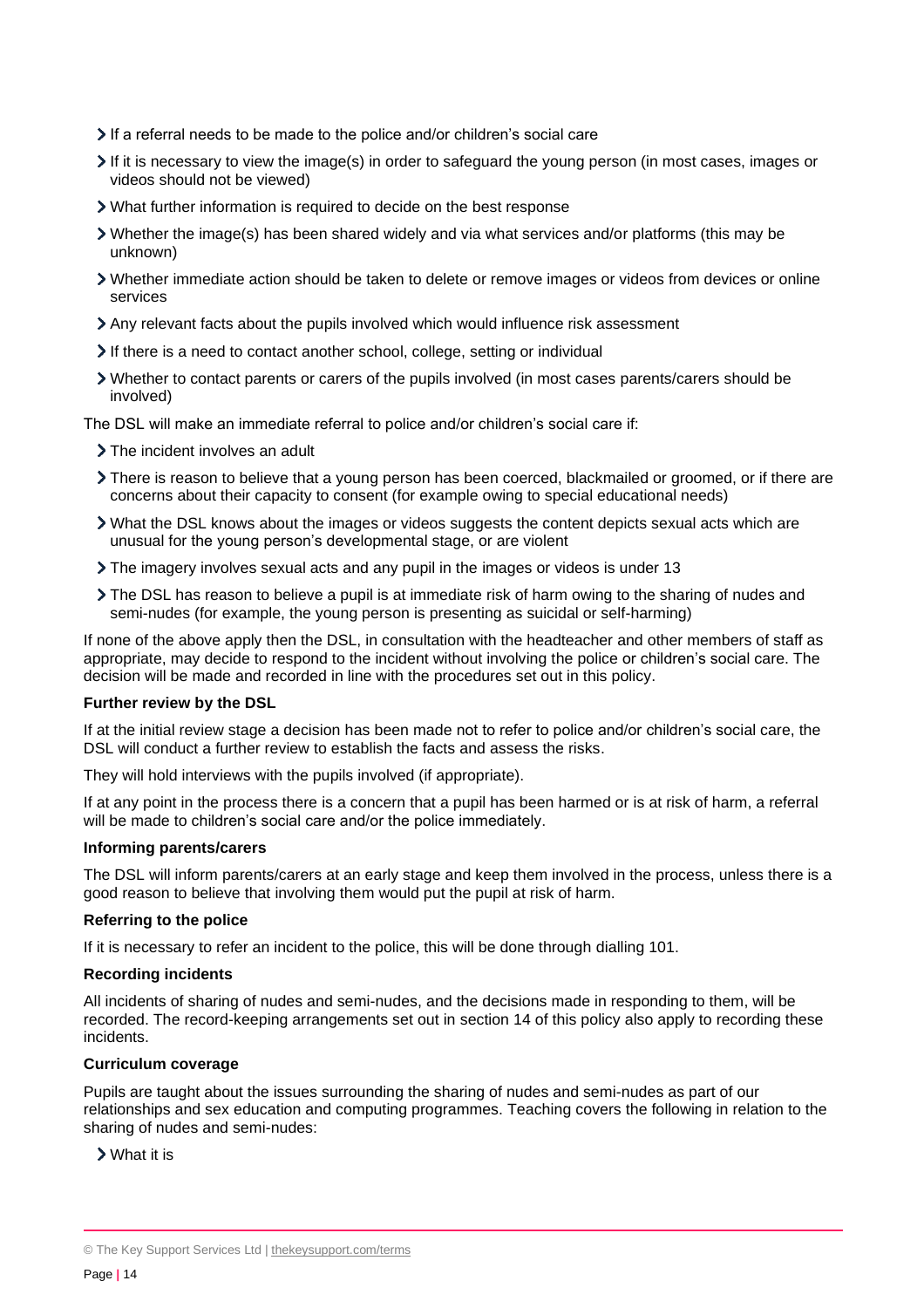- > How it is most likely to be encountered
- The consequences of requesting, forwarding or providing such images, including when it is and is not abusive and when it may be deemed as online sexual harassment
- Issues of legality
- The risk of damage to people's feelings and reputation

Pupils also learn the strategies and skills needed to manage:

- Specific requests or pressure to provide (or forward) such images
- > The receipt of such images

This policy on the sharing of nudes and semi-nudes is also shared with pupils so they are aware of the processes the school will follow in the event of an incident.

# **7.10 Reporting systems for our pupils**

Where there is a safeguarding concern, we will take the child's wishes and feelings into account when determining what action to take and what services to provide.

We recognise the importance of ensuring pupils feel safe and comfortable to come forward and report any concerns and/or allegations.

To achieve this, we will:

- > Put systems in place for pupils to confidently report abuse
- Ensure our reporting systems are well promoted, easily understood and easily accessible for pupils
- Make it clear to pupils that their concerns will be taken seriously, and that they can safely express their views and give feedback
- Pupils can report privately to their class teacher or to any other adult

# <span id="page-14-0"></span>**8. Online safety and the use of mobile technology**

We recognise the importance of safeguarding children from potentially harmful and inappropriate online material, and we understand that technology is a significant component in many safeguarding and wellbeing issues.

To address this, our school aims to:

- Have robust processes in place to ensure the online safety of pupils, staff, volunteers and governors
- Protect and educate the whole school community in its safe and responsible use of technology, including mobile and smart technology (which we refer to as 'mobile phones')
- Set clear guidelines for the use of mobile phones for the whole school community
- Establish clear mechanisms to identify, intervene in and escalate any incidents or concerns, where appropriate

#### **The 4 key categories of risk**

Our approach to online safety is based on addressing the following categories of risk:

- **Content** being exposed to illegal, inappropriate or harmful content, such as pornography, fake news, racism, misogyny, self-harm, suicide, anti-Semitism, radicalisation and extremism
- **Contact** being subjected to harmful online interaction with other users, such as peer-to-peer pressure, commercial advertising and adults posing as children or young adults with the intention to groom or exploit them for sexual, criminal, financial or other purposes
- **Conduct** personal online behaviour that increases the likelihood of, or causes, harm, such as making, sending and receiving explicit images (e.g. consensual and non-consensual sharing of nudes and seminudes and/or pornography), sharing other explicit images and online bullying; and

© The Key Support Services Ltd | [thekeysupport.com/terms](https://thekeysupport.com/terms-of-use)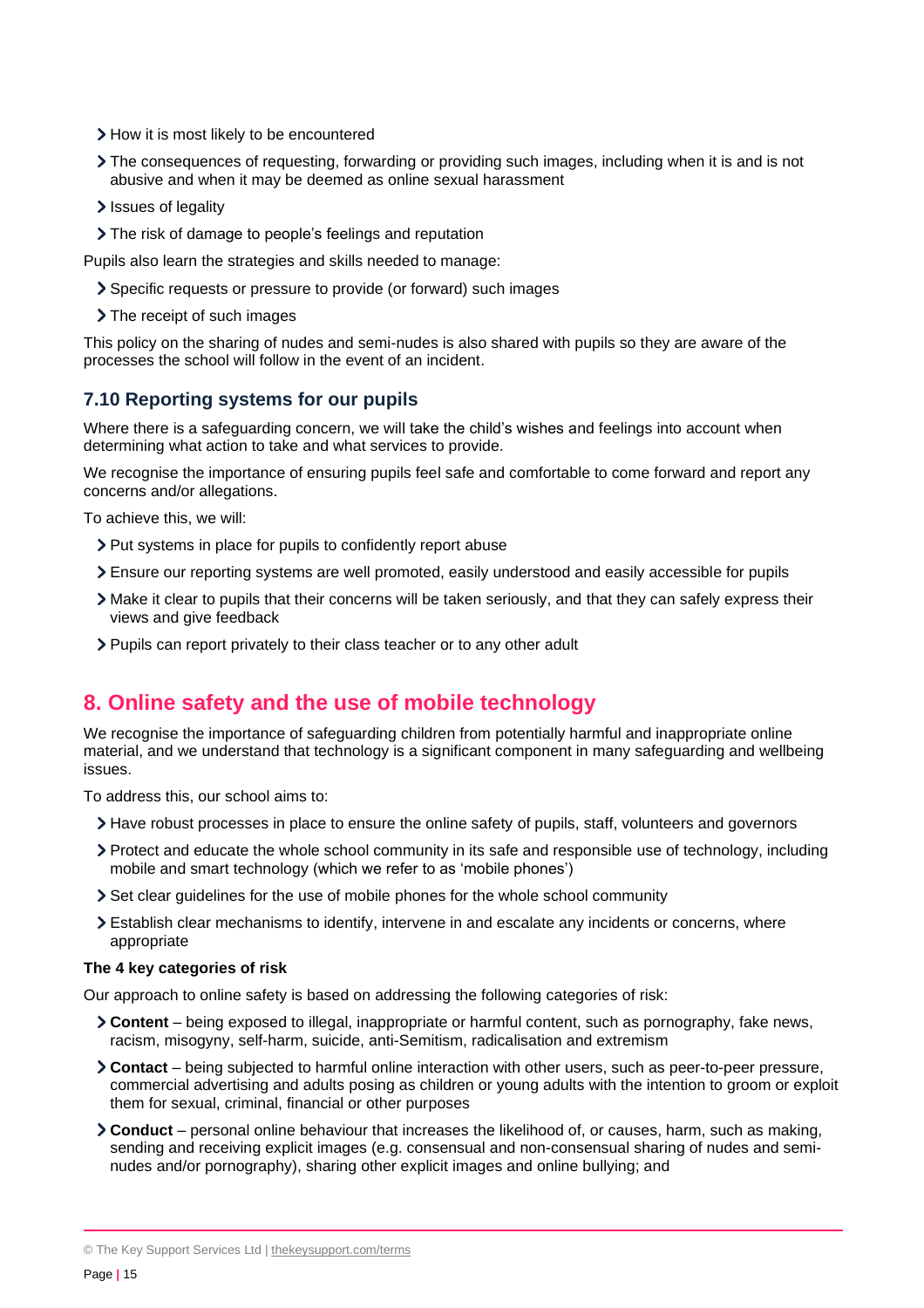**Commerce** – risks such as online gambling, inappropriate advertising, phishing and/or financial scams

#### **To meet our aims and address the risks above we will:**

- Educate pupils about online safety as part of our curriculum. For example:
	- o The safe use of social media, the internet and technology
	- o Keeping personal information private
	- o How to recognise unacceptable behaviour online
	- o How to report any incidents of cyber-bullying, ensuring pupils are encouraged to do so, including where they are a witness rather than a victim
- Train staff, as part of their induction, on safe internet use and online safeguarding issues including cyberbullying and the risks of online radicalisation. All staff members will receive refresher training at least once each academic year
- Educate parents/carers about online safety via our website, communications sent directly to them and during parents' evenings. We will also share clear procedures with them so they know how to raise concerns about online safety
- Make sure staff are aware of any restrictions placed on them with regards to the use of their mobile phone and cameras, for example that:
	- $\circ$  Staff are allowed to bring their personal phones to school for their own use, but must limit such use to non-contact time when pupils are not present
	- o Staff will not take pictures or recordings of pupils on their personal phones or cameras
	- o Staff working in Reception class must not use their phone in the Reception class area or store it where is accessible or visible to children
- Make all pupils, parents/carers, staff, volunteers and governors aware that they are expected to sign an agreement regarding the acceptable use of the internet in school, use of the school's ICT systems and use of their mobile and smart technology
- Explain the sanctions we will use if a pupil is in breach of our policies on the acceptable use of the internet and mobile phones
- Make sure all staff, pupils and parents/carers are aware that staff have the power to search pupils' phones, as set out in the [DfE's guidance on searching, screening and confiscation](https://www.gov.uk/government/publications/searching-screening-and-confiscation)
- Put in place robust filtering and monitoring systems to limit children's exposure to the 4 key categories of risk (described above) from the school's IT systems
- Carry out an annual review of our approach to online safety, supported by an annual risk assessment that considers and reflects the risks faced by our school community

This section summarises our approach to online safety and mobile phone use. For comprehensive details about our school's policy on online safety and the use of mobile phones, please refer to our online safety policy and mobile phone policy, which you can find on our website **www.hollinsgrundy.com**.

# <span id="page-15-0"></span>**9. Notifying parents or carers**

Where appropriate, we will discuss any concerns about a child with the child's parents or carers. The DSL will normally do this in the event of a suspicion or disclosure.

Other staff will only talk to parents or carers about any such concerns following consultation with the DSL.

If we believe that notifying the parents or carers would increase the risk to the child, we will discuss this with the local authority children's social care team before doing so.

In the case of allegations of abuse made against other children, we will normally notify the parents or carers of all the children involved.

<sup>©</sup> The Key Support Services Ltd | [thekeysupport.com/terms](https://thekeysupport.com/terms-of-use)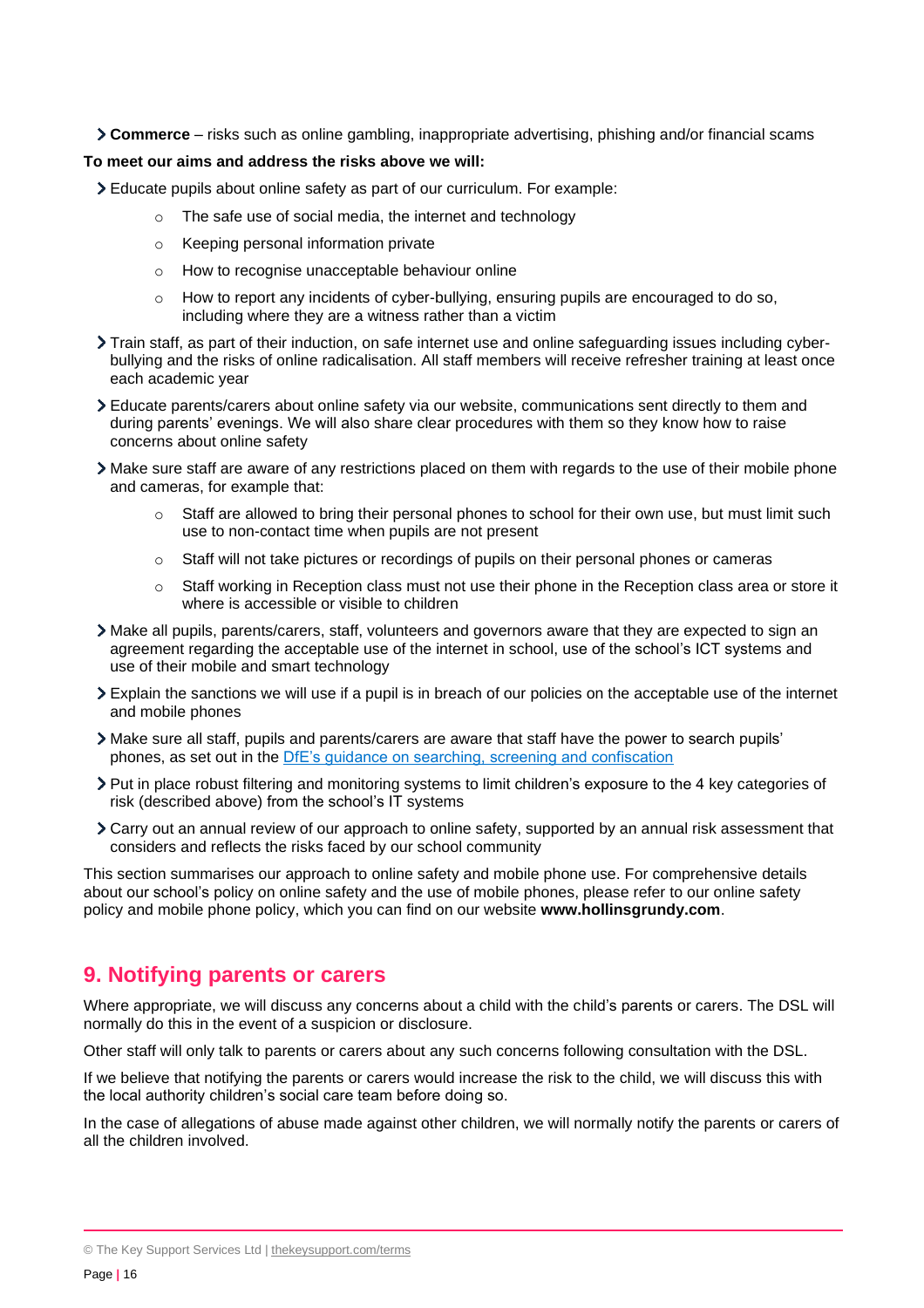# <span id="page-16-0"></span>**10. Pupils with special educational needs, disabilities or health issues**

We recognise that pupils with special educational needs (SEN) or disabilities or certain health conditions can face additional safeguarding challenges. Additional barriers can exist when recognising abuse and neglect in this group, including:

- Assumptions that indicators of possible abuse such as behaviour, mood and injury relate to the child's condition without further exploration
- Pupils being more prone to peer group isolation or bullying (including prejudice-based bullying) than other pupils
- The potential for pupils with SEN, disabilities or certain health conditions being disproportionally impacted by behaviours such as bullying, without outwardly showing any signs
- Communication barriers and difficulties in managing or reporting these challenges

We offer extra pastoral support for these pupils. This includes: 1:1 support from a named staff member for pupils with an EHCPlan

# <span id="page-16-1"></span>**11. Pupils with a social worker**

Pupils may need a social worker due to safeguarding or welfare needs. We recognise that a child's experiences of adversity and trauma can leave them vulnerable to further harm as well as potentially creating barriers to attendance, learning, behaviour and mental health.

The DSL and all members of staff will work with and support social workers to help protect vulnerable children.

Where we are aware that a pupil has a social worker, the DSL will always consider this fact to ensure any decisions are made in the best interests of the pupil's safety, welfare and educational outcomes. For example, it will inform decisions about:

- Responding to unauthorised absence or missing education where there are known safeguarding risks
- The provision of pastoral and/or academic support

# <span id="page-16-2"></span>**12. Looked-after and previously looked-after children**

We will ensure that staff have the skills, knowledge and understanding to keep looked-after children and previously looked-after children safe. In particular, we will ensure that:

- Appropriate staff have relevant information about children's looked after legal status, contact arrangements with birth parents or those with parental responsibility, and care arrangements
- The DSL has details of children's social workers and relevant virtual school heads

We have appointed a designated teacher, Mr P. McCrudden, who is responsible for promoting the educational achievement of looked-after children and previously looked-after children in line with [statutory guidance.](https://www.gov.uk/government/publications/designated-teacher-for-looked-after-children)

The designated teacher is appropriately trained and has the relevant qualifications and experience to perform the role.

As part of their role, the designated teacher will:

- Work closely with the DSL to ensure that any safeguarding concerns regarding looked-after and previously looked-after children are quickly and effectively responded to
- Work with virtual school heads to promote the educational achievement of looked-after and previously looked-after children, including discussing how pupil premium plus funding can be best used to support looked-after children and meet the needs identified in their personal education plans

<sup>©</sup> The Key Support Services Ltd | [thekeysupport.com/terms](https://thekeysupport.com/terms-of-use)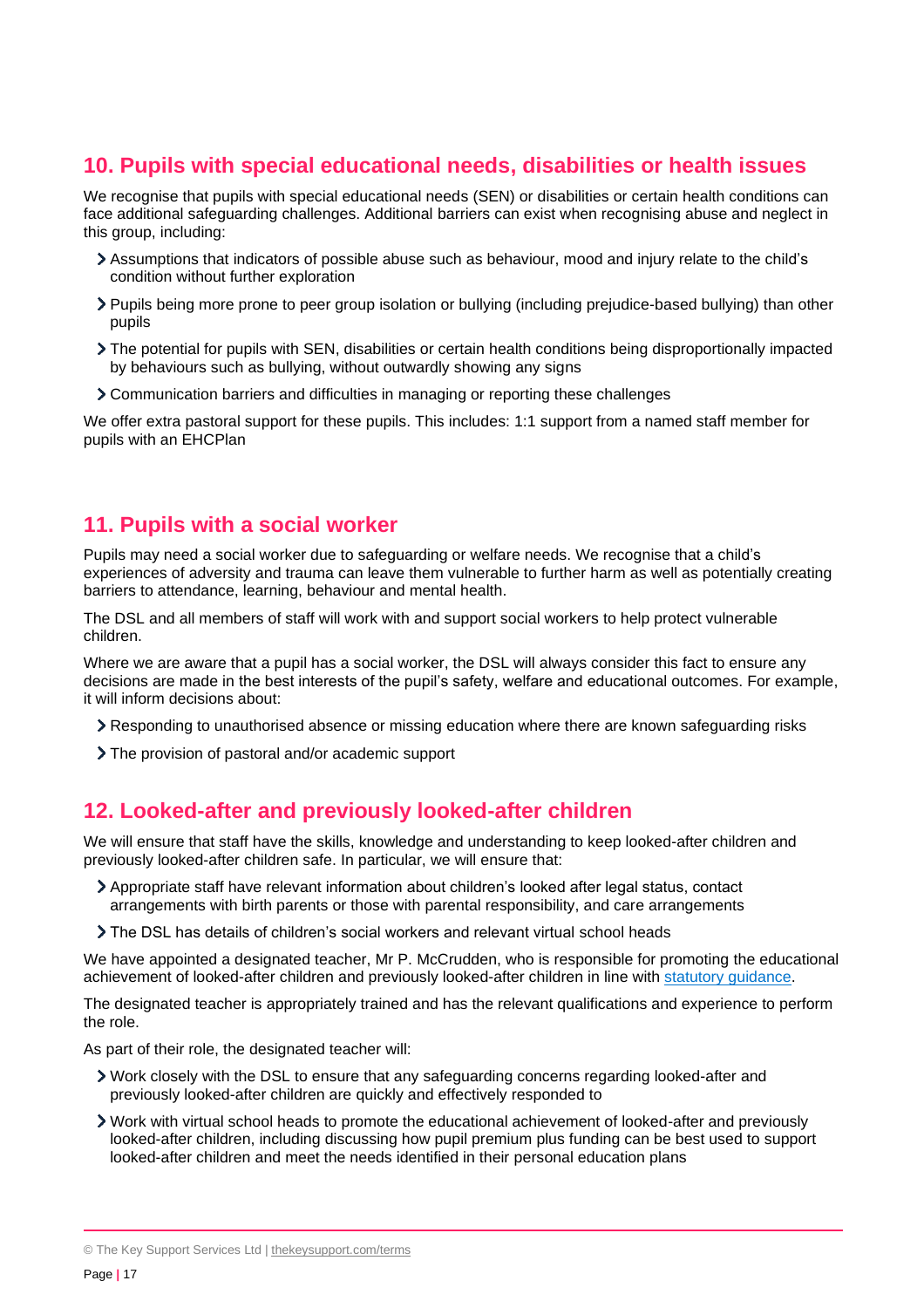# <span id="page-17-0"></span>**13. Complaints and concerns about school safeguarding policies**

# **13.1 Complaints against staff**

Complaints against staff that are likely to require a child protection investigation will be handled in accordance with our procedures for dealing with allegations of abuse made against staff (see appendix 3).

# **13.2 Other complaints**

Complaints will be dealt with through our complaints procedure which can be found on our website.

# **13.3 Whistle-blowing**

Any staff member who is concerned about malpractice, including issues related to safeguarding, should act in accordance with Bury LA's (and the school's) Whistleblowing policy.

# <span id="page-17-1"></span>**14. Record-keeping**

We will hold records in line with our records retention schedule.

All safeguarding concerns, discussions, decisions made and the reasons for those decisions, must be recorded in writing. If you are in any doubt about whether to record something, discuss it with the DSL.

Records will include:

- A clear and comprehensive summary of the concern
- Details of how the concern was followed up and resolved
- A note of any action taken, decisions reached and the outcome

Concerns and referrals will be kept in a separate child protection file for each child.

Any non-confidential records will be readily accessible and available. Confidential information and records will be held securely and only available to those who have a right or professional need to see them.

Safeguarding records relating to individual children will be retained for a reasonable period of time after they have left the school.

Safeguarding records which contain information about allegations of sexual abuse will be retained for the Independent Inquiry into Child Sexual Abuse (IICSA), for the term of the inquiry.

If a child for whom the school has, or has had, safeguarding concerns moves to another school, the DSL will ensure that their child protection file is forwarded promptly and securely, and separately from the main pupil file. In addition, if the concerns are significant or complex, and/or social services are involved, the DSL will speak to the DSL of the receiving school and provide information to enable them to have time to make any necessary preparations to ensure the safety of the child.

In addition:

Appendix 2 sets out our policy on record-keeping specifically with respect to recruitment and preappointment checks

Appendix 3 sets out our policy on record-keeping with respect to allegations of abuse made against staff

# <span id="page-17-2"></span>**15. Training**

# **15.1 All staff**

<sup>©</sup> The Key Support Services Ltd | [thekeysupport.com/terms](https://thekeysupport.com/terms-of-use)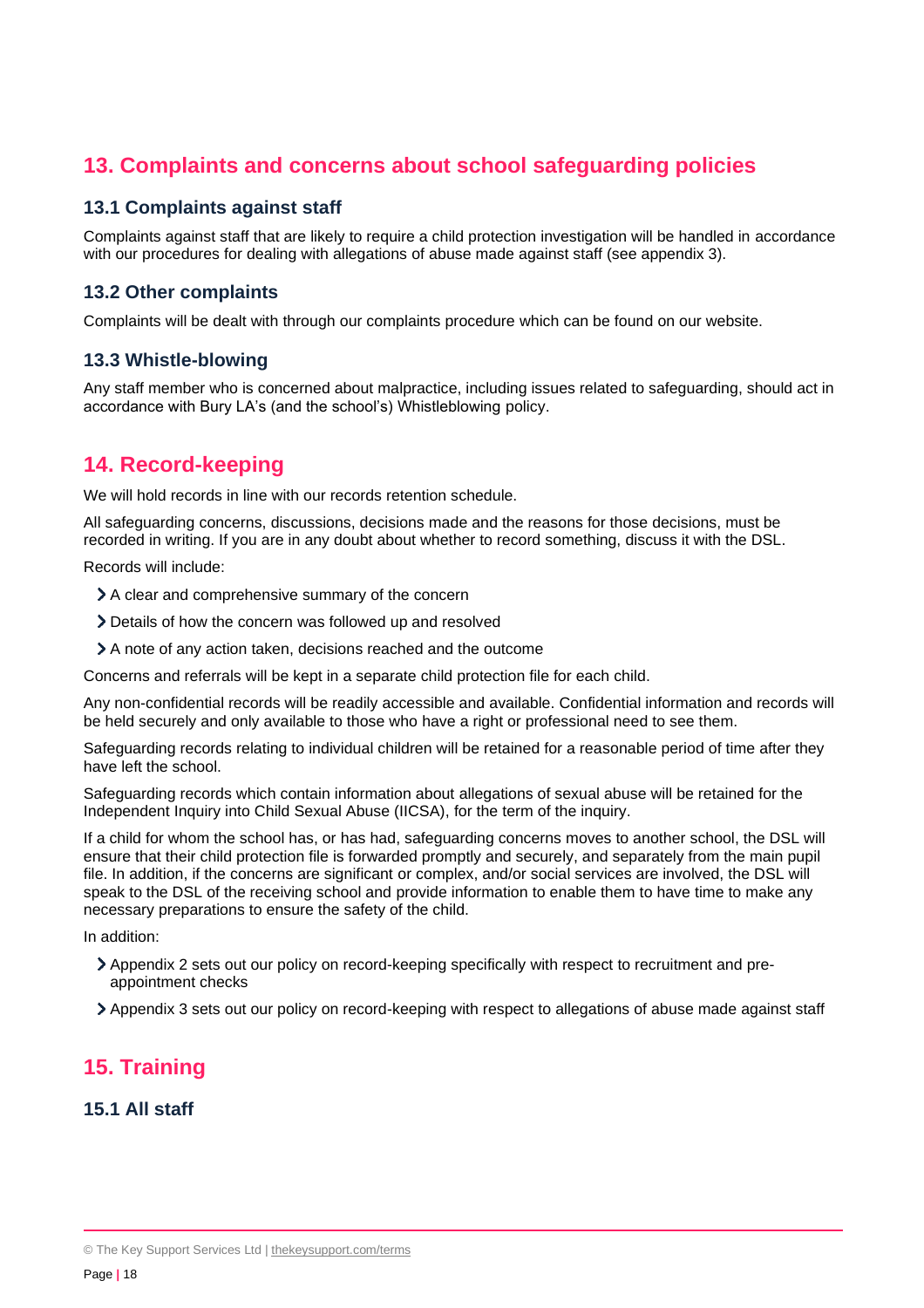All staff members will undertake safeguarding and child protection training at induction, including on whistleblowing procedures and online safety, to ensure they understand the school's safeguarding systems and their responsibilities, and can identify signs of possible abuse or neglect.

This training will be regularly updated and will:

- Be integrated, aligned and considered as part of the whole-school safeguarding approach and wider staff training, and curriculum planning
- > Be in line with advice from the 3 safeguarding partners
- Have regard to the Teachers' Standards to support the expectation that all teachers:
	- o Manage behaviour effectively to ensure a good and safe environment
	- o Have a clear understanding of the needs of all pupils

All staff will have training on the government's anti-radicalisation strategy, Prevent, to enable them to identify children at risk of being drawn into terrorism and to challenge extremist ideas.

Staff will also receive regular safeguarding and child protection updates, including on online safety, as required but at least annually (for example, through emails, e-bulletins and staff meetings).

Contractors who are provided through a private finance initiative (PFI) or similar contract will also receive safeguarding training.

Volunteers will receive appropriate training, if applicable.

# **15.2 The DSL and deputy**

The DSL and deputy will undertake child protection and safeguarding training at least every 2 years.

In addition, they will update their knowledge and skills at regular intervals and at least annually (for example, through e-bulletins, meeting other DSLs, or taking time to read and digest safeguarding developments).

They will also undertake Prevent awareness training.

# **15.3 Governors**

All governors receive training about safeguarding, to make sure they have the knowledge and information needed to perform their functions and understand their responsibilities.

As the chair of governors may be required to act as the 'case manager' in the event that an allegation of abuse is made against the headteacher, they receive training in managing allegations for this purpose.

# **15.4 Recruitment – interview panels**

At least one person conducting any interview for any post at the school will have undertaken safer recruitment training. This will cover, as a minimum, the contents of Keeping Children Safe in Education, and will be in line with local safeguarding procedures.

See appendix 2 of this policy for more information about our safer recruitment procedures.

# **15.5 Staff who have contact with pupils and families**

All staff who have contact with children and families will have supervisions which will provide them with support, coaching and training, promote the interests of children and allow for confidential discussions of sensitive issues.

# <span id="page-18-0"></span>**16. Monitoring arrangements**

This policy will be reviewed **annually** by Mr S. Waddington, Headteacher. At every review, it will be approved by the full governing board.

<sup>©</sup> The Key Support Services Ltd | [thekeysupport.com/terms](https://thekeysupport.com/terms-of-use)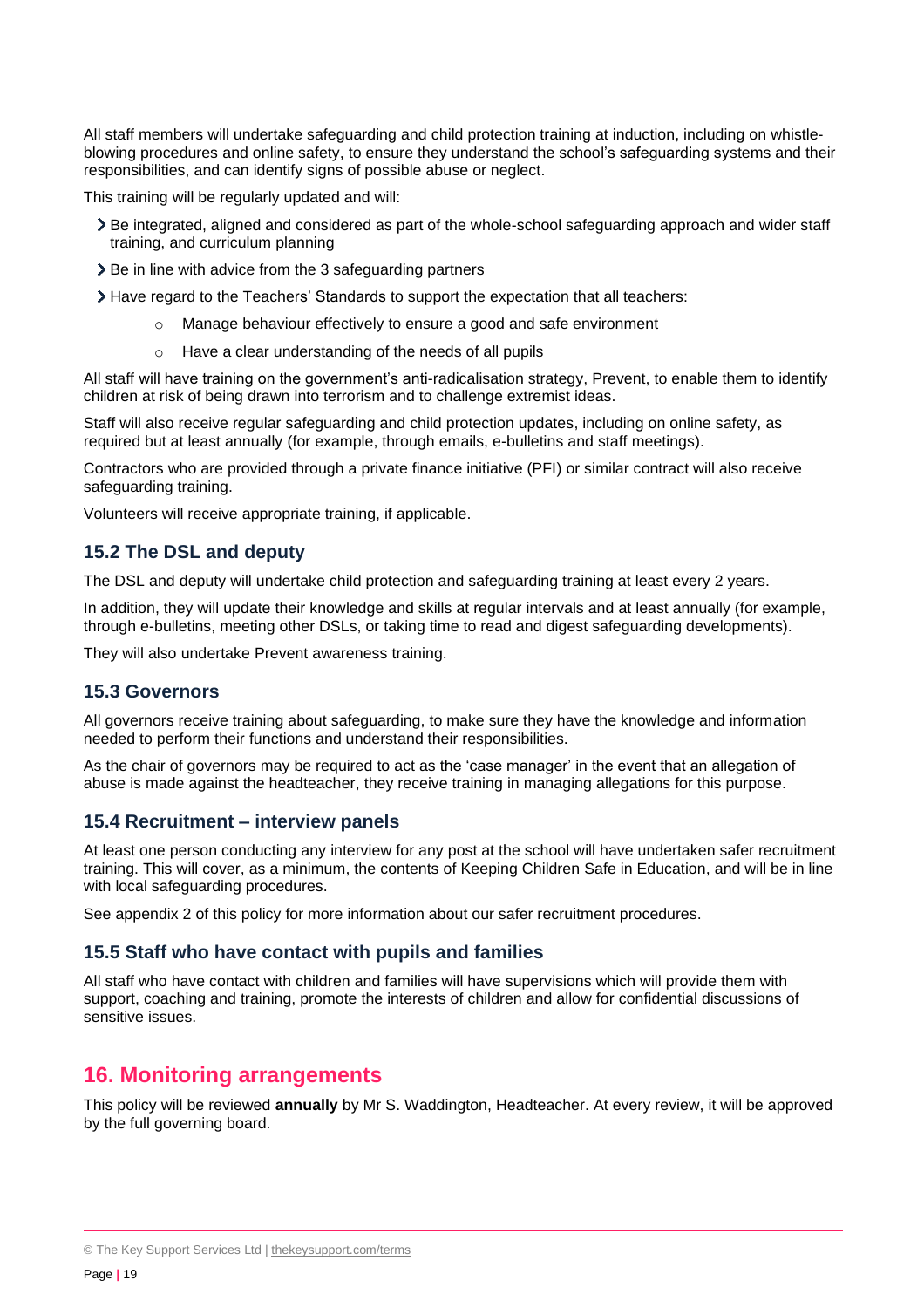# <span id="page-19-0"></span>**17. Links with other policies**

This policy links to the following policies and procedures:

- > Behaviour
- > Staff code of conduct
- > Complaints
- > Health and safety
- > Attendance
- > Online safety
- Mobile phone use
- Equality
- > Relationships and sex education
- > First aid
- > Curriculum
- Designated teacher for looked-after and previously looked-after children
- > Privacy notices

<sup>©</sup> The Key Support Services Ltd | [thekeysupport.com/terms](https://thekeysupport.com/terms-of-use)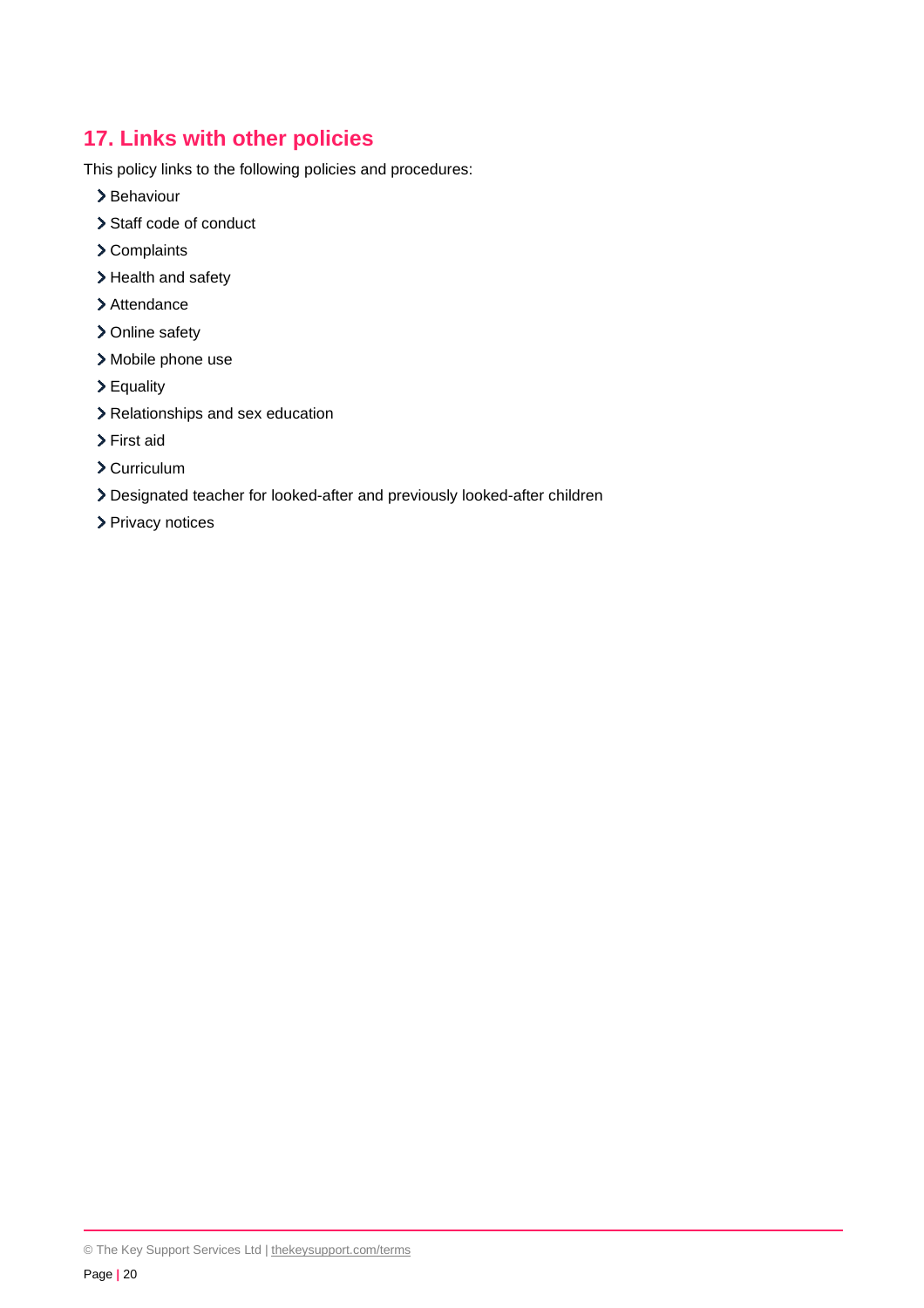#### **These appendices are based on the Department for Education's statutory guidance, Keeping Children Safe in Education.**

#### <span id="page-20-0"></span>**Appendix 1: types of abuse**

**Abuse**, including neglect, and safeguarding issues are rarely standalone events that can be covered by one definition or label. In most cases, multiple issues will overlap.

**Physical abuse** may involve hitting, shaking, throwing, poisoning, burning or scalding, drowning, suffocating or otherwise causing physical harm to a child. Physical harm may also be caused when a parent or carer fabricates the symptoms of, or deliberately induces, illness in a child.

**Emotional abuse** is the persistent emotional maltreatment of a child such as to cause severe and adverse effects on the child's emotional development. Some level of emotional abuse is involved in all types of maltreatment of a child, although it may occur alone.

Emotional abuse may involve:

- Conveying to a child that they are worthless or unloved, inadequate, or valued only insofar as they meet the needs of another person
- Not giving the child opportunities to express their views, deliberately silencing them or 'making fun' of what they say or how they communicate
- Age or developmentally inappropriate expectations being imposed on children. These may include interactions that are beyond a child's developmental capability, as well as overprotection and limitation of exploration and learning, or preventing the child participating in normal social interaction
- Seeing or hearing the ill-treatment of another
- Serious bullying (including cyber-bullying), causing children frequently to feel frightened or in danger, or the exploitation or corruption of children

**Sexual abuse** involves forcing or enticing a child or young person to take part in sexual activities, not necessarily involving a high level of violence, whether or not the child is aware of what is happening. The activities may involve:

- Physical contact, including assault by penetration (for example rape or oral sex) or non-penetrative acts such as masturbation, kissing, rubbing and touching outside of clothing
- Non-contact activities, such as involving children in looking at, or in the production of, sexual images, watching sexual activities, encouraging children to behave in sexually inappropriate ways, or grooming a child in preparation for abuse (including via the internet)

Sexual abuse is not solely perpetrated by adult males. Women can also commit acts of sexual abuse, as can other children.

**Neglect** is the persistent failure to meet a child's basic physical and/or psychological needs, likely to result in the serious impairment of the child's health or development. Neglect may occur during pregnancy as a result of maternal substance abuse.

Once a child is born, neglect may involve a parent or carer failing to:

- Provide adequate food, clothing and shelter (including exclusion from home or abandonment)
- Protect a child from physical and emotional harm or danger
- Ensure adequate supervision (including the use of inadequate care-givers)
- Ensure access to appropriate medical care or treatment

It may also include neglect of, or unresponsiveness to, a child's basic emotional needs.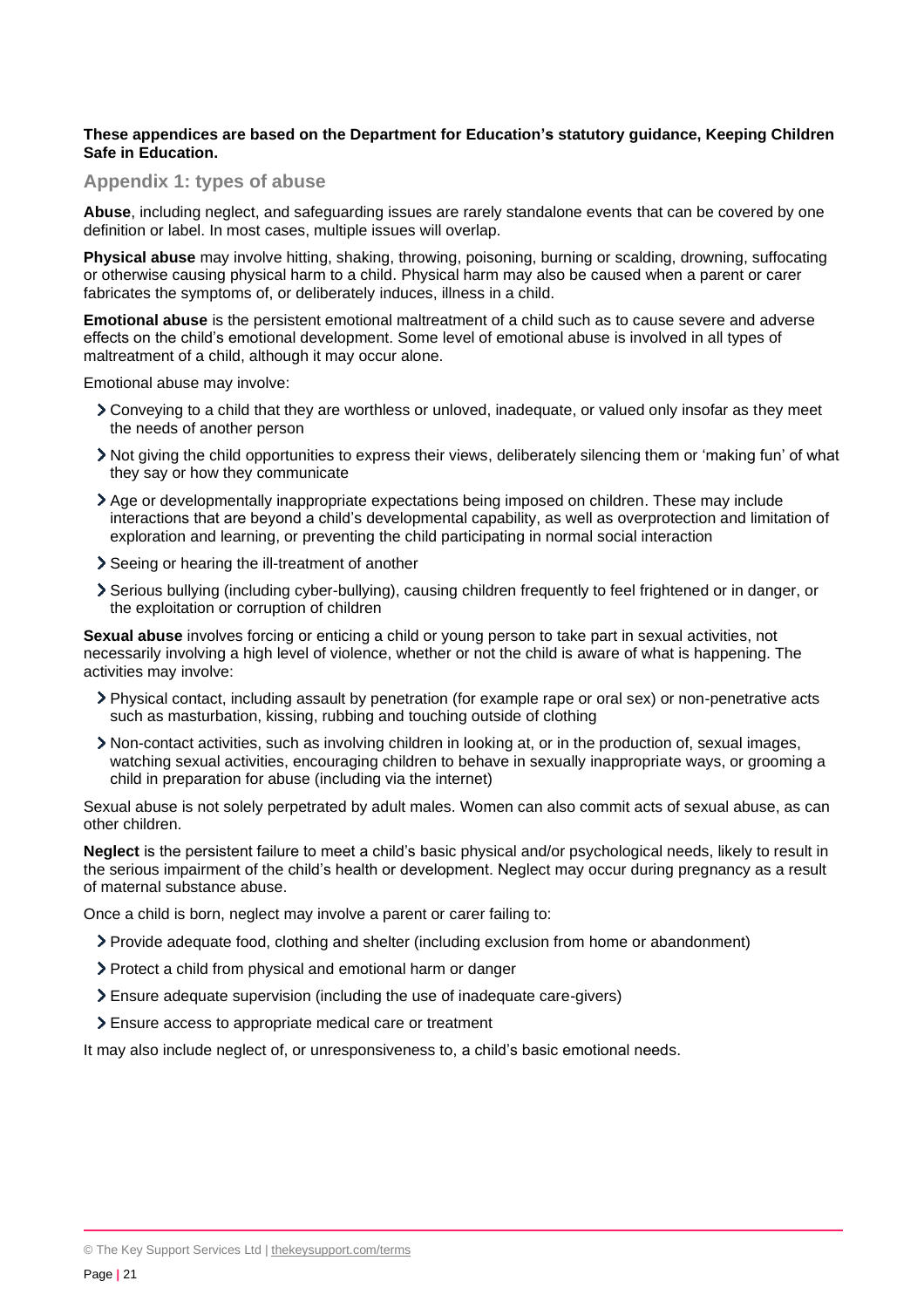# <span id="page-21-0"></span>**Appendix 2: safer recruitment and DBS checks – policy and procedures**

# **Recruitment and selection process**

To make sure we recruit suitable people, we will ensure that those involved in the recruitment and employment of staff to work with children have received appropriate safer recruitment training.

We have put the following steps in place during our recruitment and selection process to ensure we are committed to safeguarding and promoting the welfare of children.

## **Advertising**

When advertising roles, we will make clear:

- Our school's commitment to safeguarding and promoting the welfare of children
- > That safeguarding checks will be undertaken
- The safeguarding requirements and responsibilities of the role, such as the extent to which the role will involve contact with children
- Whether or not the role is exempt from the Rehabilitation of Offenders Act 1974 and the amendments to the Exceptions Order 1975, 2013 and 2020. If the role is exempt, certain spent convictions and cautions are 'protected', so they do not need to be disclosed, and if they are disclosed, we cannot take them into account

#### **Application forms**

Our application forms will:

- Include a statement saying that it is an offence to apply for the role if an applicant is barred from engaging in regulated activity relevant to children (where the role involves this type of regulated activity)
- Include a copy of, or link to, our child protection and safeguarding policy and our policy on the employment of ex-offenders

#### **Shortlisting**

Our shortlisting process will involve at least 2 people and will:

- Consider any inconsistencies and look for gaps in employment and reasons given for them
- Explore all potential concerns

Once we have shortlisted candidates, we will ask shortlisted candidates to:

- Complete a self-declaration of their criminal record or any information that would make them unsuitable to work with children, so that they have the opportunity to share relevant information and discuss it at interview stage. The information we will ask for includes:
	- o If they have a criminal history
	- o Whether they are included on the barred list
	- o Whether they are prohibited from teaching
	- $\circ$  Information about any criminal offences committed in any country in line with the law as applicable in England and Wales
	- o Any relevant overseas information

Sign a declaration confirming the information they have provided is true

#### **Seeking references and checking employment history**

We will obtain references before interview. Any concerns raised will be explored further with referees and taken up with the candidate at interview.

When seeking references we will:

> Not accept open references

<sup>©</sup> The Key Support Services Ltd | [thekeysupport.com/terms](https://thekeysupport.com/terms-of-use)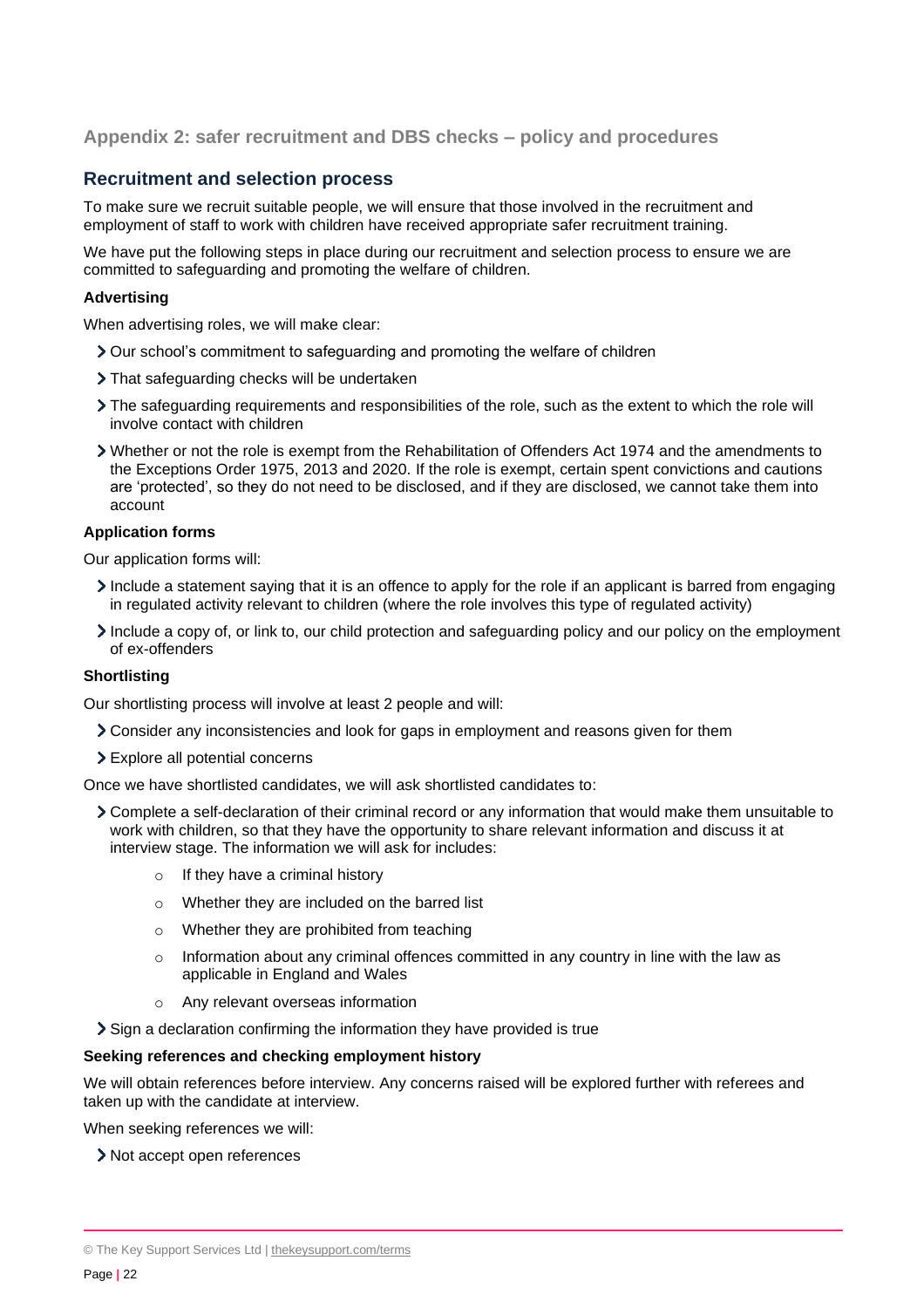- Liaise directly with referees and verify any information contained within references with the referees
- Ensure any references are from the candidate's current employer and completed by a senior person. Where the referee is school based, we will ask for the reference to be confirmed by the headteacher/principal as accurate in respect to disciplinary investigations
- Obtain verification of the candidate's most recent relevant period of employment if they are not currently employed
- Secure a reference from the relevant employer from the last time the candidate worked with children if they are not currently working with children
- Compare the information on the application form with that in the reference and take up any inconsistencies with the candidate
- Resolve any concerns before any appointment is confirmed

#### **Interview and selection**

When interviewing candidates, we will:

- Probe any gaps in employment, or where the candidate has changed employment or location frequently, and ask candidates to explain this
- Explore any potential areas of concern to determine the candidate's suitability to work with children
- Record all information considered and decisions made

## **Pre-appointment vetting checks**

We will record all information on the checks carried out in the school's single central record (SCR). Copies of these checks, where appropriate, will be held in individuals' personnel files. We follow requirements and best practice in retaining copies of these checks, as set out below.

#### **New staff**

All offers of appointment will be conditional until satisfactory completion of the necessary pre-employment checks. When appointing new staff, we will:

- Verify their identity
- Obtain (via the applicant) an enhanced DBS certificate, including barred list information for those who will be engaging in regulated activity (see definition below). We will obtain the certificate before, or as soon as practicable after, appointment, including when using the DBS update service. We will not keep a copy of the certificate for longer than 6 months, but when the copy is destroyed we may still keep a record of the fact that vetting took place, the result of the check and recruitment decision taken
- Obtain a separate barred list check if they will start work in regulated activity before the DBS certificate is available
- Verify their mental and physical fitness to carry out their work responsibilities
- Verify their right to work in the UK. We will keep a copy of this verification for the duration of the member of staff's employment and for 2 years afterwards
- Verify their professional qualifications, as appropriate
- Ensure they are not subject to a prohibition order if they are employed to be a teacher
- Carry out further additional checks, as appropriate, on candidates who have lived or worked outside of the UK. Where available, these will include:
	- o For all staff, including teaching positions: [criminal records checks for overseas applicants](https://www.gov.uk/government/publications/criminal-records-checks-for-overseas-applicants)
	- $\circ$  For teaching positions: obtaining a letter of professional standing from the professional regulating authority in the country where the applicant has worked

We will ensure that appropriate checks are carried out to ensure that individuals are not disqualified under the 2018 Childcare Disqualification Regulations and Childcare Act 2006. Where we take a decision that an

<sup>©</sup> The Key Support Services Ltd | [thekeysupport.com/terms](https://thekeysupport.com/terms-of-use)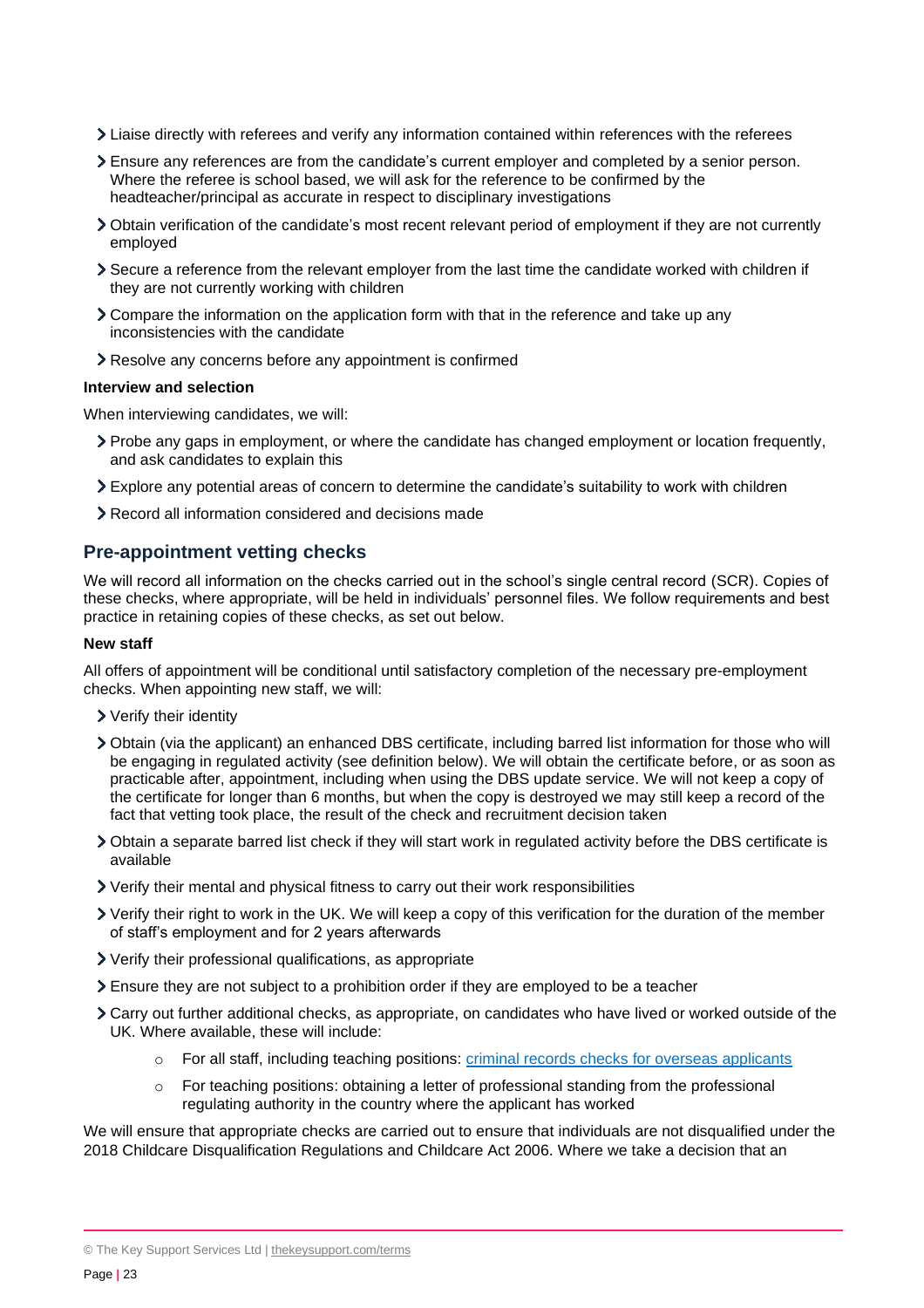individual falls outside of the scope of these regulations and we do not carry out such checks, we will retain a record of our assessment on the individual's personnel file. This will include our evaluation of any risks and control measures put in place, and any advice sought.

**Regulated activity** means a person who will be:

- Responsible, on a regular basis in a school or college, for teaching, training, instructing, caring for or supervising children; or
- Carrying out paid, or unsupervised unpaid, work regularly in a school or college where that work provides an opportunity for contact with children; or
- Engaging in intimate or personal care or overnight activity, even if this happens only once and regardless of whether they are supervised or not

#### **Existing staff**

In certain circumstances we will carry out all the relevant checks on existing staff as if the individual was a new member of staff. These circumstances are when:

- There are concerns about an existing member of staff's suitability to work with children; or
- An individual moves from a post that is not regulated activity to one that is; or
- There has been a break in service of 12 weeks or more

We will refer to the DBS anyone who has harmed, or poses a risk of harm, to a child or vulnerable adult where:

- We believe the individual has engaged in [relevant conduct;](https://www.gov.uk/guidance/making-barring-referrals-to-the-dbs#relevant-conduct-in-relation-to-children) or
- We believe the individual has received a caution or conviction for a relevant (automatic barring either with or without the right to make representations) offence, under the [Safeguarding Vulnerable](http://www.legislation.gov.uk/uksi/2009/37/contents/made) Groups Act 2006 [\(Prescribed Criteria and Miscellaneous Provisions\) Regulations 2009;](http://www.legislation.gov.uk/uksi/2009/37/contents/made) or
- We believe the 'harm test' is satisfied in respect of the individual (i.e. they may harm a child or vulnerable adult or put them at risk of harm); and
- The individual has been removed from working in regulated activity (paid or unpaid) or would have been removed if they had not left

#### **Agency and third-party staff**

We will obtain written notification from any agency or third-party organisation that it has carried out the necessary safer recruitment checks that we would otherwise perform. We will also check that the person presenting themselves for work is the same person on whom the checks have been made.

#### **Contractors**

We will ensure that any contractor, or any employee of the contractor, who is to work at the school has had the appropriate level of DBS check (this includes contractors who are provided through a PFI or similar contract). This will be:

- An enhanced DBS check with barred list information for contractors engaging in regulated activity
- An enhanced DBS check, not including barred list information, for all other contractors who are not in regulated activity but whose work provides them with an opportunity for regular contact with children

We will obtain the DBS check for self-employed contractors.

We will not keep copies of such checks for longer than 6 months.

Contractors who have not had any checks will not be allowed to work unsupervised or engage in regulated activity under any circumstances.

We will check the identity of all contractors and their staff on arrival at the school.

For self-employed contractors such as music teachers or sports coaches, we will ensure that appropriate checks are carried out to ensure that individuals are not disqualified under the 2018 Childcare Disqualification Regulations and Childcare Act 2006. Where we decide that an individual falls outside of the scope of these

<sup>©</sup> The Key Support Services Ltd | [thekeysupport.com/terms](https://thekeysupport.com/terms-of-use)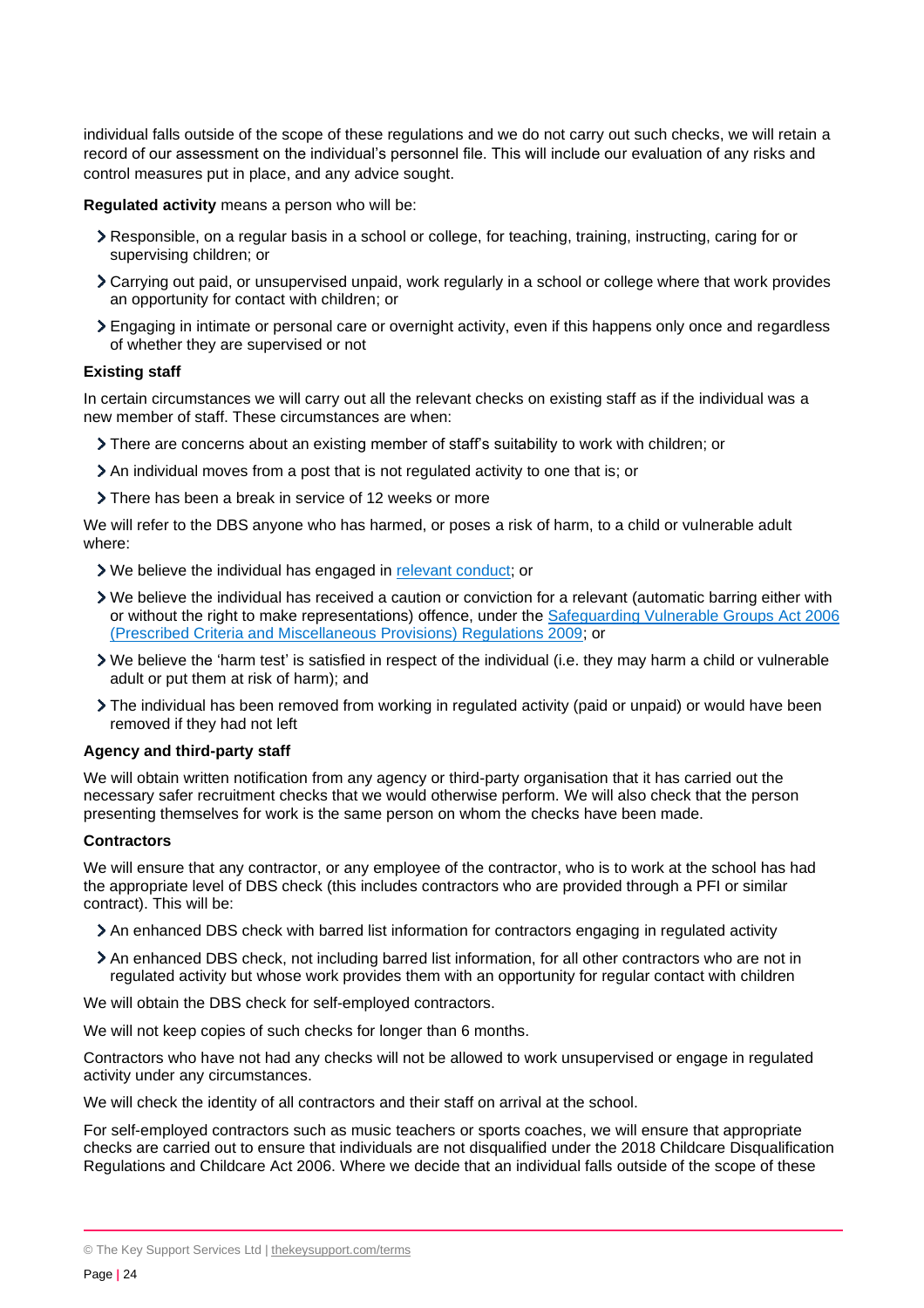regulations and we do not carry out such checks, we will retain a record of our assessment. This will include our evaluation of any risks and control measures put in place, and any advice sought.

#### **Trainee/student teachers**

Where applicants for initial teacher training are salaried by us, we will ensure that all necessary checks are carried out.

Where trainee teachers are fee-funded, we will obtain written confirmation from the training provider that necessary checks have been carried out and that the trainee has been judged by the provider to be suitable to work with children.

In both cases, this includes checks to ensure that individuals are not disqualified under the 2018 Childcare Disqualification Regulations and Childcare Act 2006.

#### **Volunteers**

We will:

- Never leave an unchecked volunteer unsupervised or allow them to work in regulated activity
- Obtain an enhanced DBS check with barred list information for all volunteers who are new to working in regulated activity
- Carry out a risk assessment when deciding whether to seek an enhanced DBS check without barred list information for any volunteers not engaging in regulated activity. We will retain a record of this risk assessment
- Ensure that appropriate checks are carried out to ensure that individuals are not disqualified under the 2018 Childcare Disqualification Regulations and Childcare Act 2006. Where we decide that an individual falls outside of the scope of these regulations and we do not carry out such checks, we will retain a record of our assessment. This will include our evaluation of any risks and control measures put in place, and any advice sought

#### **Governors**

All governors will have an enhanced DBS check without barred list information.

They will have an enhanced DBS check with barred list information if working in regulated activity.

All governors will also have a section 128 check (as a section 128 direction disqualifies an individual from being a maintained school governor).

#### **Staff working in alternative provision settings**

Where we place a pupil with an alternative provision provider, we obtain written confirmation from the provider that they have carried out the appropriate safeguarding checks on individuals working there that we would otherwise perform.

#### **Adults who supervise pupils on work experience**

When organising work experience, we will ensure that policies and procedures are in place to protect children from harm.

We will also consider whether it is necessary for barred list checks to be carried out on the individuals who supervise a pupil under 16 on work experience. This will depend on the specific circumstances of the work experience, including the nature of the supervision, the frequency of the activity being supervised, and whether the work is regulated activity.

#### **Pupils staying with host families**

Where the school makes arrangements for pupils to be provided with care and accommodation by a host family to which they are not related (for example, during a foreign exchange visit), we will request enhanced DBS checks with barred list information on those people.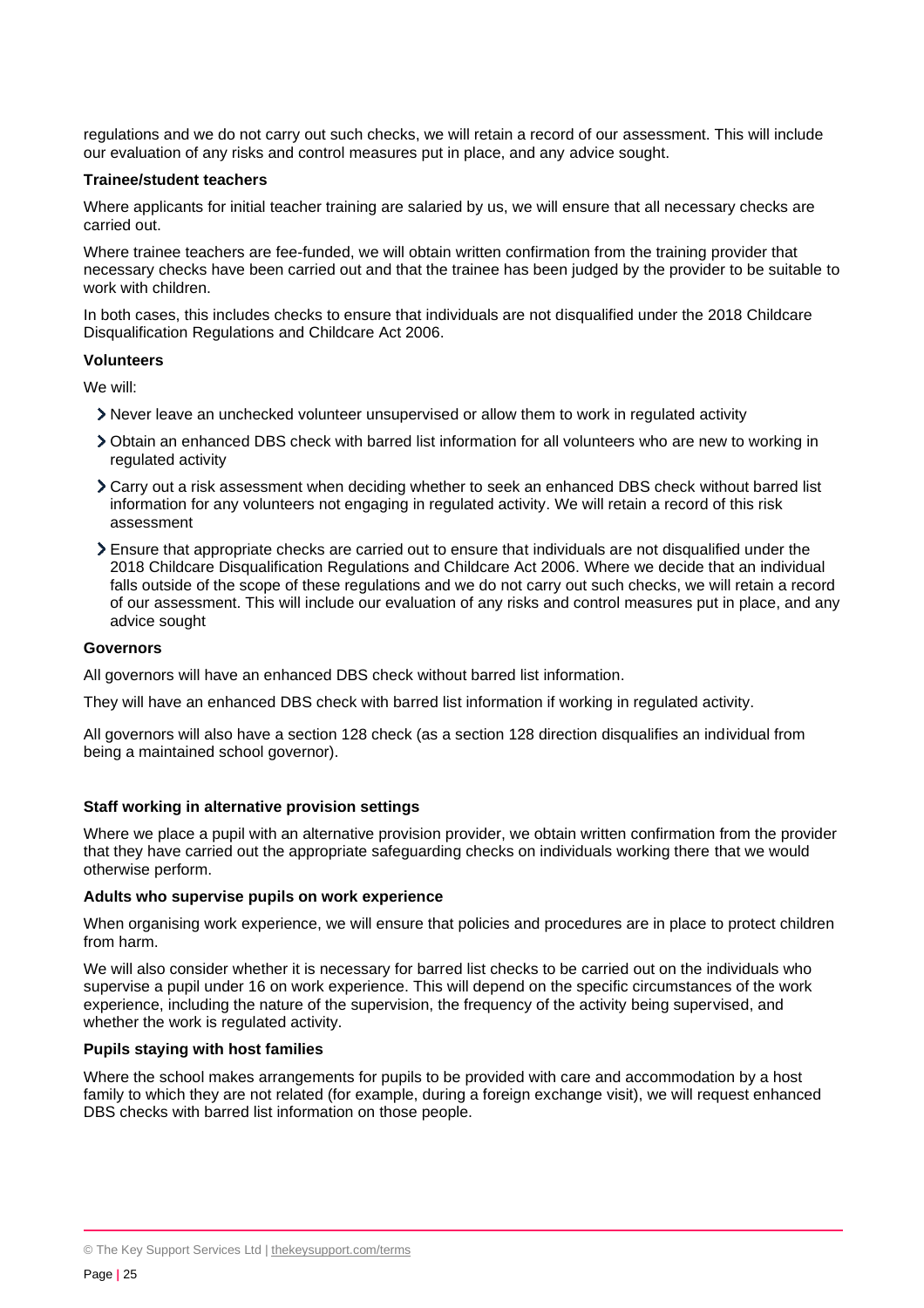Where the school is organising such hosting arrangements overseas and host families cannot be checked in the same way, we will work with our partner schools abroad to ensure that similar assurances are undertaken prior to the visit.

<sup>©</sup> The Key Support Services Ltd | [thekeysupport.com/terms](https://thekeysupport.com/terms-of-use)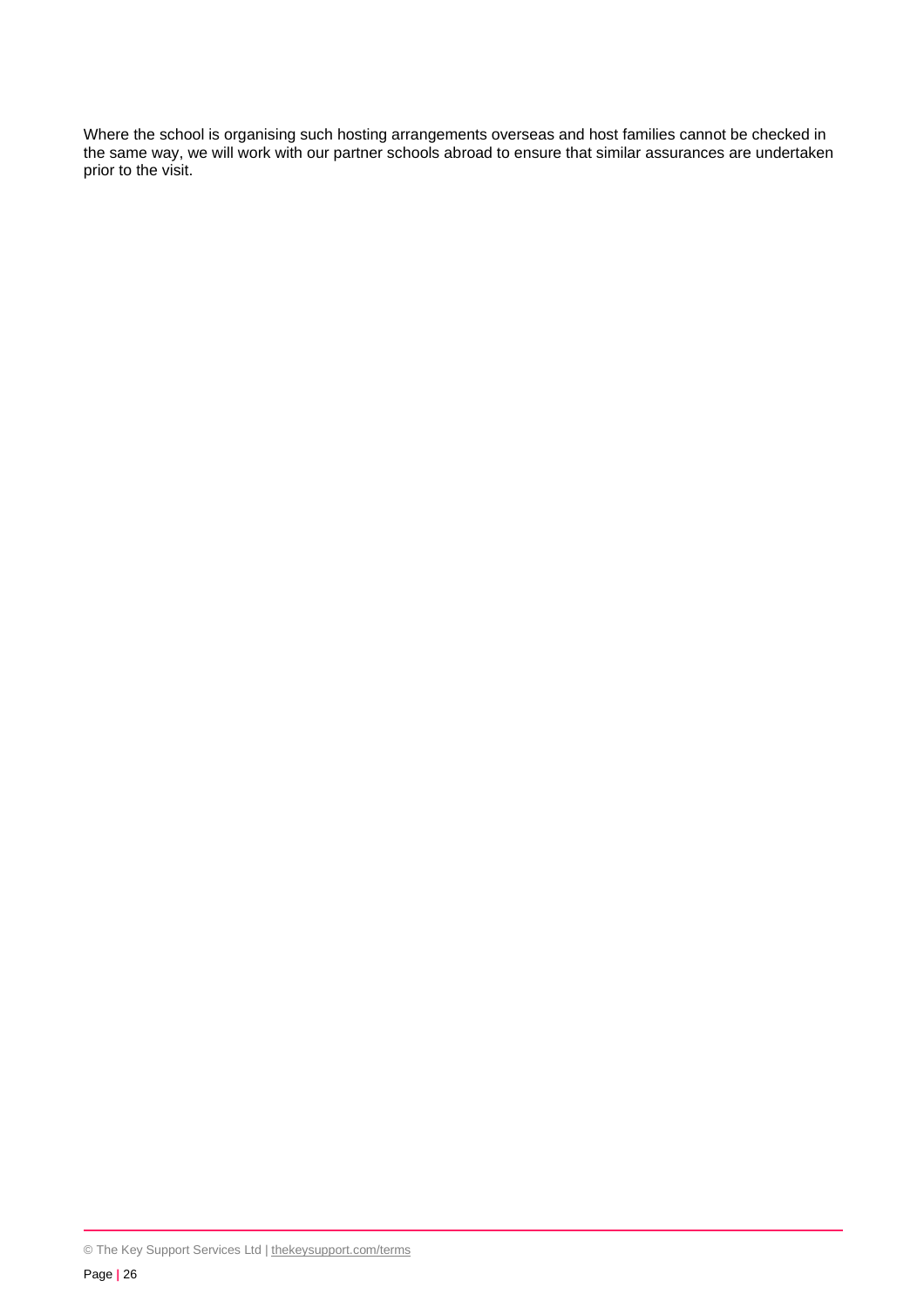# <span id="page-26-0"></span>**Appendix 3: allegations of abuse made against staff**

# **Section 1: allegations that may meet the harms threshold**

This section applies to all cases in which it is alleged that a current member of staff, including a supply teacher, volunteer or contractor, has:

- Behaved in a way that has harmed a child, or may have harmed a child, and/or
- Possibly committed a criminal offence against or related to a child, and/or
- Behaved towards a child or children in a way that indicates he or she may pose a risk of harm to children, and/or
- $\geq$  Behaved or may have behaved in a way that indicates they may not be suitable to work with children this includes behaviour taking place both inside and outside of school

We will deal with any allegation of abuse quickly, in a fair and consistent way that provides effective child protection while also supporting the individual who is the subject of the allegation.

A 'case manager' will lead any investigation. This will be the headteacher, or the chair of governors where the headteacher is the subject of the allegation. The case manager will be identified at the earliest opportunity.

Our procedures for dealing with allegations will be applied with common sense and judgement.

# **Suspension of the accused until the case is resolved**

Suspension of the accused will not be the default position, and will only be considered in cases where there is reason to suspect that a child or other children is/are at risk of harm, or the case is so serious that there might be grounds for dismissal. In such cases, we will only suspend an individual if we have considered all other options available and there is no reasonable alternative.

Based on an assessment of risk, we will consider alternatives such as:

- Redeployment within the school so that the individual does not have direct contact with the child or children concerned
- Providing an assistant to be present when the individual has contact with children
- Redeploying the individual to alternative work in the school so that they do not have unsupervised access to children
- Moving the child or children to classes where they will not come into contact with the individual, making it clear that this is not a punishment and parents/carers have been consulted
- Temporarily redeploying the individual to another role in a different location, for example to an alternative school or other work for the local authority

If in doubt, the case manager will seek views from the school's personnel adviser and the designated officer at the local authority, as well as the police and children's social care where they have been involved.

# **Definitions for outcomes of allegation investigations**

- **Substantiated:** there is sufficient evidence to prove the allegation
- **Malicious:** there is sufficient evidence to disprove the allegation and there has been a deliberate act to deceive, or to cause harm to the subject of the allegation
- **False:** there is sufficient evidence to disprove the allegation
- **Unsubstantiated:** there is insufficient evidence to either prove or disprove the allegation (this does not imply guilt or innocence)
- **Unfounded**: to reflect cases where there is no evidence or proper basis which supports the allegation being made

# **Procedure for dealing with allegations**

<sup>©</sup> The Key Support Services Ltd | [thekeysupport.com/terms](https://thekeysupport.com/terms-of-use)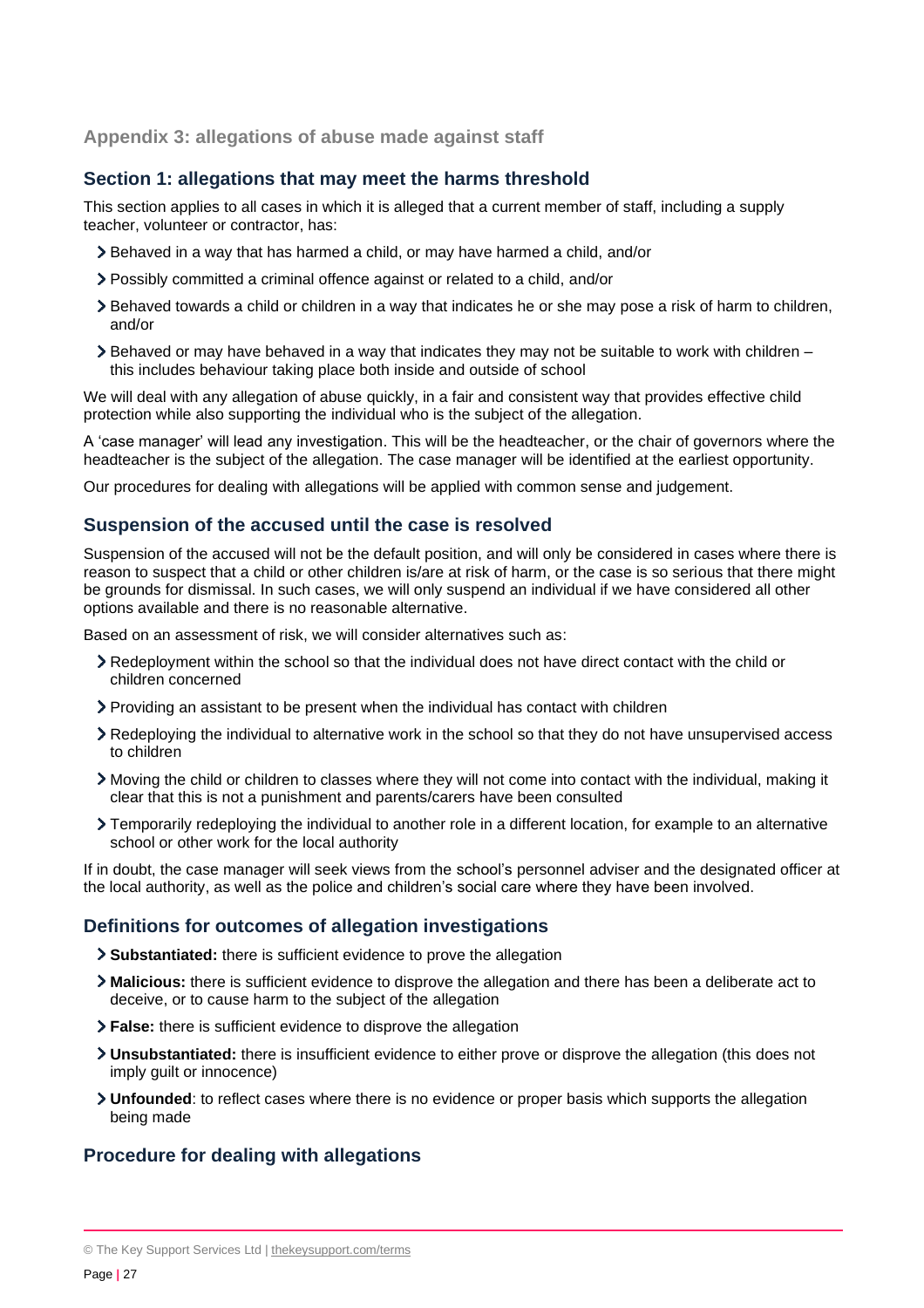In the event of an allegation that meets the criteria above, the case manager will take the following steps:

- Conduct basic enquiries in line with local procedures to establish the facts to help determine whether there is any foundation to the allegation before carrying on with the steps below
- Discuss the allegation with the designated officer at the local authority. This is to consider the nature, content and context of the allegation and agree a course of action, including whether further enquiries are necessary to enable a decision on how to proceed, and whether it is necessary to involve the police and/or children's social care services. (The case manager may, on occasion, consider it necessary to involve the police *before* consulting the designated officer – for example, if the accused individual is deemed to be an immediate risk to children or there is evidence of a possible criminal offence. In such cases, the case manager will notify the designated officer as soon as practicably possible after contacting the police)
- Inform the accused individual of the concerns or allegations and likely course of action as soon as possible after speaking to the designated officer (and the police or children's social care services, where necessary). Where the police and/or children's social care services are involved, the case manager will only share such information with the individual as has been agreed with those agencies
- Where appropriate (in the circumstances described above), carefully consider whether suspension of the individual from contact with children at the school is justified or whether alternative arrangements such as those outlined above can be put in place. Advice will be sought from the designated officer, police and/or children's social care services, as appropriate
- Where the case manager is concerned about the welfare of other children in the community or the individual's family, they will discuss these concerns with the DSL and make a risk assessment of the situation. If necessary, the DSL may make a referral to children's social care
- **If immediate suspension is considered necessary**, agree and record the rationale for this with the designated officer. The record will include information about the alternatives to suspension that have been considered, and why they were rejected. Written confirmation of the suspension will be provided to the individual facing the allegation or concern within 1 working day, and the individual will be given a named contact at the school and their contact details
- **If it is decided that no further action is to be taken** in regard to the subject of the allegation or concern, record this decision and the justification for it and agree with the designated officer what information should be put in writing to the individual and by whom, as well as what action should follow both in respect of the individual and those who made the initial allegation
- **If it is decided that further action is needed**, take steps as agreed with the designated officer to initiate the appropriate action in school and/or liaise with the police and/or children's social care services as appropriate
- Provide effective support for the individual facing the allegation or concern, including appointing a named representative to keep them informed of the progress of the case and considering what other support is appropriate. Members of staff may contact their own union representatives
- Inform the parents or carers of the child/children involved about the allegation as soon as possible if they do not already know (following agreement with children's social care services and/or the police, if applicable). The case manager will also inform the parents or carers of the requirement to maintain confidentiality about any allegations made against teachers (where this applies) while investigations are ongoing. Any parent or carer who wishes to have the confidentiality restrictions removed in respect of a teacher will be advised to seek legal advice
- Keep the parents or carers of the child/children involved informed of the progress of the case (only in relation to their child – no information will be shared regarding the staff member)
- Make a referral to the DBS where it is thought that the individual facing the allegation or concern has engaged in conduct that harmed or is likely to harm a child, or if the individual otherwise poses a risk of harm to a child

We will inform Ofsted of any allegations of serious harm or abuse by any person living, working, or looking after children at the premises (whether the allegations relate to harm or abuse committed on the premises or elsewhere), and any action taken in respect of the allegations. This notification will be made as soon as reasonably possible and always within 14 days of the allegations being made.

<sup>©</sup> The Key Support Services Ltd | [thekeysupport.com/terms](https://thekeysupport.com/terms-of-use)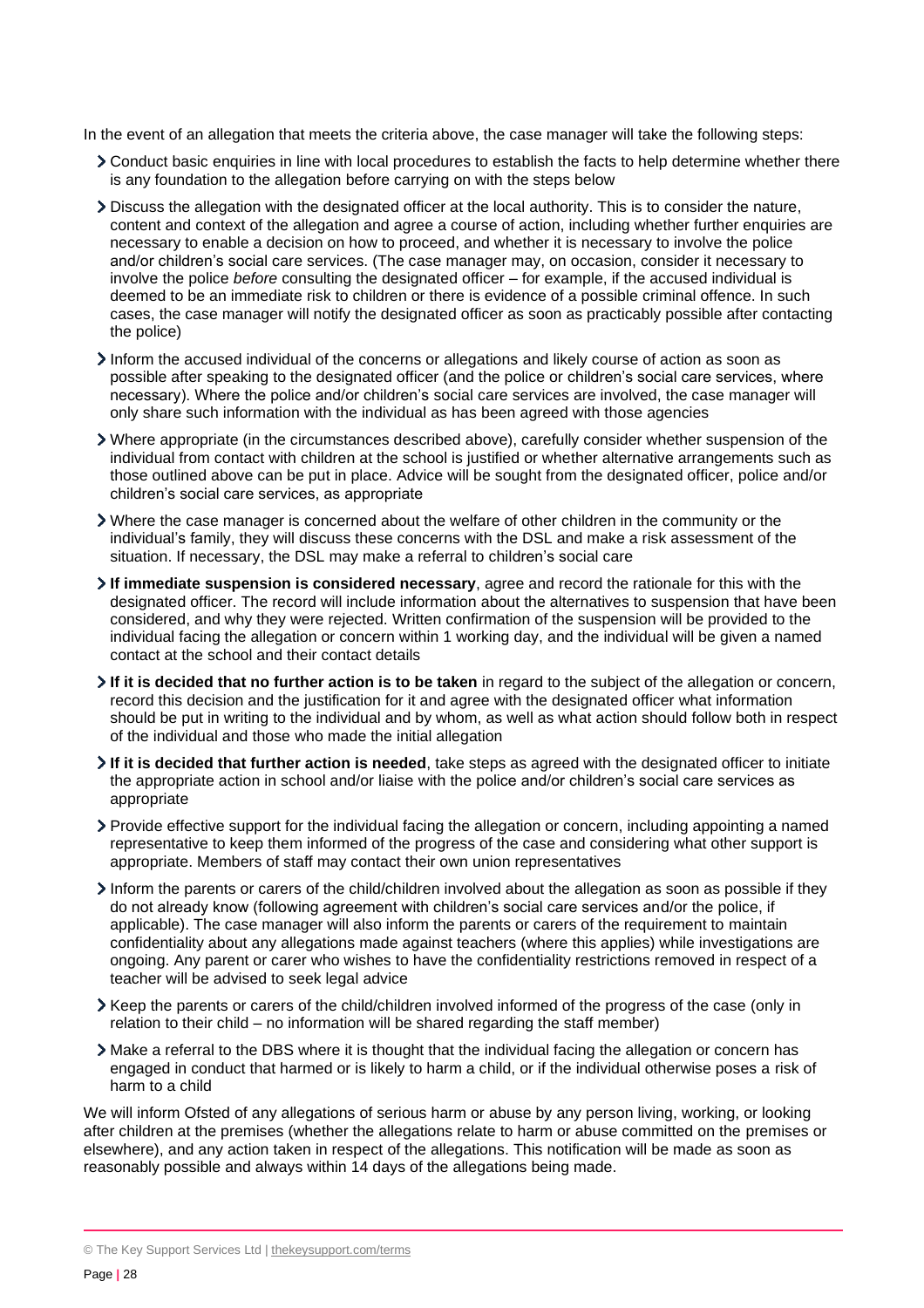If the school is made aware that the secretary of state has made an interim prohibition order in respect of an individual, we will immediately suspend that individual from teaching, pending the findings of the investigation by the Teaching Regulation Agency.

Where the police are involved, wherever possible the school will ask the police at the start of the investigation to obtain consent from the individuals involved to share their statements and evidence for use in the school's disciplinary process, should this be required at a later point.

#### **Additional considerations for supply teachers and all contracted staff**

If there are concerns or an allegation is made against someone not directly employed by the school, such as a supply teacher or contracted staff member provided by an agency, we will take the actions below in addition to our standard procedures.

- We will not decide to stop using an individual due to safeguarding concerns without finding out the facts and liaising with our LADO to determine a suitable outcome
- The governing board will discuss with the agency whether it is appropriate to suspend the individual, or redeploy them to another part of the school, while the school carries out the investigation
- We will involve the agency fully, but the school will take the lead in collecting the necessary information and providing it to the LADO as required
- We will address issues such as information sharing, to ensure any previous concerns or allegations known to the agency are taken into account (we will do this, for example, as part of the allegations management meeting or by liaising directly with the agency where necessary)

When using an agency, we will inform them of our process for managing allegations, and keep them updated about our policies as necessary, and will invite the agency's HR manager or equivalent to meetings as appropriate.

# **Timescales**

We will deal with all allegations as quickly and effectively as possible and will endeavour to comply with the following timescales, where reasonably practicable:

- Any cases where it is clear immediately that the allegation is unsubstantiated or malicious should be resolved within 1 week
- If the nature of an allegation does not require formal disciplinary action, appropriate action should be taken within 3 working days
- If a disciplinary hearing is required and can be held without further investigation, this should be held within 15 working days

However, these are objectives only and where they are not met, we will endeavour to take the required action as soon as possible thereafter.

# **Specific actions**

#### **Action following a criminal investigation or prosecution**

The case manager will discuss with the local authority's designated officer whether any further action, including disciplinary action, is appropriate and, if so, how to proceed, taking into account information provided by the police and/or children's social care services.

#### **Conclusion of a case where the allegation is substantiated**

If the allegation is substantiated and the individual is dismissed or the school ceases to use their services, or the individual resigns or otherwise ceases to provide their services, the school will make a referral to the DBS for consideration of whether inclusion on the barred lists is required.

If the individual concerned is a member of teaching staff, the school will consider whether to refer the matter to the Teaching Regulation Agency to consider prohibiting the individual from teaching.

#### **Individuals returning to work after suspension**

<sup>©</sup> The Key Support Services Ltd | [thekeysupport.com/terms](https://thekeysupport.com/terms-of-use)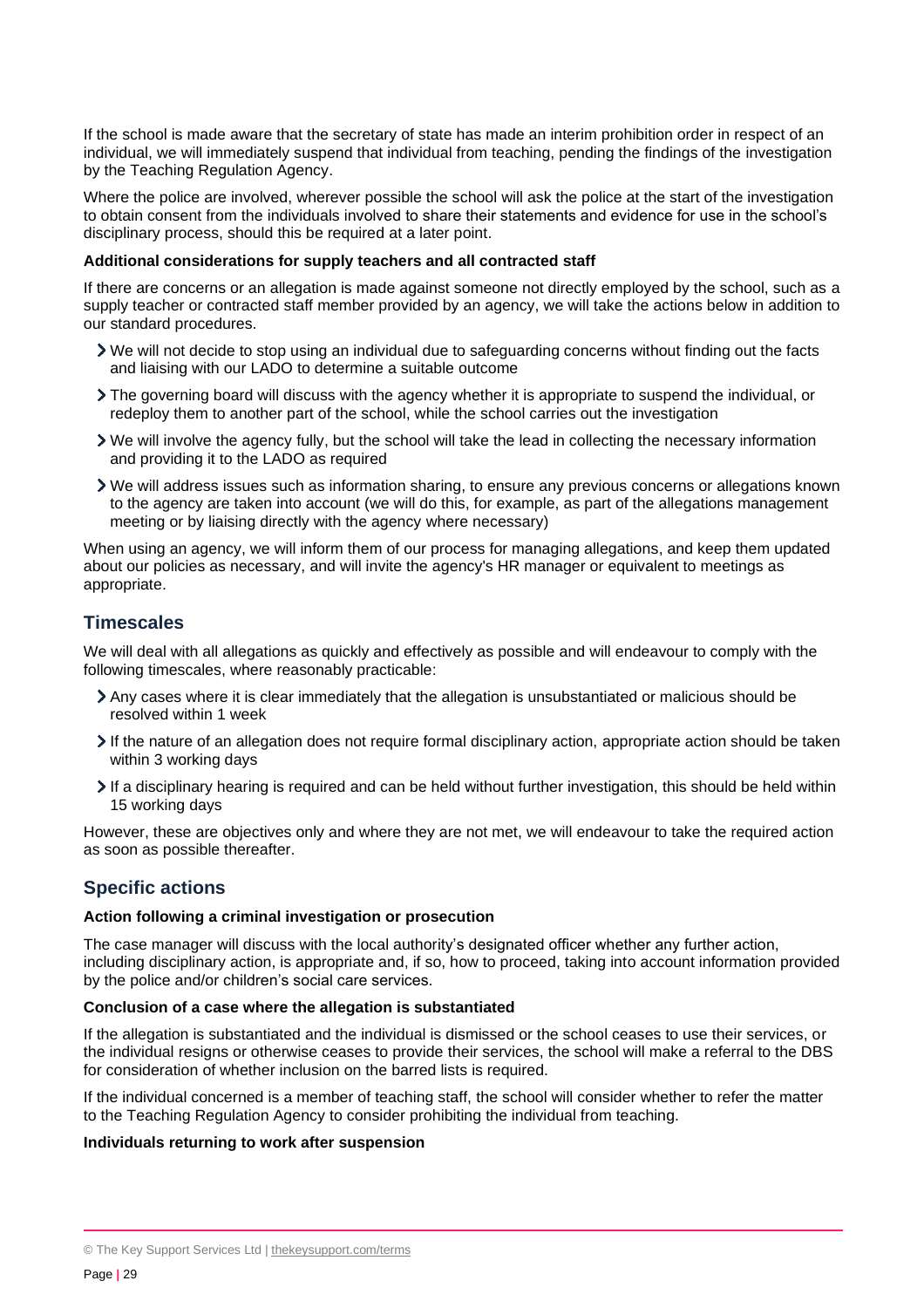If it is decided on the conclusion of a case that an individual who has been suspended can return to work, the case manager will consider how best to facilitate this.

The case manager will also consider how best to manage the individual's contact with the child or children who made the allegation, if they are still attending the school.

#### **Unsubstantiated, unfounded, false or malicious reports**

If a report is:

- Determined to be unsubstantiated, unfounded, false or malicious, the DSL will consider the appropriate next steps. If they consider that the child and/or person who made the allegation is in need of help, or the allegation may have been a cry for help, a referral to children's social care may be appropriate
- Shown to be deliberately invented, or malicious, the school will consider whether any disciplinary action is appropriate against the individual(s) who made it

#### **Unsubstantiated, unfounded, false or malicious allegations**

If an allegation is:

- Determined to be unsubstantiated, unfounded, false or malicious, the LADO and case manager will consider the appropriate next steps. If they consider that the child and/or person who made the allegation is in need of help, or the allegation may have been a cry for help, a referral to children's social care may be appropriate
- Shown to be deliberately invented, or malicious, the school will consider whether any disciplinary action is appropriate against the individual(s) who made it

# **Confidentiality and information sharing**

The school will make every effort to maintain confidentiality and guard against unwanted publicity while an allegation is being investigated or considered.

The case manager will take advice from the LADO, police and children's social care services, as appropriate, to agree:

- Who needs to know about the allegation and what information can be shared
- How to manage speculation, leaks and gossip, including how to make parents or carers of a child/children involved aware of their obligations with respect to confidentiality
- What, if any, information can be reasonably given to the wider community to reduce speculation
- How to manage press interest if, and when, it arises

#### **Record-keeping**

The case manager will maintain clear records about any case where the allegation or concern meets the criteria above and store them on the individual's confidential personnel file for the duration of the case.

The records of any allegation that, following an investigation, is found to be malicious or false will be deleted from the individual's personnel file (unless the individual consents for the records to be retained on the file).

For all other allegations (which are not found to be malicious or false), the following information will be kept on the file of the individual concerned:

- A clear and comprehensive summary of the allegation
- Details of how the allegation was followed up and resolved
- Notes of any action taken, decisions reached and the outcome
- A declaration on whether the information will be referred to in any future reference

In these cases, the school will provide a copy to the individual, in agreement with children's social care or the police as appropriate.

<sup>©</sup> The Key Support Services Ltd | [thekeysupport.com/terms](https://thekeysupport.com/terms-of-use)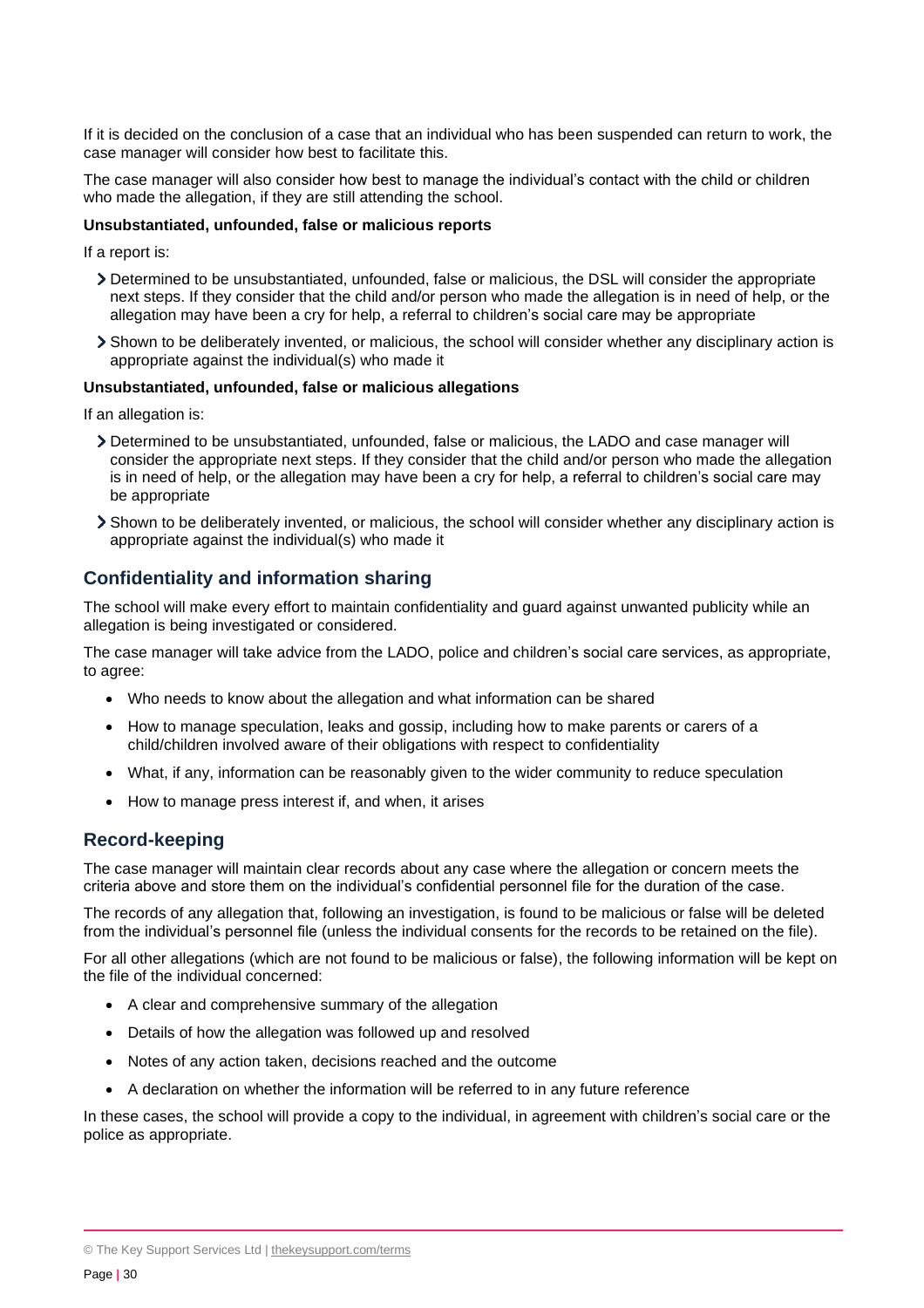Where records contain information about allegations of sexual abuse, we will preserve these for the Independent Inquiry into Child Sexual Abuse (IICSA), for the term of the inquiry. We will retain all other records at least until the individual has reached normal pension age, or for 10 years from the date of the allegation if that is longer.

# **References**

When providing employer references, we will:

- Not refer to any allegation that has been found to be false, unfounded, unsubstantiated or malicious, or any repeated allegations which have all been found to be false, unfounded, unsubstantiated or malicious
- Include substantiated allegations, provided that the information is factual and does not include opinions

# **Learning lessons**

After any cases where the allegations are *substantiated*, the case manager will review the circumstances of the case with the local authority's designated officer to determine whether there are any improvements that we can make to the school's procedures or practice to help prevent similar events in the future.

This will include consideration of (as applicable):

- Issues arising from the decision to suspend the member of staff
- The duration of the suspension
- Whether or not the suspension was justified
- The use of suspension when the individual is subsequently reinstated. We will consider how future investigations of a similar nature could be carried out without suspending the individual

For all other cases, the case manager will consider the facts and determine whether any improvements can be made.

# **Non-recent allegations**

Abuse can be reported, no matter how long ago it happened.

We will report any non-recent allegations made by a child to the LADO in line with our local authority's procedures for dealing with non-recent allegations.

Where an adult makes an allegation to the school that they were abused as a child, we will advise the individual to report the allegation to the police.

# **Section 2: concerns that do not meet the harm threshold**

This section applies to all concerns (including allegations) about members of staff, including supply teachers, volunteers and contractors, which do not meet the harm threshold set out in section 1 above.

Concerns may arise through, for example:

- > Suspicion
- Complaint
- Disclosure made by a child, parent or other adult within or outside the school
- > Pre-employment vetting checks

We recognise the importance of responding to and dealing with any concerns in a timely manner to safeguard the welfare of children.

# **Definition of low-level concerns**

The term 'low-level' concern is any concern – no matter how small – that an adult working in or on behalf of the school may have acted in a way that:

<sup>©</sup> The Key Support Services Ltd | [thekeysupport.com/terms](https://thekeysupport.com/terms-of-use)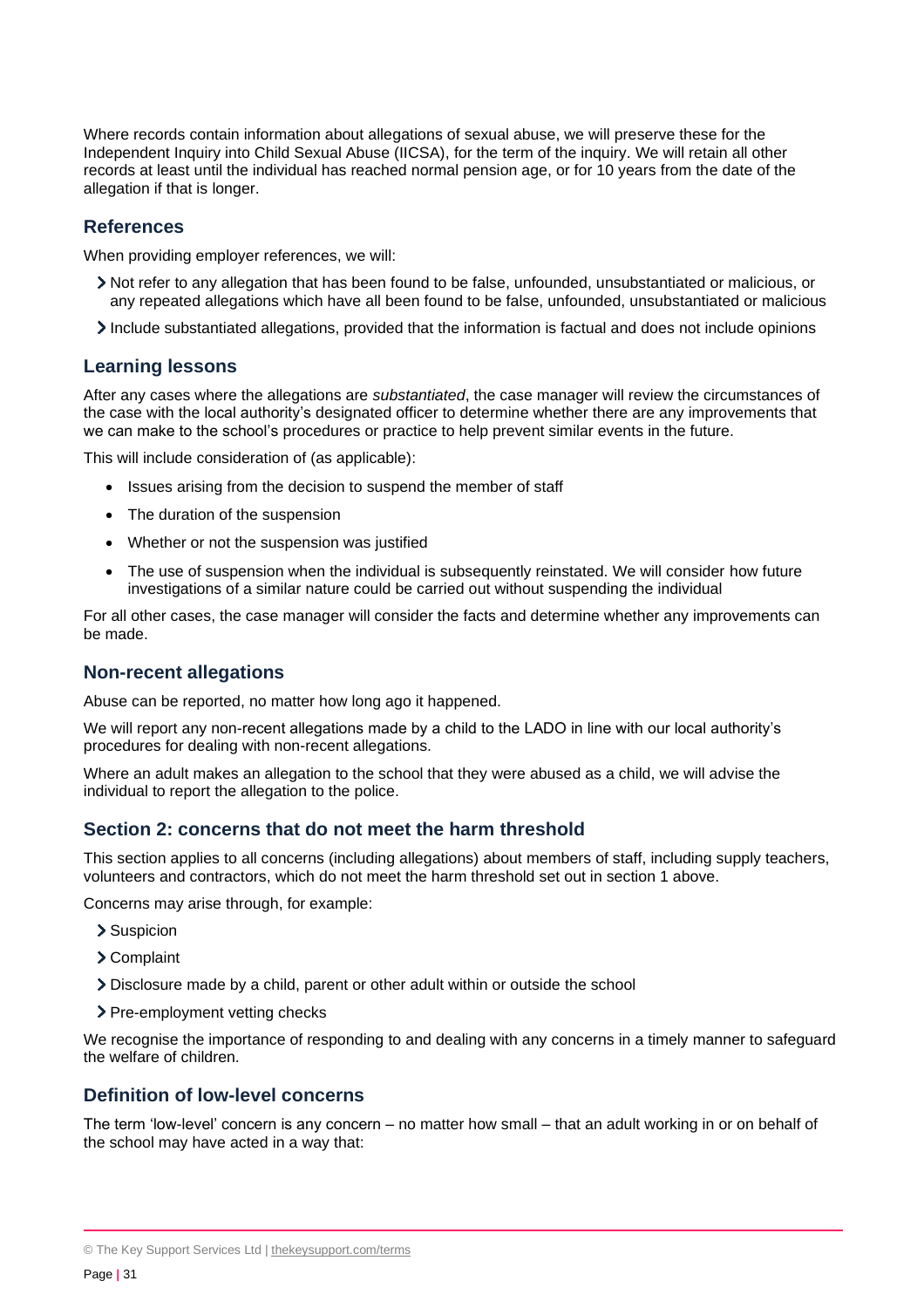- Is inconsistent with the staff code of conduct, including inappropriate conduct outside of work, **and**
- Does not meet the allegations threshold or is otherwise not considered serious enough to consider a referral to the designated officer at the local authority

Examples of such behaviour could include, but are not limited to:

- > Being overly friendly with children
- > Having favourites
- Taking photographs of children on their mobile phone
- Engaging with a child on a one-to-one basis in a secluded area or behind a closed door
- Using inappropriate sexualised, intimidating or offensive language

# **Sharing low-level concerns**

We recognise the importance of creating a culture of openness, trust and transparency to encourage all staff to share low-level concerns so that they can be addressed appropriately.

We will create this culture by:

- Ensuring staff are clear about what appropriate behaviour is, and are confident in distinguishing expected and appropriate behaviour from concerning, problematic or inappropriate behaviour, in themselves and others
- Empowering staff to share any low-level concerns as per section 7.7 of this policy
- Empowering staff to self-refer
- Addressing unprofessional behaviour and supporting the individual to correct it at an early stage
- Providing a responsive, sensitive and proportionate handling of such concerns when they are raised
- > Helping to identify any weakness in the school's safeguarding system

# **Responding to low-level concerns**

If the concern is raised via a third party, the headteacher will collect evidence where necessary by speaking:

- Directly to the person who raised the concern, unless it has been raised anonymously
- > To the individual involved and any witnesses

The headteacher will use the information collected to categorise the type of behaviour and determine any further action, in line with the school's code of conduct.

# **Record keeping**

All low-level concerns will be recorded in writing. In addition to details of the concern raised, records will include the context in which the concern arose, any action taken and the rationale for decisions and action taken.

Records will be:

- Kept confidential, held securely and comply with the DPA 2018 and UK GDPR
- Reviewed so that potential patterns of concerning, problematic or inappropriate behaviour can be identified. Where a pattern of such behaviour is identified, we will decide on a course of action, either through our disciplinary procedures or, where a pattern of behaviour moves from a concern to meeting the harms threshold as described in section 1 of this appendix, we will refer it to the designated officer at the local authority
- Retained at least until the individual leaves employment at the school

Where a low-level concern relates to a supply teacher or contractor, we will notify the individual's employer, so any potential patterns of inappropriate behaviour can be identified.

<sup>©</sup> The Key Support Services Ltd | [thekeysupport.com/terms](https://thekeysupport.com/terms-of-use)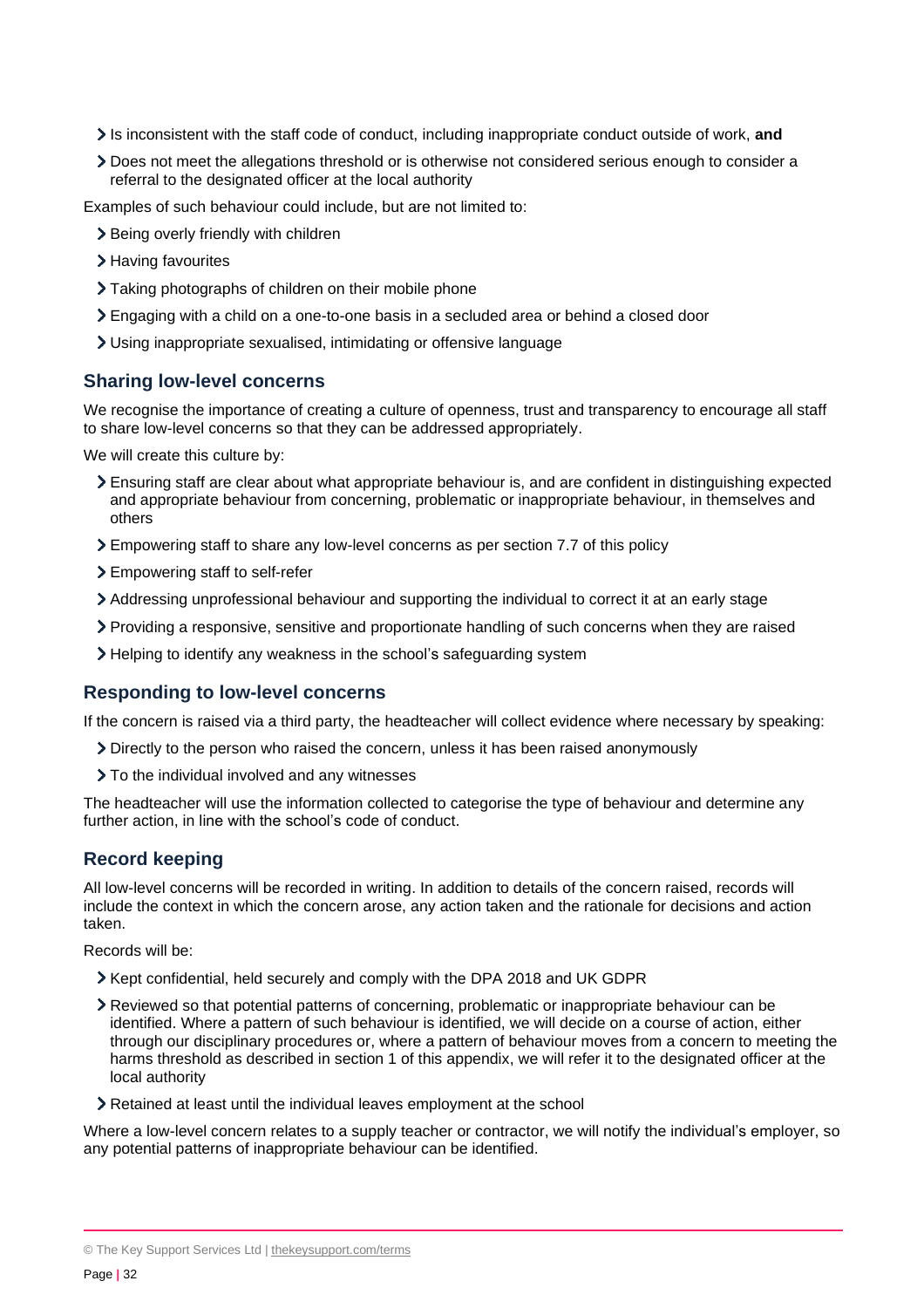# **References**

We will not include low-level concerns in references unless:

- The concern (or group of concerns) has met the threshold for referral to the designated officer at the local authority and is found to be substantiated; and/or
- The concern (or group of concerns) relates to issues which would ordinarily be included in a reference, such as misconduct or poor performance

<sup>©</sup> The Key Support Services Ltd | [thekeysupport.com/terms](https://thekeysupport.com/terms-of-use)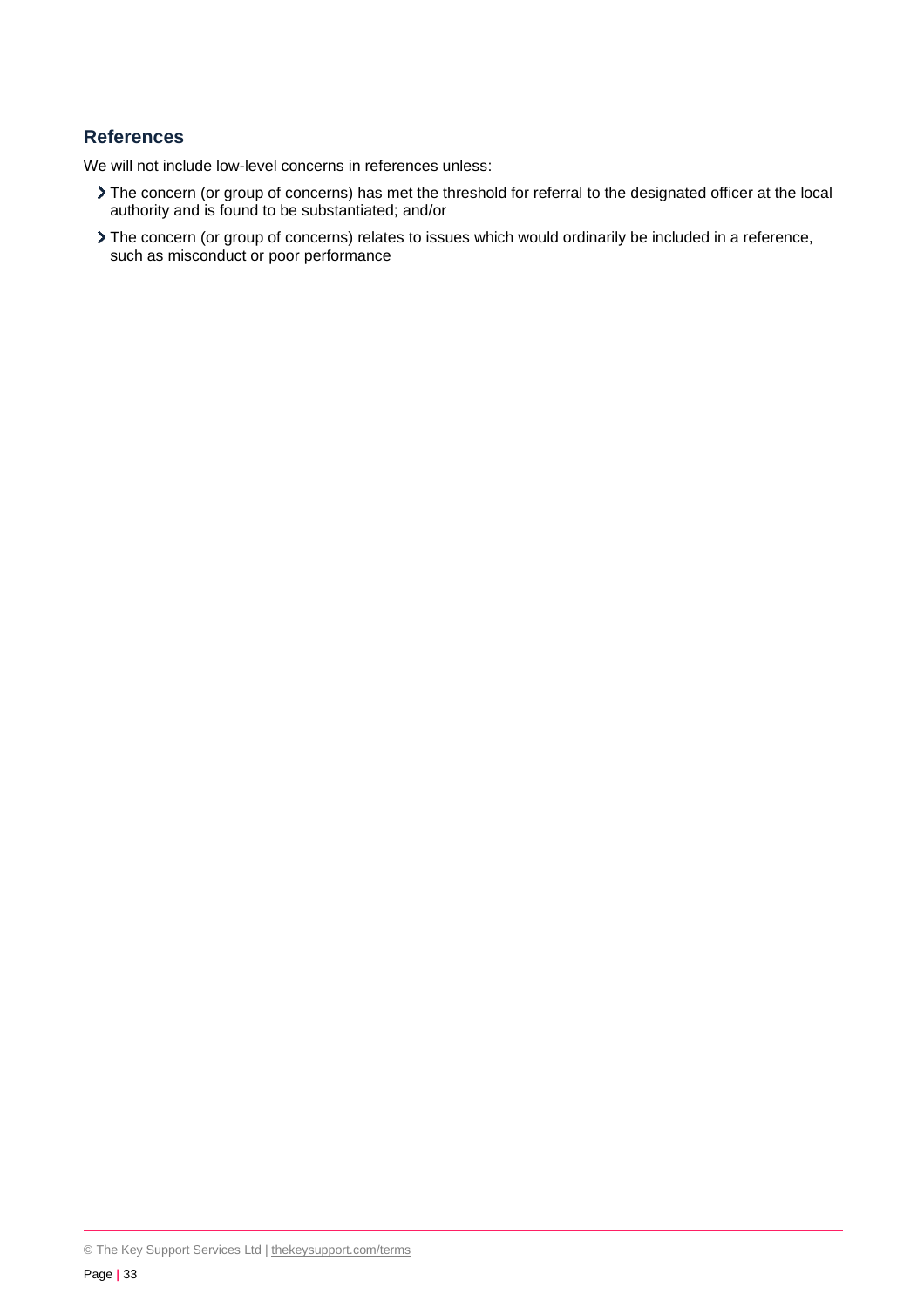# <span id="page-33-0"></span>**Appendix 4: specific safeguarding issues**

# **Children missing from education**

A child going missing from education, particularly repeatedly, can be a warning sign of a range of safeguarding issues. This might include abuse or neglect, such as sexual abuse or exploitation or child criminal exploitation, or issues such as mental health problems, substance abuse, radicalisation, FGM or forced marriage.

There are many circumstances where a child may become missing from education, but some children are particularly at risk. These include children who:

- > Are at risk of harm or neglect
- $\geq$  Are at risk of forced marriage or FGM
- Come from Gypsy, Roma, or Traveller families
- Come from the families of service personnel
- Go missing or run away from home or care
- > Are supervised by the youth justice system
- Cease to attend a school
- Come from new migrant families

We will follow our procedures for unauthorised absence and for dealing with children who go missing from education, particularly on repeat occasions, to help identify the risk of abuse and neglect, including sexual exploitation, and to help prevent the risks of going missing in future. This includes informing the local authority if a child leaves the school without a new school being named, and adhering to requirements with respect to sharing information with the local authority, when applicable, when removing a child's name from the admission register at non-standard transition points.

Staff will be trained in signs to look out for and the individual triggers to be aware of when considering the risks of potential safeguarding concerns which may be related to being missing, such as travelling to conflict zones, FGM and forced marriage.

If a staff member suspects that a child is suffering from harm or neglect, we will follow local child protection procedures, including with respect to making reasonable enquiries. We will make an immediate referral to the local authority children's social care team, and the police, if the child is suffering or likely to suffer from harm, or in immediate danger.

# **Child criminal exploitation**

Child criminal exploitation (CCE) is a form of abuse where an individual or group takes advantage of an imbalance of power to coerce, control, manipulate or deceive a child into criminal activity, in exchange for something the victim needs or wants, and/or for the financial or other advantage of the perpetrator or facilitator, and/or through violence or the threat of violence.

The abuse can be perpetrated by males or females, and children or adults. It can be a one-off occurrence or a series of incidents over time, and range from opportunistic to complex organised abuse.

The victim can be exploited even when the activity appears to be consensual. It does not always involve physical contact and can happen online. For example, young people may be forced to work in cannabis factories, coerced into moving drugs or money across the country (county lines), forced to shoplift or pickpocket, or to threaten other young people.

Indicators of CCE can include a child:

- Appearing with unexplained gifts or new possessions
- Associating with other young people involved in exploitation
- > Suffering from changes in emotional wellbeing
- Misusing drugs and alcohol

<sup>©</sup> The Key Support Services Ltd | [thekeysupport.com/terms](https://thekeysupport.com/terms-of-use)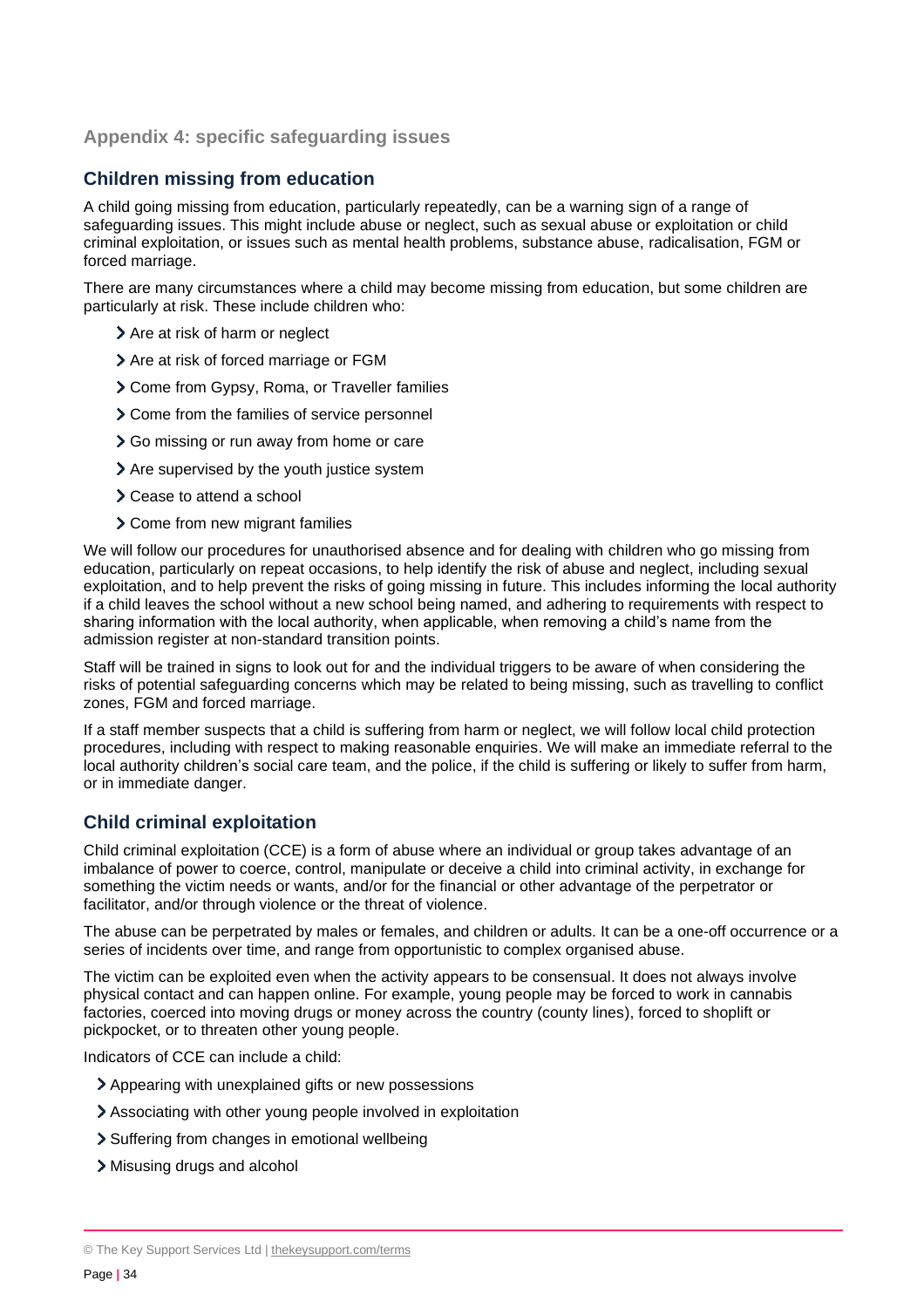- Going missing for periods of time or regularly coming home late
- Regularly missing school or education
- Not taking part in education

If a member of staff suspects CCE, they will discuss this with the DSL. The DSL will trigger the local safeguarding procedures, including a referral to the local authority's children's social care team and the police, if appropriate.

# **Child sexual exploitation**

Child sexual exploitation (CSE) is a form of child sexual abuse where an individual or group takes advantage of an imbalance of power to coerce, manipulate or deceive a child into sexual activity, in exchange for something the victim needs or wants and/or for the financial advantage or increased status of the perpetrator or facilitator. It may, or may not, be accompanied by violence or threats of violence.

The abuse can be perpetrated by males or females, and children or adults. It can be a one-off occurrence or a series of incidents over time, and range from opportunistic to complex organised abuse.

The victim can be exploited even when the activity appears to be consensual. Children or young people who are being sexually exploited may not understand that they are being abused. They often trust their abuser and may be tricked into believing they are in a loving, consensual relationship.

CSE can include both physical contact (penetrative and non-penetrative acts) and non-contact sexual activity. It can also happen online. For example, young people may be persuaded or forced to share sexually explicit images of themselves, have sexual conversations by text, or take part in sexual activities using a webcam. CSE may also occur without the victim's immediate knowledge, for example through others copying videos or images.

In addition to the CCE indicators above, indicators of CSE can include a child:

- > Having an older boyfriend or girlfriend
- Suffering from sexually transmitted infections or becoming pregnant

If a member of staff suspects CSE, they will discuss this with the DSL. The DSL will trigger the local safeguarding procedures, including a referral to the local authority's children's social care team and the police, if appropriate.

# **Domestic abuse**

Children can witness and be adversely affected by domestic abuse and/or violence at home where it occurs between family members. In some cases, a child may blame themselves for the abuse or may have had to leave the family home as a result.

Types of domestic abuse include intimate partner violence, abuse by family members, teenage relationship abuse and child/adolescent to parent violence and abuse. Anyone can be a victim of domestic abuse, regardless of gender, age, ethnicity, socioeconomic status, sexuality or background, and domestic abuse can take place inside or outside of the home.

Exposure to domestic abuse and/or violence can have a serious, long-lasting emotional and psychological impact on children.

If police are called to an incident of domestic abuse and any children in the household have experienced the incident, the police will inform the key adult in school (usually the designated safeguarding lead) before the child or children arrive at school the following day. This is the procedure where police forces are part of Operation [Encompass](https://www.operationencompass.org/) – if your local force is not, check your local procedures and adapt if necessary.

The DSL will provide support according to the child's needs and update records about their circumstances.

# **Homelessness**

Being homeless or being at risk of becoming homeless presents a real risk to a child's welfare.

<sup>©</sup> The Key Support Services Ltd | [thekeysupport.com/terms](https://thekeysupport.com/terms-of-use)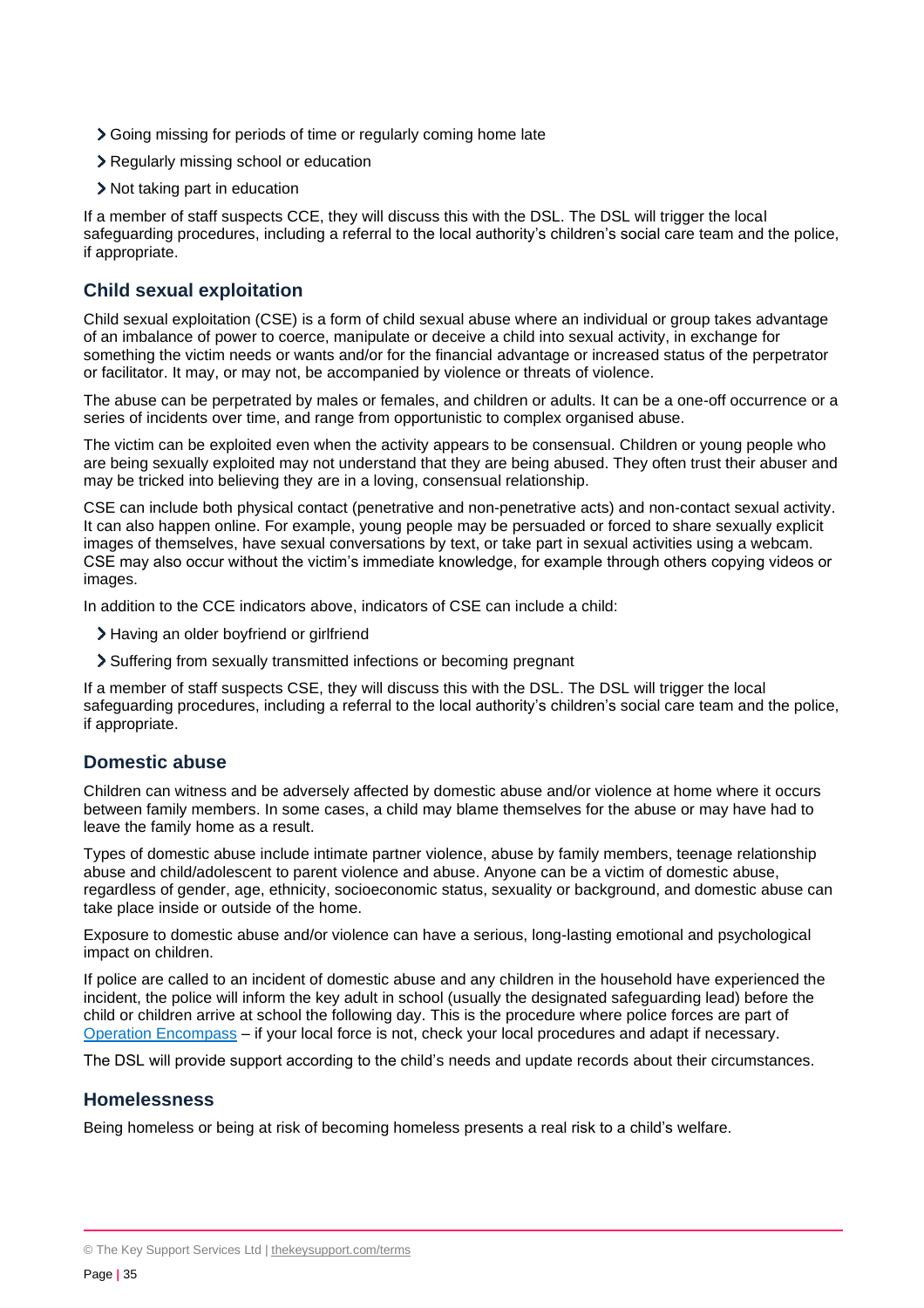The DSL and deputy will be aware of contact details and referral routes in to the local housing authority so they can raise/progress concerns at the earliest opportunity (where appropriate and in accordance with local procedures).

Where a child has been harmed or is at risk of harm, the DSL will also make a referral to children's social care.

# **So-called 'honour-based' abuse (including FGM and forced marriage)**

So-called 'honour-based' abuse (HBA) encompasses incidents or crimes committed to protect or defend the honour of the family and/or community, including FGM, forced marriage, and practices such as breast ironing.

Abuse committed in this context often involves a wider network of family or community pressure and can include multiple perpetrators.

All forms of HBA are abuse and will be handled and escalated as such. All staff will be alert to the possibility of a child being at risk of HBA or already having suffered it. If staff have a concern, they will speak to the DSL, who will activate local safeguarding procedures.

#### **FGM**

The DSL will make sure that staff have access to appropriate training to equip them to be alert to children affected by FGM or at risk of FGM.

Section 7.3 of this policy sets out the procedures to be followed if a staff member discovers that an act of FGM appears to have been carried out or suspects that a pupil is at risk of FGM.

Indicators that FGM has already occurred include:

- A pupil confiding in a professional that FGM has taken place
- A mother/family member disclosing that FGM has been carried out
- A family/pupil already being known to social services in relation to other safeguarding issues

A girl:

- Having difficulty walking, sitting or standing, or looking uncomfortable
- Finding it hard to sit still for long periods of time (where this was not a problem previously)
- Spending longer than normal in the bathroom or toilet due to difficulties urinating
- Having frequent urinary, menstrual or stomach problems
- Avoiding physical exercise or missing PE
- Being repeatedly absent from school, or absent for a prolonged period
- Demonstrating increased emotional and psychological needs for example, withdrawal or depression, or significant change in behaviour
- Being reluctant to undergo any medical examinations
- Asking for help, but not being explicit about the problem
- Talking about pain or discomfort between her legs

Potential signs that a pupil may be at risk of FGM include:

The girl's family having a history of practising FGM (this is the biggest risk factor to consider)

- FGM being known to be practised in the girl's community or country of origin
- A parent or family member expressing concern that FGM may be carried out
- A family not engaging with professionals (health, education or other) or already being known to social care in relation to other safeguarding issues

A girl:

© The Key Support Services Ltd | [thekeysupport.com/terms](https://thekeysupport.com/terms-of-use)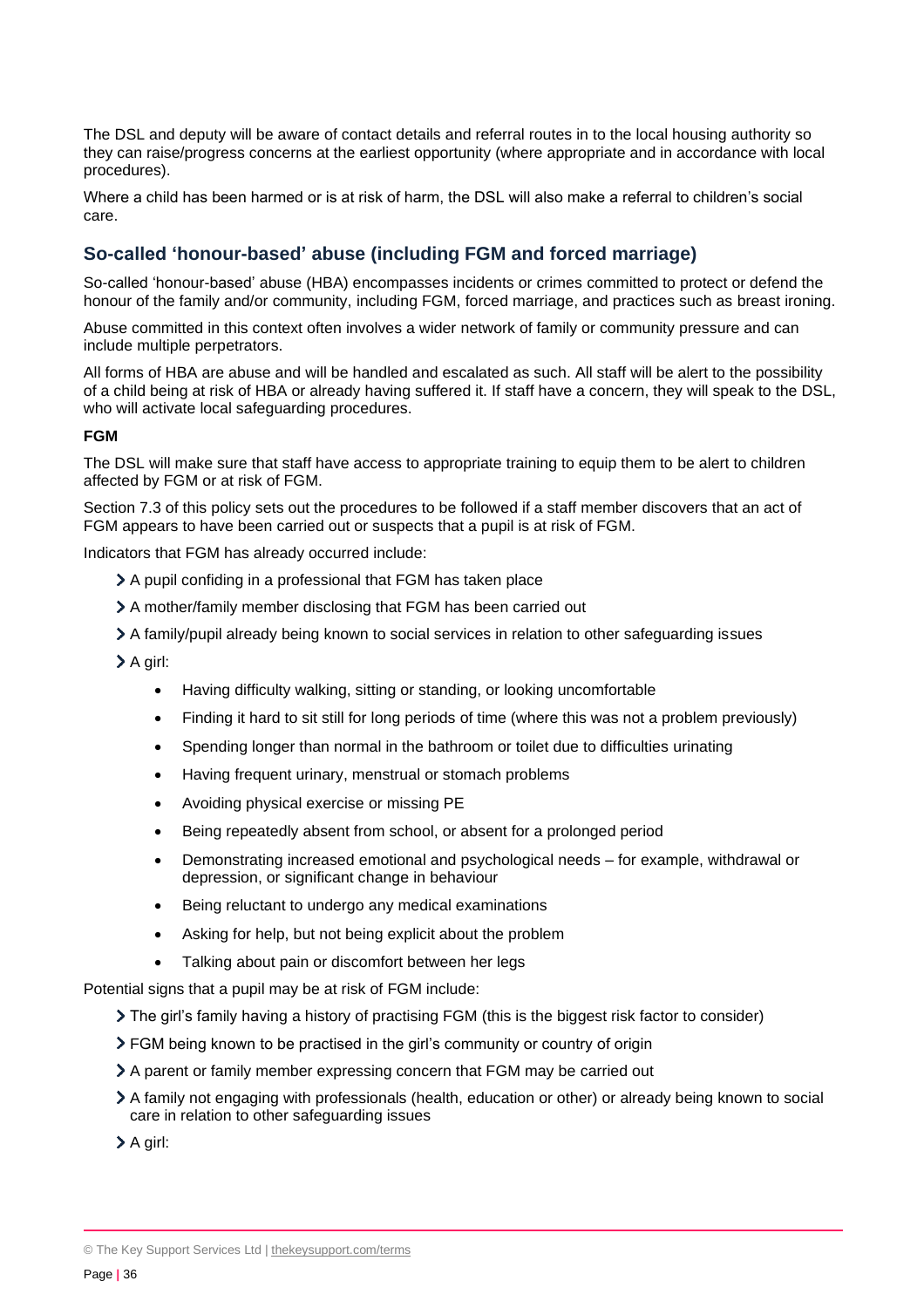- Having a mother, older sibling or cousin who has undergone FGM
- Having limited level of integration within UK society
- Confiding to a professional that she is to have a "special procedure" or to attend a special occasion to "become a woman"
- Talking about a long holiday to her country of origin or another country where the practice is prevalent, or parents/carers stating that they or a relative will take the girl out of the country for a prolonged period
- Requesting help from a teacher or another adult because she is aware or suspects that she is at immediate risk of FGM
- Talking about FGM in conversation for example, a girl may tell other children about it (although it is important to take into account the context of the discussion)
- Being unexpectedly absent from school
- Having sections missing from her 'red book' (child health record) and/or attending a travel clinic or equivalent for vaccinations/anti-malarial medication

The above indicators and risk factors are not intended to be exhaustive.

#### **Forced marriage**

Forcing a person into marriage is a crime. A forced marriage is one entered into without the full and free consent of one or both parties and where violence, threats, or any other form of coercion is used to cause a person to enter into a marriage. Threats can be physical or emotional and psychological.

Staff will receive training around forced marriage and the presenting symptoms. We are aware of the 'one chance' rule, i.e. we may only have one chance to speak to the potential victim and only one chance to save them.

If a member of staff suspects that a pupil is being forced into marriage, they will speak to the pupil about their concerns in a secure and private place. They will then report this to the DSL.

The DSL will:

- Speak to the pupil about the concerns in a secure and private place
- Activate the local safeguarding procedures and refer the case to the local authority's designated officer
- Seek advice from the Forced Marriage Unit on 020 7008 0151 or [fmu@fco.gov.uk](mailto:fmu@fco.gov.uk)
- Refer the pupil to an education welfare officer, pastoral tutor, learning mentor, or school counsellor, as appropriate

# **Preventing radicalisation**

- **Radicalisation** refers to the process by which a person comes to support terrorism and extremist ideologies associated with terrorist groups
- **Extremism** is vocal or active opposition to fundamental British values, such as democracy, the rule of law, individual liberty, and mutual respect and tolerance of different faiths and beliefs. This also includes calling for the death of members of the armed forces

**Terrorism** is an action that:

- Endangers or causes serious violence to a person/people;
- Causes serious damage to property; or
- Seriously interferes or disrupts an electronic system

The use or threat of terrorism must be designed to influence the government or to intimidate the public and is made for the purpose of advancing a political, religious or ideological cause.

<sup>©</sup> The Key Support Services Ltd | [thekeysupport.com/terms](https://thekeysupport.com/terms-of-use)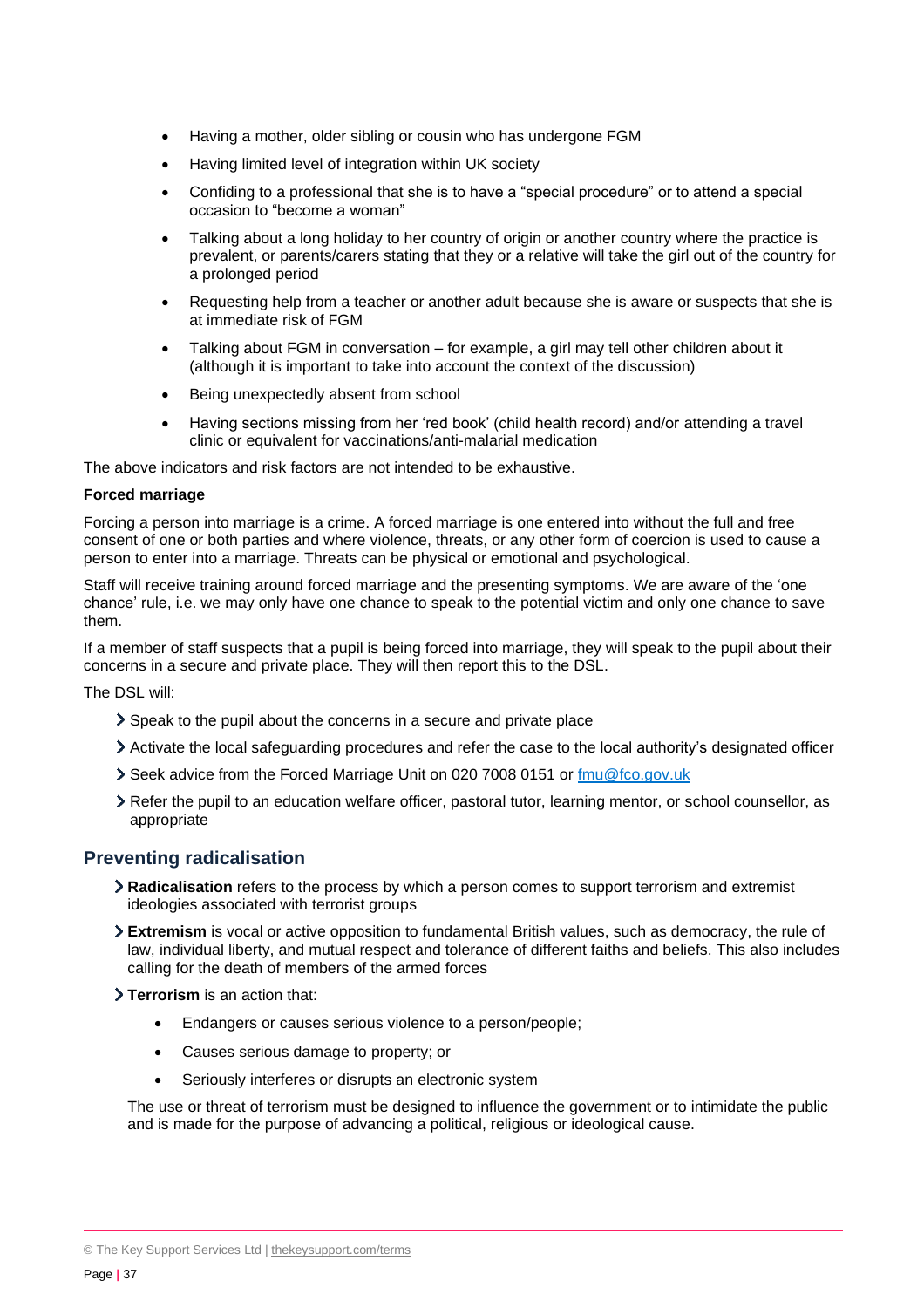Schools have a duty to prevent children from being drawn into terrorism. The DSL will undertake Prevent awareness training and make sure that staff have access to appropriate training to equip them to identify children at risk.

We will assess the risk of children in our school being drawn into terrorism. This assessment will be based on an understanding of the potential risk in our local area, in collaboration with our local safeguarding partners and local police force.

We will ensure that suitable internet filtering is in place, and equip our pupils to stay safe online at school and at home.

There is no single way of identifying an individual who is likely to be susceptible to an extremist ideology. Radicalisation can occur quickly or over a long period.

Staff will be alert to changes in pupils' behaviour.

The government website [Educate Against](http://educateagainsthate.com/parents/what-are-the-warning-signs/) Hate and charity [NSPCC](https://www.nspcc.org.uk/what-you-can-do/report-abuse/dedicated-helplines/protecting-children-from-radicalisation/) say that signs that a pupil is being radicalised can include:

- Refusal to engage with, or becoming abusive to, peers who are different from themselves
- Becoming susceptible to conspiracy theories and feelings of persecution
- > Changes in friendship groups and appearance
- Rejecting activities they used to enjoy
- Converting to a new religion
- Isolating themselves from family and friends
- > Talking as if from a scripted speech
- An unwillingness or inability to discuss their views
- A sudden disrespectful attitude towards others
- Increased levels of anger
- Increased secretiveness, especially around internet use
- Expressions of sympathy for extremist ideologies and groups, or justification of their actions
- Accessing extremist material online, including on Facebook or Twitter
- > Possessing extremist literature
- Being in contact with extremist recruiters and joining, or seeking to join, extremist organisations

Children who are at risk of radicalisation may have low self-esteem, or be victims of bullying or discrimination. It is important to note that these signs can also be part of normal teenage behaviour – staff should have confidence in their instincts and seek advice if something feels wrong.

If staff are concerned about a pupil, they will follow our procedures set out in section 7.5 of this policy, including discussing their concerns with the DSL.

Staff should **always** take action if they are worried.

#### **Peer-on-peer abuse**

Peer-on-peer abuse is when children abuse other children. This type of abuse can take place inside and outside of school and online.

Peer-on-peer abuse is most likely to include, but may not be limited to:

- Bullying (including cyber-bullying, prejudice-based and discriminatory bullying)
- Abuse in intimate personal relationships between peers
- Physical abuse such as hitting, kicking, shaking, biting, hair pulling, or otherwise causing physical harm (this may include an online element which facilitates, threatens and/or encourages physical abuse)

<sup>©</sup> The Key Support Services Ltd | [thekeysupport.com/terms](https://thekeysupport.com/terms-of-use)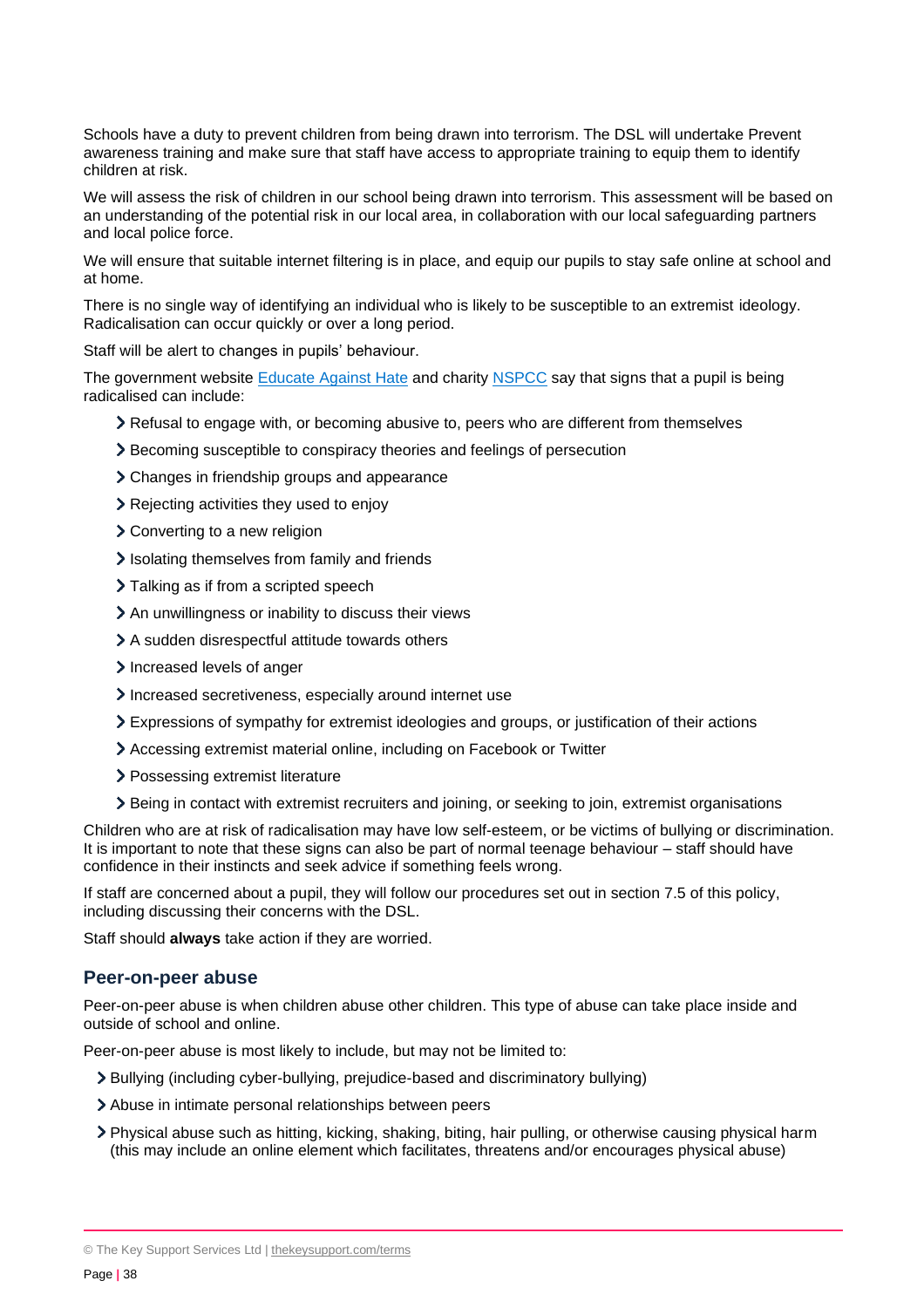- Sexual violence, such as rape, assault by penetration and sexual assault (this may include an online element which facilitates, threatens and/or encourages sexual violence)
- Sexual harassment, such as sexual comments, remarks, jokes and online sexual harassment, which may be standalone or part of a broader pattern of abuse
- Causing someone to engage in sexual activity without consent, such as forcing someone to strip, touch themselves sexually, or to engage in sexual activity with a third party
- Consensual and non-consensual sharing of nudes and semi nudes images and/or videos (also known as sexting or youth produced sexual imagery)
- Upskirting, which typically involves taking a picture under a person's clothing without their permission, with the intention of viewing their genitals or buttocks to obtain sexual gratification, or cause the victim humiliation, distress or alarm
- Initiation/hazing type violence and rituals (this could include activities involving harassment, abuse or humiliation used as a way of initiating a person into a group and may also include an online element)

Where children abuse their peers online, this can take the form of, for example, abusive, harassing, and misogynistic messages; the non-consensual sharing of indecent images, especially around chat groups; and the sharing of abusive images and pornography, to those who don't want to receive such content.

If staff have any concerns about peer-on-peer abuse, or a child makes a report to them, they will follow the procedures set out in section 7 of this policy, as appropriate. In particular, section 7.8 and 7.9 set out more detail about our school's approach to this type of abuse.

# **Sexual violence and sexual harassment between children in schools**

Sexual violence and sexual harassment can occur:

- Solution 2 children of any age and sex
- Through a group of children sexually assaulting or sexually harassing a single child or group of children
- Online and face to face (both physically and verbally)

Sexual violence and sexual harassment exist on a continuum and may overlap.

Children who are victims of sexual violence and sexual harassment will likely find the experience stressful and distressing. This will, in all likelihood, adversely affect their educational attainment and will be exacerbated if the alleged perpetrator(s) attends the same school.

If a victim reports an incident, it is essential that staff make sure they are reassured that they are being taken seriously and that they will be supported and kept safe. A victim should never be given the impression that they are creating a problem by reporting sexual violence or sexual harassment. Nor should a victim ever be made to feel ashamed for making a report.

Some groups are potentially more at risk. Evidence shows that girls, children with SEN and/or disabilities, and lesbian, gay, bisexual and transgender (LGBT) children are at greater risk.

Staff should be aware of the importance of:

- Challenging inappropriate behaviours
- Making clear that sexual violence and sexual harassment is not acceptable, will never be tolerated and is not an inevitable part of growing up
- Challenging physical behaviours (potentially criminal in nature), such as grabbing bottoms, breasts and genitalia, pulling down trousers, flicking bras and lifting up skirts. Dismissing or tolerating such behaviours risks normalising them

If staff have any concerns about sexual violence or sexual harassment, or a child makes a report to them, they will follow the procedures set out in section 7 of this policy, as appropriate. In particular, section 7.8 and 7.9 set out more detail about our school's approach to this type of abuse.

# **Serious violence**

<sup>©</sup> The Key Support Services Ltd | [thekeysupport.com/terms](https://thekeysupport.com/terms-of-use)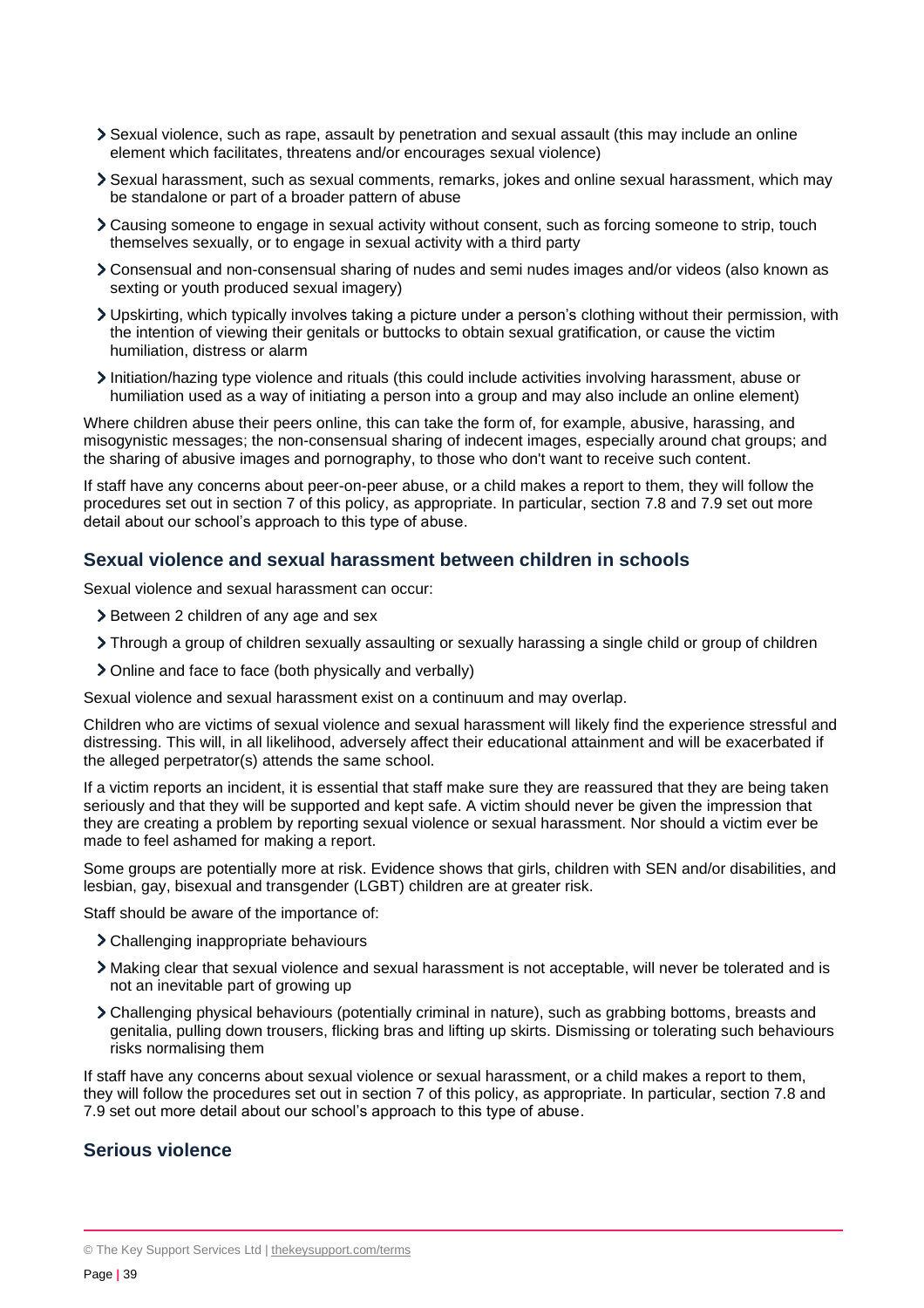Indicators which may signal that a child is at risk from, or involved with, serious violent crime may include:

- > Increased absence from school
- Change in friendships or relationships with older individuals or groups
- Significant decline in performance
- Signs of self-harm or a significant change in wellbeing
- > Signs of assault or unexplained injuries
- Unexplained gifts or new possessions (this could indicate that the child has been approached by, or is involved with, individuals associated with criminal networks or gangs and may be at risk of criminal exploitation (see above))

Risk factors which increase the likelihood of involvement in serious violence include:

- > Being male
- Having been frequently absent or permanently excluded from school
- > Having experienced child maltreatment
- Having been involved in offending, such as theft or robbery

Staff will be aware of these indicators and risk factors. If a member of staff has a concern about a pupil being involved in, or at risk of, serious violence, they will report this to the DSL.

# **Checking the identity and suitability of visitors**

All visitors will be required to verify their identity to the satisfaction of staff and to leave their belongings, including their mobile phone(s), in a safe place during their visit.

If the visitor is unknown to the setting, we will check their credentials and reason for visiting before allowing them to enter the setting. Visitors should be ready to produce identification.

Visitors are expected to sign the visitors' book and wear a visitor's badge.

Visitors to the school who are visiting for a professional purpose, such as educational psychologists and school improvement officers, will be asked to show photo ID and:

- Will be asked to show their DBS certificate, which will be checked alongside their photo ID; or
- The organisation sending the professional, such as the LA or educational psychology service, will provide prior written confirmation that an appropriate level of DBS check has been carried out

All other visitors, including visiting speakers, will be accompanied by a member of staff at all times. We will not invite into the school any speaker who is known to disseminate extremist views, and will carry out appropriate checks to ensure that any individual or organisation using school facilities is not seeking to disseminate extremist views or radicalise pupils or staff.

# **Non-collection of children**

If a child is not collected at the end of the session/day, we will:

15 minutes late:

- Checks will be made to see if the child is booked into Owls Club that evening.
- Attempts made to contact parents / carers concerning the non-collection of their child.
- Parents / carers will be reminded of the time of the end of the school day and will be asked to arrange collection as soon as possible.

If parents / carers cannot be contacted …

30 Minutes late:

<sup>©</sup> The Key Support Services Ltd | [thekeysupport.com/terms](https://thekeysupport.com/terms-of-use)